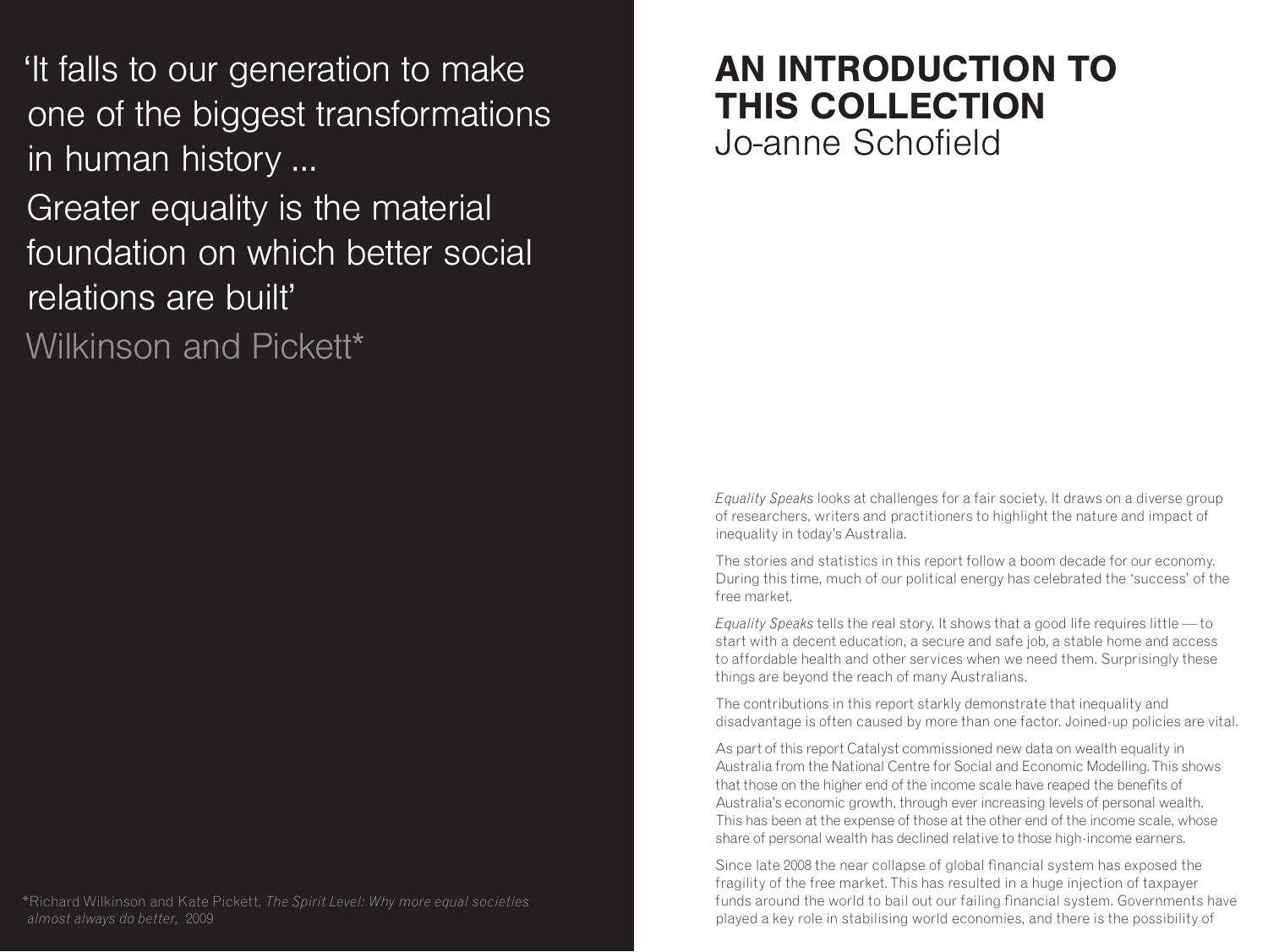creating a *new deal* of direct government involvement in the economy.<sup>1</sup>

#### WHAT SHOULD THIS NEW DEAL LOOK LIKE?

Potentially it signals an end to the 'small Government' approach that has captivated public policy for the past decade. As this collection demonstrates, this approach has been incapable of closing gaps in life expectancy or of providing everyone with access to the basic benefits of work, transport, housing or health services when needed.

A new deal would redefine the boundaries of political and community participation from the bottom up. It is encouraging that the Rudd Labor Government has set a bold agenda for social inclusion and we hope that this publication will inform that work. However an overriding theme in this collection is that policy makers need to do more than simply broaden the reach of existing ways of doing things — they need to create new approaches to inclusion that accord more closely with people's lives. In this, equity and opportunity are our guiding principles.

Above all, the contributions in this report make clear that if Australia is to be a fair and inclusive society then we can and must do better.

#### **EXECUTIVE SUMMARY**

#### TAX

The publication begins with a contribution by Julian Disney on Tax Reform. Tax provides the main source of money that governments use to promote economic and social opportunities for citizens. This includes opportunities to learn, work, to enjoy good health and relationships and to have affordable housing and transport — all of which are impacted by the design of the tax system.

The global financial crisis has sharply reduced government revenue and at the same time it has increased the amount that governments need to spend. The chapter argues that by addressing gaps and loopholes in the tax system, the Government can avoid losing vital revenue.

A priority for reform is to look at concessions and exemptions in the tax system that can influence particular economic types of 'inequitable' activity. For example the tax concessions for superannuation provide little to low income Australians and large concessions for people on high incomes. Another key area for reform is to close off the excessive scope for tax avoidance which increases pressures on other taxpayers, and erodes fairness and public confidence.

Disney observes that the tax system is increasingly used to provide benefits previously delivered through the social security system and this has weakened the central place of the social security system in preventing poverty.

#### INCOME SUPPORT AND POVERTY IN AUSTRALIA

The issue of poverty and social security is taken further by Gerard Thomas and Melissa Coad in *Income Support and Poverty in Australia*.

Although Australia is reported to have high levels of 'welfare dependency', the percentage of working age people who depend on income support in Australia is low compared with other countries. Australia's overall poverty rate is slightly higher than the Organisation for Economic Co-operation and Development (OECD) average. Poverty is especially high among older Australians — nearly one third of over 65-year-olds in Australia have an income below the poverty threshold, while nearly one in five people over 65 years of age are 'persistently poor'.

The Australian Government has recently responded to old age poverty and has increased the maximum rate of the age pension. The authors argue that these increases will exacerbate inequality in other parts of the system, for example between pensioners and the unemployed and single parents who are also doing it tough. They argue for a benchmark of 'sufficiency' so social security is equitably applied to all those in need.

#### FDUCATION

Education provides a path to future opportunity. Its importance in alleviating social and economic disadvantage is a strong theme across all contributions to this collection.

Lyndsay Connor begins her chapter by pointing out that while children should be valued equally, they are not all the same and the circumstances in which they are being educated vary widely. Thus, equity and fairness in education has to be applied to deal with these differences. Central to this is fair access to quality teaching so students can achieve their personal best.

Connors shows that \$30 billion is provided annually to schools by State and Commonwealth Governments, and most of this pays for the costs of teaching. Since 1974 there has been a shift of around 13 percentage points towards the private sector. But while students and teachers have shifted to the private sector *the salary bill for those teachers has been moving in the opposite direction right back to Government and to the public purse*. This is greatly affecting equity of access to quality teaching. Connors highlights the need for policies to deal with the realities of our school system, and the fact that all but a small handful of schools share a *reliance on governments for financing the provision of their teaching staff*.

Market forces around the world are affecting the distribution of teachers and schools, with students from well-off families being best placed to attract teachers. The chapter concludes by stating that governments should not simply *yield to these forces*, and policy and funding frameworks must support equity in access and distribution of publicly funded teachers.

#### **TRANSPORT**

In their contribution Shannon O'Keeffe, Rod Pickette and Andrew Thomas explain that the urban sprawl of Australian cities has resulted in some of the longest commuter travel distances in the world. This has entrenched Australia as a very car dependent country, with 80 per cent of us using cars to get to work and only 14 per cent catching public transport. While houses are more affordable in urban fringe communities, the true cost of living there is masked by the additional high cost of car ownership and lack of transport alternatives. In these (usually lower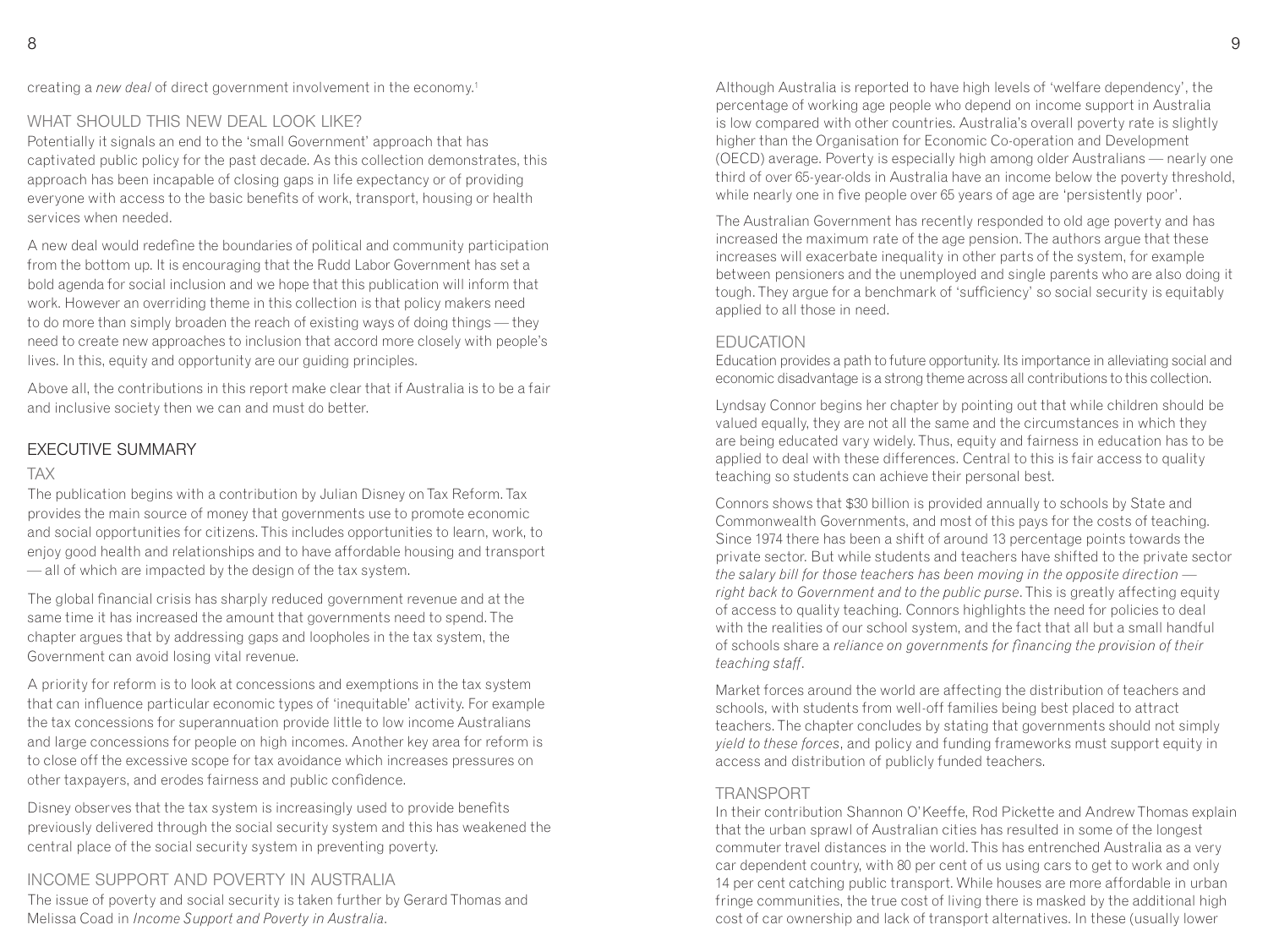income) communities, a disproportionate share of household income is spent on cars, and recent fuel rises have been felt harshly.

The authors argue that there is an urgent social and environmental justice aspect to improving public transport for all.

#### INDIGENOUS PEOPLE

Australia's Indigenous people do worse than non-Indigenous people on every social and economic indicator. Larissa Behrendt looks at the challenges for Indigenous affairs, the foremost of which is closing the 18 year life expectancy gap between Indigenous and non-Indigenous Australians. Thirty years ago life expectancy rates for Indigenous peoples in Canada, New Zealand the United States of America were similar to Australia's, but we have not mirrored the significant gains made since then in those other countries.

Poverty is the overriding issue affecting the social and economic status of Indigenous people, which itself brings a number of health consequences. Lower education and dramatically higher unemployment rates for the Indigenous population compound poverty and disadvantage. And despite the 1991 *Royal Commission into Aboriginal Deaths in Custody* and recommendations, the number of Indigenous prisoners has increased over the last decade.

Behrendt acknowledges the commitment of the Federal Government to reaching benchmarks and to reporting on progress, but argues there are considerable barriers to achieving equality for Aboriginal people. These include a limited definition of closing the gap; funding focused on crisis and intervention, rather than on long-term solutions and building human capital and capacity; a lack of engagement with communities; an emphasis on remote populations; cost-shifting and a lack of co-operation between governments; and the continued influence of ideology over evidence-based approaches in Indigenous affairs.

#### CHILDREN, AND CHILD POVERTY

Inclusion begins in childhood, as Zoe Morrison points out in her contribution *Children and Child Poverty*. In reviewing how Australian children are faring, she shows that child poverty rates have fallen by 1.7 per cent in the decade to 2005, but still one in seven children lived in poverty in Australia in 2005. Additionally there has been growing income polarisation between households with dependent children, and low income families have fallen behind in relative terms. Child poverty is greatly affected by household joblessness, lone parenthood and levels of wage inequality, so addressing the needs of jobless families is central to addressing child poverty.

However, Morrison considers it is important not to overlook the other jobs that parents do that contribute to children's equality and well-being. In this vein, child-care and early childhood education policy in the UK has been criticized for being too focused on the employment of a child's parents rather than the well-being of children. In Australia, plans to reduce family joblessness will need investment in quality child-care infrastructure, and to accommodate the best mix of waged work and caring for different family arrangements and for different children at different ages.

Policies like the recent parental leave scheme should form part of a coherent and realistic policy framework about parenting, caring and waged work. And increasing parental participation in waged work must balance care and waged work with the well-being of children and those who care for them at centres.

#### WOMEN.

Gender issues are fully explored in the chapter by Rae Cooper and Marian Baird — *Australian Women — Getting to Equality?* In assessing the score-card on equality for women, Cooper and Baird look first at domestic violence, drawing on leading research that shows violence perpetrated by an intimate partner is the leading contributor to death, disability and illness in women aged between 15 and 44 years.

As well as addressing domestic violence, the equality agenda for women traverses education, employment, pay equity and balancing work and family. Cooper and Baird show that despite changes in the social mix, our key institutions continue to marginalise women.

Women are better educated than ever before and girls are more likely than boys to complete the Higher School Certificate. Fifty years ago one fifth of higher education students were female but by the early 2000s nearly one half were. But these improvements have not translated into equality in leadership positions, or in equal employment and wage outcomes for women.

In employment, women predominate in the 'bad' jobs — are more likely to be employed as casuals and low paid workers; and they are often susceptible to *capricious treatment from unscrupulous employers*. The gap between women and men's earnings has not changed since 1992 and remains 16 per cent. Women hold a mere 2 per cent of CEO positions in the top 200 Australian Stock Exchange listed companies.

Cooper and Baird point out that the boundaries between home, work and community for women are never fixed, but our public policy, wage fixing institutions and the practices of our employers have not kept pace with the reality of work and family. Workplace inflexibility and lack of child-care prevents many women from holding the same position they held before becoming mothers.

#### HOMEL ESSNESS

Homelessness is one of the starkest examples of inequality in Australia as Andrew Hollows and Tony Keenan show. Presently 105,000 people are counted as experiencing some form of homelessness — one third are children under the age of 18, and 16 per cent are sleeping rough on our streets. While *the narrative of homelessness* has largely been about its impact in Sydney and Melbourne, it is overwhelmingly a problem in rural and remote areas, with an especially high overrepresentation of Indigenous Australians.

As well as being a particular form of inequality, homelessness compounds others. It impacts on the education of children, on health, and on political participation. Hollows and Keenan applaud the 'joining up' of housing, law reform, education, policing and social security policies in the Australian Government's White Paper on Homelessness, making the obvious point that the key cause of homelessness is *the houses stupid*.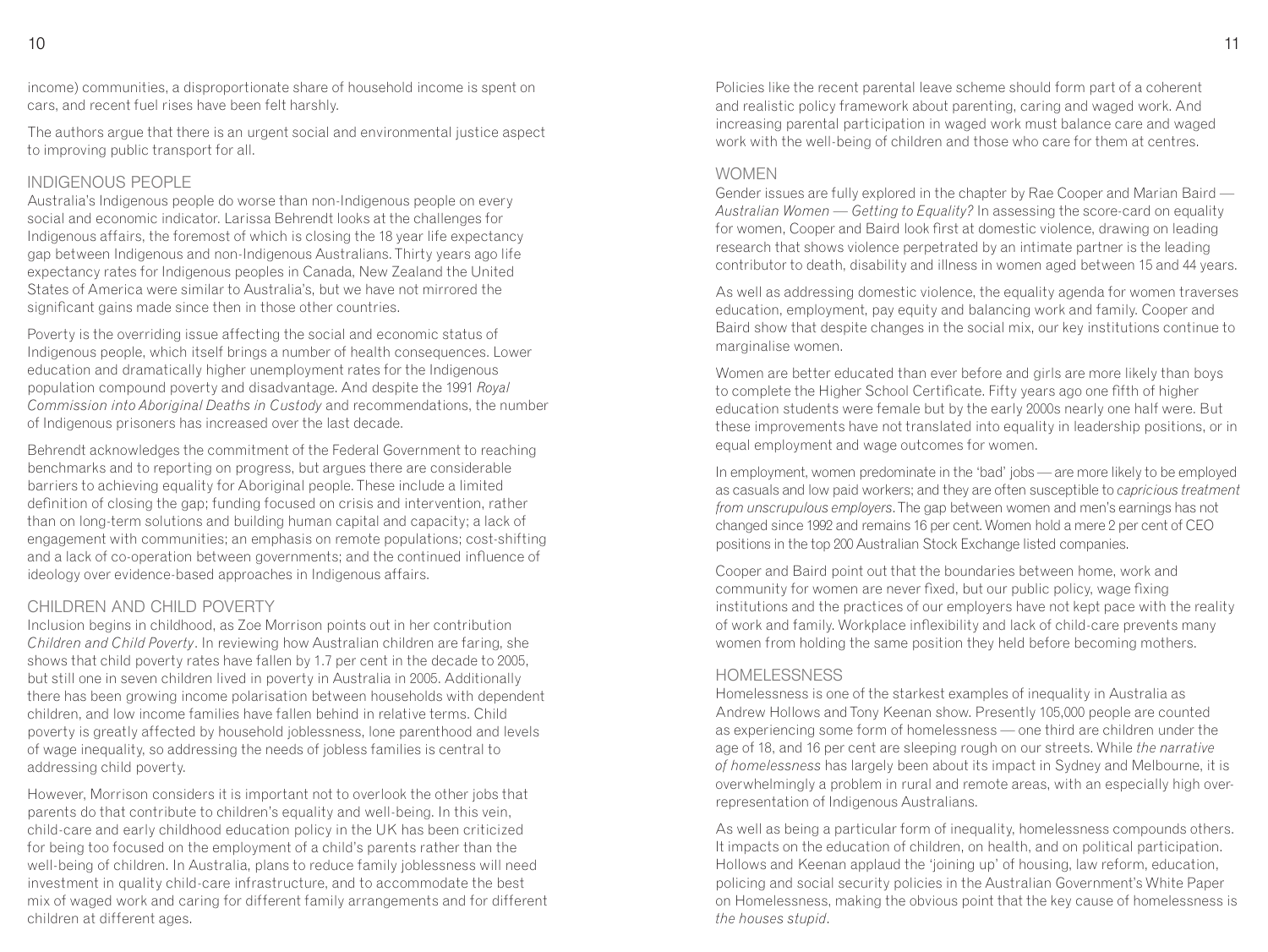The collapse in expenditure in public housing alongside the growth in private rental demand and increased rental costs means that the degree of investment and policy reform needed to tackle homelessness is huge.

#### **WORKERS**

Just as a home is one of the foundations of social well-being, so too is a job. The chapter on work and employment by Brigid van Wanrooy highlights three dimensions to inequality in the labour market — earnings, hours and forms of employment.

On earnings, she points out that inequality can be problematic when there is no protection by a safety net, or *no ceiling to reign in exorbitant remuneration*. In the past decade both these scenarios have played out in Australia. Consequently the earnings of 51 CEOs of companies belonging to the Business Council of Australia grew by 564 per cent from 1990 to 2005. When compared to those of average workers, these CEOs' pay grew at a ratio 63:1.

Long working hours continue to be problematic for one in five workers who are working more than 50 hours a week, yet 13 per cent of people cannot access as much work as they would like. This long-working-hour culture reinforces the divide between men and women in the workplace, particularly women who have caring responsibilities. Van Wanrooy argues that the Government should follow the European example and specify how many hours are too long and detrimental to workers' well-being, instead of the New Employment Standards which provide no protection against long hours.

As well as disparities in earnings and hours, the growth in casual employment has set Australia apart from other countries. In all, despite recent steps in the right direction, there is much policy makers and practitioners can do to improve labour market equality.

#### WEALTH DISTRIBUTION

Catalyst commissioned the National Centre for Social and Economic modeling (NATSEM) to conduct a study of contemporary trends in wealth distribution. This data has been reviewed by Frank Stilwell with David Primrose in *Wealth distribution in Australia*, which builds on previous research in this area by Frank Stilwell and Kirrily Jordan.

The NATSEM data shows that wealth inequities remain entrenched. These distinctions are particularly stark between men and women, between people working in different occupations and between households of couples (with and without children) compared with single person households, sole parents, or couples under 25 years old.

Despite a recent economic boom, wealth has remained concentrated among a small proportion of the population who are high income earners. Six per cent of people who earn \$100,000 or above have an average wealth in the range of \$236,800 to \$534,400 while 60 per cent of the population who earn up to \$50,000 per annum have an average wealth of between \$67,800 and \$92,000.

#### REFUGEES

Australia is again holding children in detention, and there remains a 'yawning gap' between what we practice and what we accept as our international obligations for refugees, according to Dianne Hiles in the *Rudd Government's Report Card on Refugees: Can do better*.

Rather than *grasp the electoral nettle* and explain our responsibilities under international law, the Australian Government continues *duck and weave* — trying to do the decent thing while not invoking criticism of being *soft on asylum seekers*.

Deterrent exercises have cost taxpayers hugely — around \$1.5 billion dollars, but this expensive domestic policy has little impact on refugee movements. Hiles highlights that it costs \$56 a day to support asylum seekers in community detention, compared with minimum daily costs of \$1500 to detain someone on Christmas Island.

She concludes that Australia is missing the opportunity to act regionally — or to consider what we could do to prevent human rights abuses and ensure basic living standards in countries where currently many people are forced to flee.

#### **HFALTH**

Like education, health is a recurring theme in this report. The chapter *Inequality is bad for our health* shows that as the circumstances in which people live and work are more detrimental, health and mortality worsens. This not only adds to health costs, it has a profound social cost on families and communities, and leads to a loss of economically productive people to society.

Thus, treating the causes of health inequality is about more than treating illness. It's about tackling the social determinants of health — poverty, disability, poor social support and lack of education and skills. Evidence shows that community prevention programs mostly succeed among more advantaged groups, so there is a need for a new approach: more integrated holistic models of health delivery. New service models are explored in this chapter.

The chapter looks at the challenges for the health sector in meeting increased community demand for services. It argues that policy reform is complicated by jurisdictional, regulative and legislative barriers — along with a highly gendered division of labour and system of work organisation and control. At the same time, the cost of policy measures like the private health insurance rebate has continued to rise, but this has done little to improve equality in health.

#### **FNDNOTE**

1 Policy Network *Responses to the Global Crisis: charting a progressive path handbook of ideas, 2009* www.policy-network.net.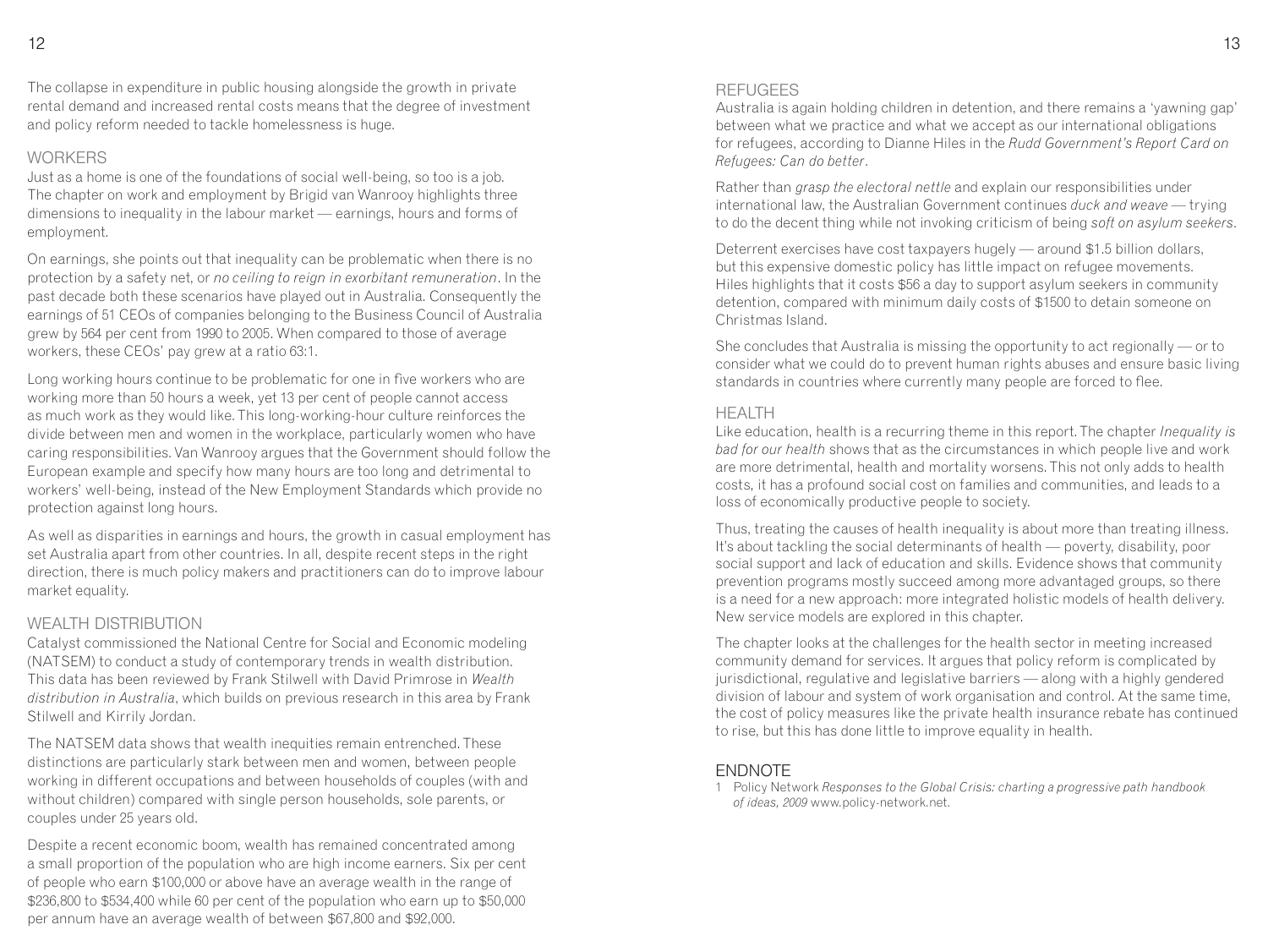The design of the tax system<br>
greatly affects people's ability<br>
to generate their own resources<br>
through work, saving and<br>
through work, saving and<br> **AND OPTIONS**<br>
Uulian Disney through work, saving and investment and to draw on those resources when needed. This obviously applies to the way in which wages are taxed but also includes, for example, tax rules concerning superannuation, housing, health insurance and child care. The design can create effects which greatly increase or reduce hardship and inequity.' Disney

# **TAX REFORM: SOME PROBLEMS AND OPTIONS** Julian Disney

#### KEY IMPACTS OF TAX POLICY

 The main role of governments is to promote economic and social opportunities for all their citizens. This includes opportunities to learn and work, to enjoy good health and relationships, to have affordable housing and transport options, to raise children and pursue pastimes, to be treated fairly and to be helped when hardship strikes. Lack of these opportunities is the main cause, and also the main consequence, of hardship and injustice.

**1**

The tax system is the major source of money governments can use to promote these opportunities by, for example, funding education, health care, social security and transport. The funding may directly benefit individuals and families or it may assist them by promoting economic or community development which will provide them with work and income.

The system's impacts on the availability of opportunity and help goes very much further, however, than just raising money. This is partly because it has increasingly been used as a vehicle for providing financial benefits of a kind that would previously have been delivered through the social security system or some other form of direct grant. Family Tax Benefits are obvious examples.

The design of the tax system also greatly affects people's ability to generate their own resources through work, saving and investment and to draw on those resources when needed. This obviously applies to the way in which wages are taxed but also includes, for example, tax rules concerning superannuation, housing, health insurance and child care. The design can create effects which greatly increase or reduce hardship and inequity.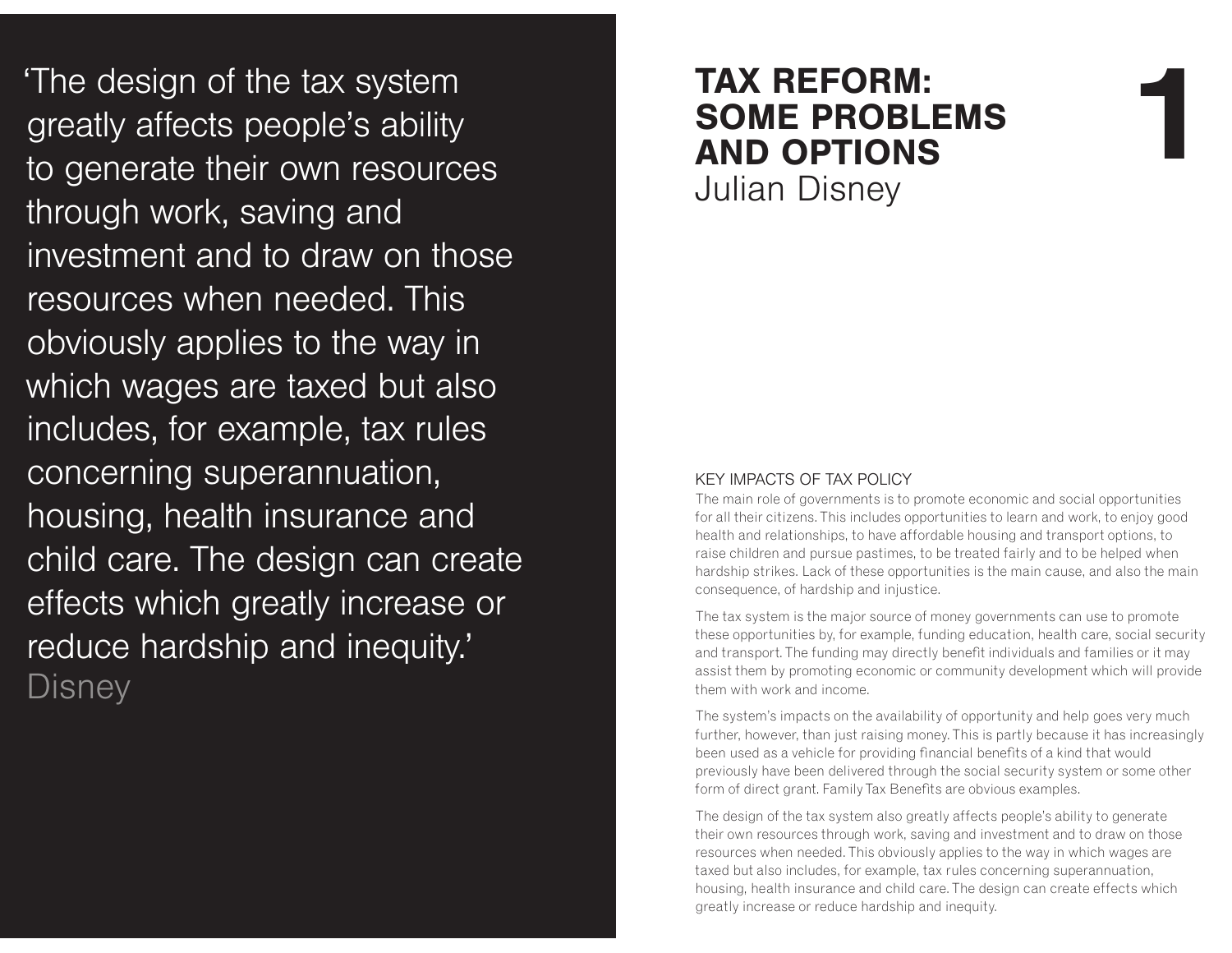Some of the system's deepest impacts stem from tax concessions and exemptions for particular types of economic activity. They greatly influence key aspects of life such as the amount of work available and the income which it provides, the effect of work on health and family relationships, and the cost of accessing housing and transport. These influences arise, for example, from the current Capital Gains and Fringe Benefits Taxes.

Public discussion of taxation often focuses mainly on the personal income tax scales. But much greater impacts, whether beneficial or not, can result from other aspects such as the tax treatment of housing, savings, inheritances and fringe benefits. These impacts can affect when people are born and how they are educated, where they live and for how long, whether and how they raise a family, and even what they eat, drink and drive.

People who are substantially disadvantaged by lack of income or other difficulties are especially vulnerable if the tax system fails to treat them fairly. They may be less able to access benefits and incentives, or avoid barriers and disincentives, which have been designed without taking due account of their circumstances. They may be less able to mount pressure for reform to address these problems or get administrative discretion to be exercised in their favour.

#### SOME KEY PROBLEMS.

 Total tax revenue in Australia is very low by international standards. On the most recent available figures it would need to increase by 10–20% to reach the Organisation for Economic Co-operation and Development (OECD) average. Yet as a country with a relatively large area and rapidly growing population, Australia might be expected to require above average levels of public investment. Certainly, there are major unmet needs in areas like health, aged care, child care, disability services, education and transport.

The global economic crisis will sharply reduce government revenue while greatly increasing the needs for public expenditure. The same applies to the longer-term effects of our ageing population. Governments may often be justified in running budget deficits but should always seek to avoid unnecessary loss of revenue through gaps and loopholes in the tax system. Areas of current concern in this respect include the taxation of property, savings and international transactions.

It is also important to avoid distortions that provide unjustifiable tax advantages for some types of economic and social activity to the detriment of others. Our system gives excessive encouragement to borrowing while failing to provide an efficient or equitable regime of encouragement for saving, especially for lowerincome people. It tends to favour speculation in land and financial markets rather than long-term investment in productive, job-creating enterprises.

Weaknesses in the tax system have also contributed substantially to inflation in house prices and rents, a serious housing shortage and yet also the underutilisation of many houses. For example, the system encourages many older people to remain in large homes for much longer than they would otherwise have preferred. Weaknesses in the system have aggravated the time and cost of travel between home and work, especially for many people forced by excessive housing costs to live a long way from their workplace. These impacts tend to be more severe for those people who have lower incomes and lesser opportunities.

The interaction of taxation with social security rules unduly discourages and penalises lower-income people trying to re-enter the workforce or increase their working hours. The pension income test is too harsh, and the superannuation system too generous, towards some people who need or want to continue working in their later years. These and the other failings I have mentioned tend to promote unfairness and divisive pressures in the community rather than equal opportunity and social inclusion.

Loopholes and distortions in the tax system have encouraged highly complex structures and activities to be adopted largely to take advantage of tax avoidance options. This not only reduces the productivity of investment but often involves waste of resources on expensive advice and financial manipulations. It is also unfair to other businesses and people who cannot, or do not wish to, engage in these strategies.

#### SOME MISCONCEPTIONS

 On the other hand, some aspects of the current system are unduly criticised, often with the aid of distorted statistics and inexpert media. For example, contrary to some assertions, our corporate income tax rate is not especially high by international standards. Moreover, we have a very generous system of dividend imputation and our employers' compulsory contributions based on payrolls are lower than in many OECD countries.

Also, contrary to some assertions, Australia's general taxation of assets is not particularly stringent by comparison with other OECD countries, partly because almost all of them have a gift, death or wealth tax. Our tax rates on capital gains are not especially high by international standards and nor are our personal income tax rates for high-earners. Moreover, we have an unusually generous approach to so-called 'negative gearing'.

In any event, it is unwise to place too much emphasis on standard tax rates when focusing on economic competitiveness. The long-term investors we need will base their decisions on deeper assessments of competing tax systems and on factors such as a well-educated workforce and political stability. The current woes of Ireland and Iceland starkly illustrate the dangers of attracting speculative or illconceived investment through excessively low tax rates.

#### SOME PRIORITIES FOR REFORM

#### WORKERS AND FAMILIES

 The economic crisis is increasing the need to avoid imposing high effective marginal tax rates on lower-income people, particularly those who can only find part-time or intermittent work. The main problems arise from the social security system and could be reduced by relaxing Newstart income tests to allow averaging over three months or even longer, cutting the withdrawal rate and raising the threshold at which it starts, at least during the current recession.

Some improvements could also be made in the tax system. At the very least, the Low-Income Tax Offset (LITO) should be indexed and its value could be passed on in full (rather than only at 50%) when calculating fortnightly Pay as You Earn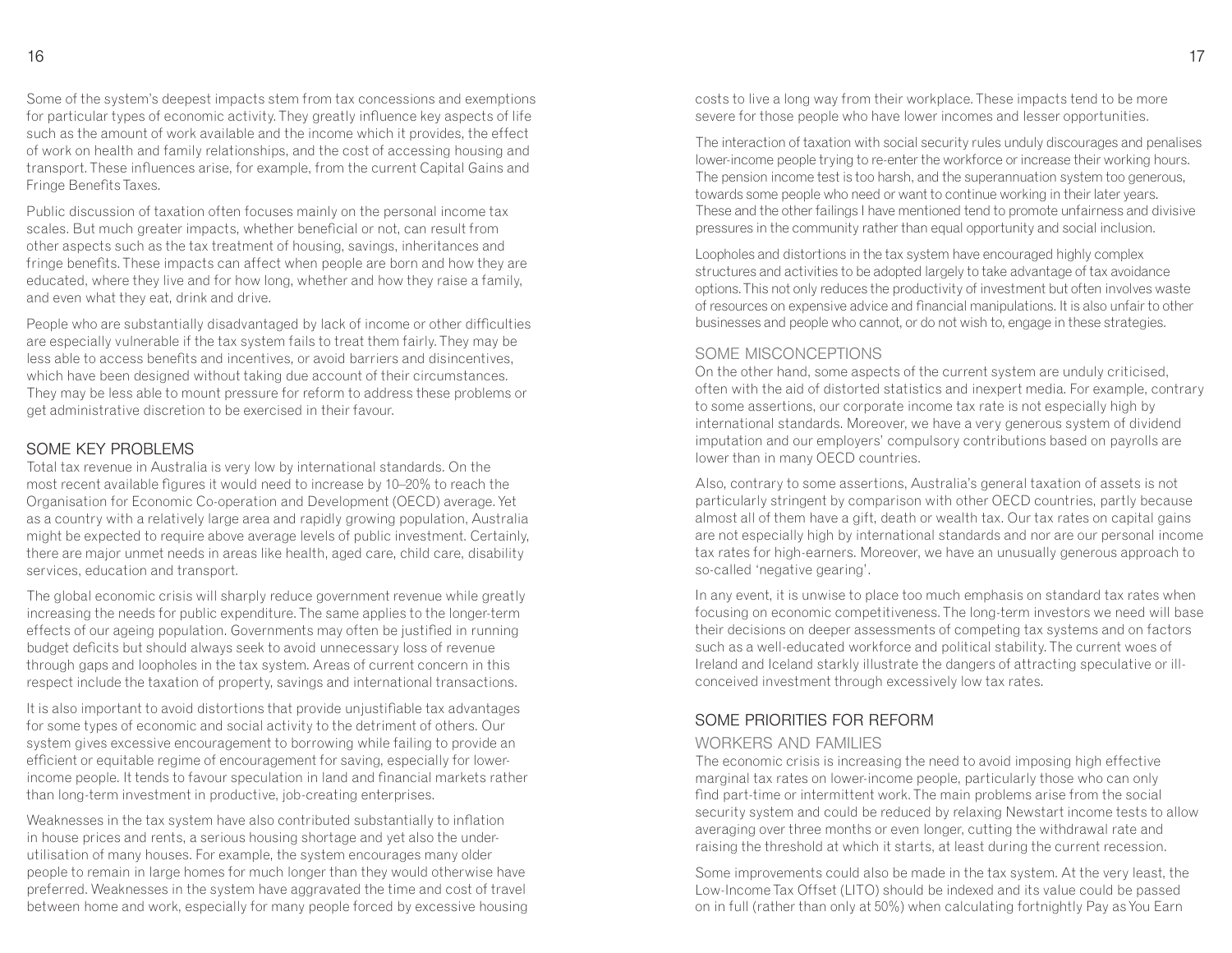(PAYE) rates. There is also a good longer-term case for substantially increasing the LITO while abolishing or greatly reducing the tax-free threshold enjoyed by higher-earners, especially if their marginal rates are to be reduced.

Tax assistance for families is unnecessarily complex and poorly targeted. Family Tax Benefit B and the Baby Bonus should be subsumed in a stronger and betterdirected form of Family Tax Benefit A. Support for child care could be made much more cost-effective and equitable by strengthening the Child Care Benefit and increasing grants to non-profit child-care providers, while also abolishing the Child Care Rebate and Fringe Benefit Tax concessions for workplace child care.

#### HOUSING AND TRANSPORT

 House price inflation has severely damaged our economy by inflating debt, increasing pressures on interest rates and wages, fuelling excessive luxury consumption and eventually creating a collapse in the housing industry. The main enduring victims will be lower-income private renters and would-be homebuyers who do not have access to substantial family assistance.

It is futile to expect 'market forces' to fix the problem when they are so severely distorted by the unrestricted exemptions which owner-occupiers enjoy from capital gains tax, land tax and the pension assets test. A much better approach would be to limit the land tax and pension test exemptions, albeit at a very high level, and to reduce barriers to housing mobility by cutting stamp duty on all transfers below, say, the median value.

Inflation of prices, rents and debt has also been fuelled by excessive tax incentives for 'negative gearing'. As in the US, interest and other landlord expenses should be deductible only against income from the same source (eg, property investment, not an executive salary). The new National Rental Affordability Scheme (NRAS) neatly complements this approach by providing a transparent, capped and targeted incentive for investment in *low-rent* housing.

For many lower-income people, the time and expense of travelling to work has been aggravated by the provision of excessive tax incentives for motor vehicle use and none for travel by public transport. The current Fringe Benefit Tax concessions for allegedly work-related travel should be sharply restricted, if not abolished, using the savings to boost public investment in passenger rail services for outer suburbs and commuter towns.

#### SAVINGS

 Tax concessions for superannuation can be a desirable way of encouraging saving and reducing hardship in retirement. The current system, however, provides little or no tax concessions for contributions by lower-income Australians and very large concessions for people on higher incomes. Yet lower-income people are more adversely affected by having to forego wages in order to make contributions, and most higher-income people did not need this added incentive to save.

A much more cost-effective and equitable approach would be to tax superannuation contributions in the same way as other remuneration, but then provide a tax credit or co-contribution which is more progressive and less wasteful than the current concessions. For example, it could match a person's contributions at a decreasing rate per dollar up to a modest level which is very much lower than the concessions currently enjoyed by higherincome earners.

This approach would open the way to abolishing or greatly relaxing the pension income test in order to provide an overall system of retirement income which is not only more cost-effective and equitable, but also less complex and counter-productive in its impact on older people's decisions about retirement and investment. An integrated package of reforms could be designed to increase the relative support for lower-income people without increasing the budgetary cost.

Many lower-income people have special mid-life needs relating to parenting, unemployment, or other causes but have no tax-assisted way of saving for them. Yet those needs may be at least as pressing as those in retirement and, indeed, may have impacts which endure into retirement. Early access to some accrued superannuation should be allowed on a broader, fairer and more costeffective basis, in place of the largesse now provided for the wealthy over-55s.

A broader reform would be to provide tax concessions for designated Lifelong Savings Accounts into which contributions up to a modest total can be made at any time. Withdrawals would also be permissible at any time, subject to age-related limits but preferably not to restrictions on the purpose for the withdrawal. As in the UK, governments, welfare organisations and other donors could make contributions on behalf of lower-income people.

#### OTHER REFORMS

 The current system provides excessive scope for tax avoidance which increases the pressures on other taxpayers and government budgets as well as diverting investment and administrative resources away from more productive activities. It also erodes fairness, simplicity and public confidence. Priorities for action include tighter restrictions on tax avoidance through manipulation of private companies, trusts, 'golden handshakes' and offshore transactions.

Tax concessions for charities and religious bodies have become increasingly susceptible to exploitation and irrational distinctions. This is due partly to the ideological trend towards using non-government organisations to provide services previously delivered by governments. Greater reliance should be placed on direct and transparent subsidies which are based on the services being provided rather than, for example, tax breaks based on alleged spirituality.

#### CONCLUSION

 Each of the changes which I have canvassed would make the tax system simpler, fairer and more cost-effective. Most would enhance productive economic development and none would retard it. Some could be politically or technically difficult to introduce quickly, especially in the current crisis. But their importance could be endorsed and time scales set for implementation, possibly as part of broad packages which provide a suitable balance of impacts.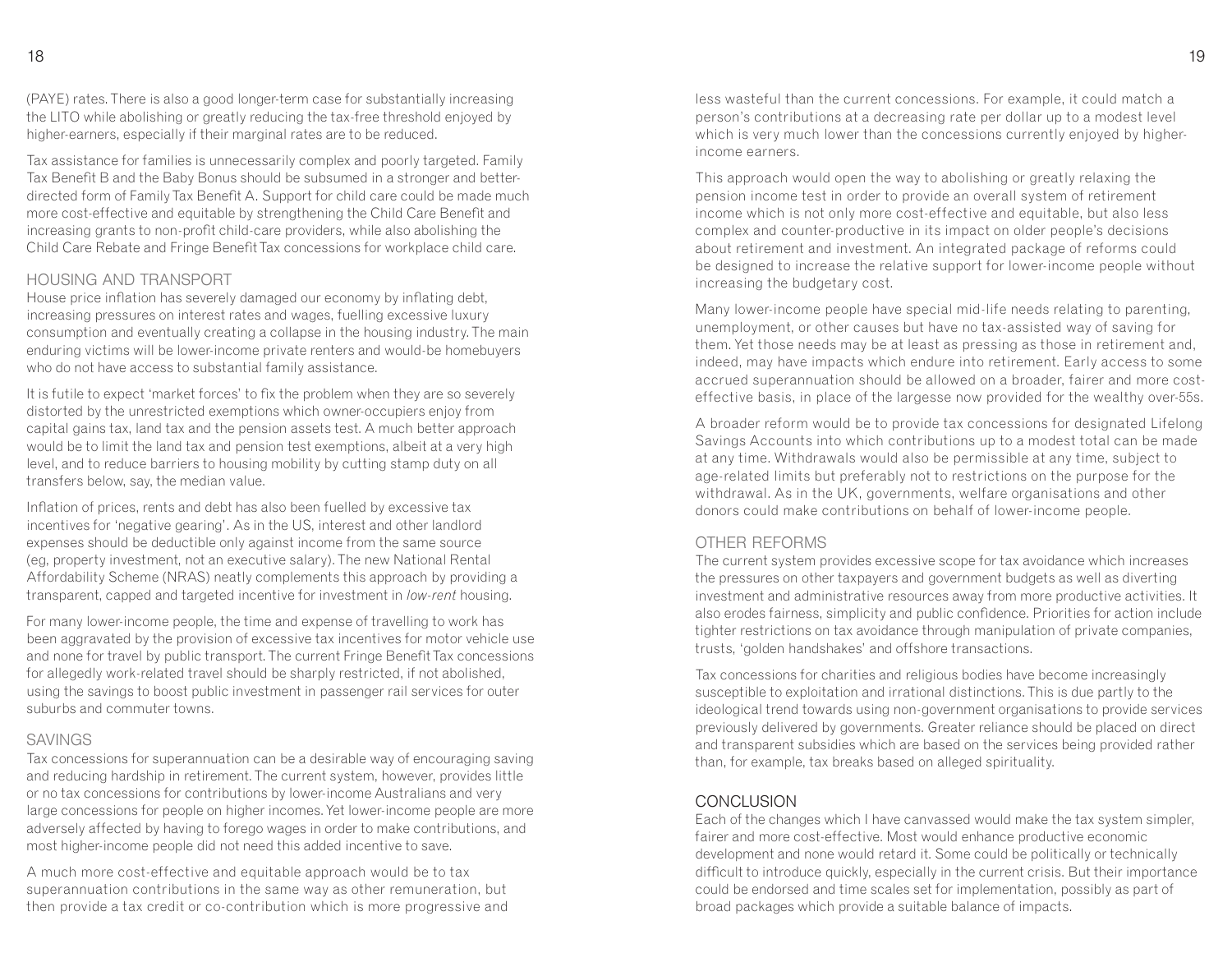JULIAN DISNEY, July 2, 2009. Julian is Director of the Social Justice Project at the University of NSW. He is also the National Convenor of TaxWatch and the Chair of the Community Tax Forum, but this article is written in an individual capacity.

#### KEEP IN TOUCH WITH THIS ISSUE

 Further information and ideas on issues mentioned in this article is available on the website of the new community information service, TaxWatch (www. taxwatch.org.au). It includes a special section on the activities of the Community Tax Forum which is an alliance of the Australian Council of Trade Unions (ACTU), the Australian Council of Social Service (ACOSS), the Australian Conservation Foundation and the Consumers' Federation of Australia. The section includes presentations, issues papers and summaries relating to the two National Tax Reform Symposiums which were convened by the Forum earlier this year in Canberra and Sydney.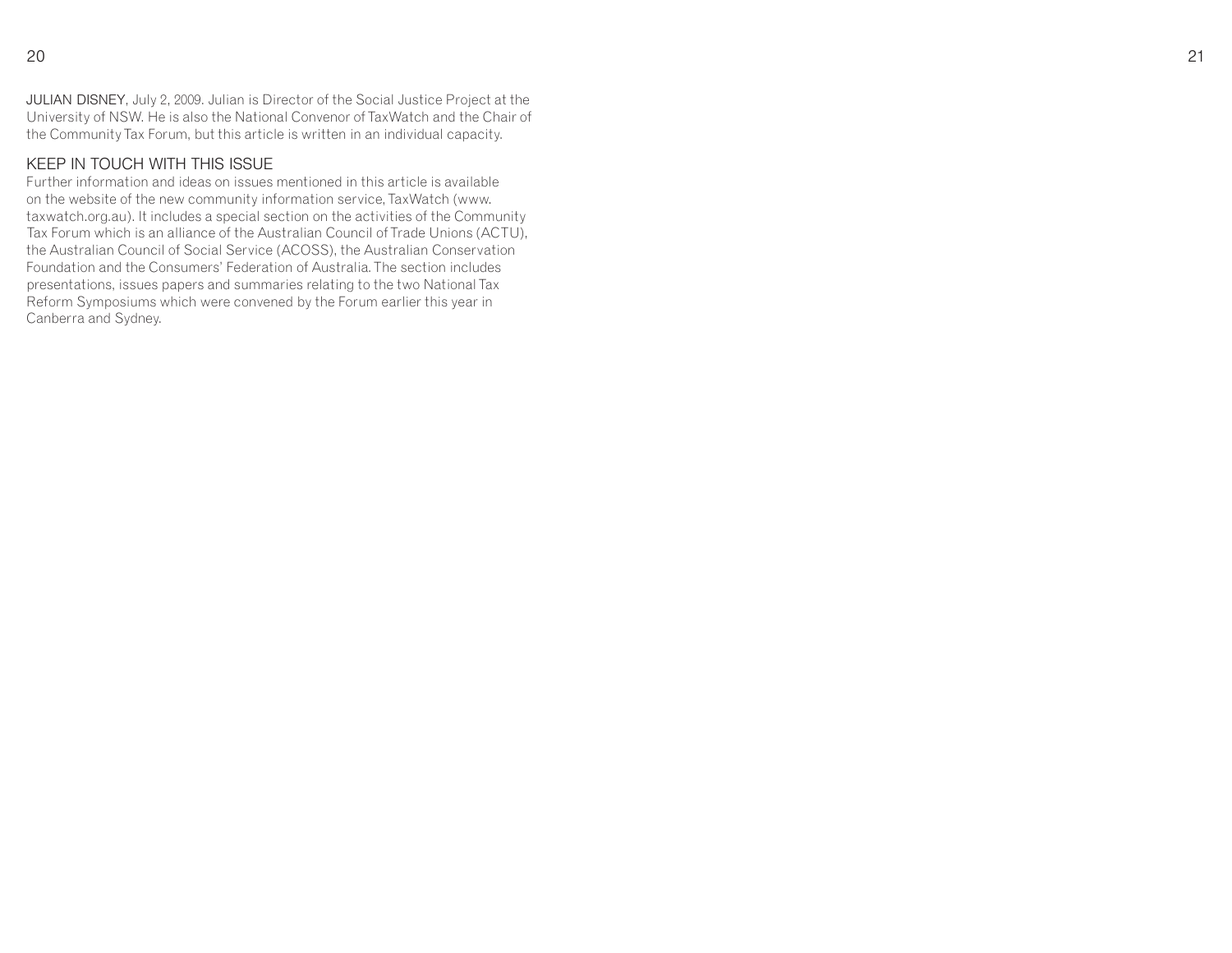'Australia is often reported to have high levels of welfare dependency requiring restrictions in spending on social security. payments. This is not however the case. When compared with other wealthy countries, Australia has a comparatively low percentage of people of working age reliant on social security (18%). By a number of measures Australia's ... social security system has not succeeded in alleviating poverty, particularly among children and the elderly.' Thomas and Coad

# **INCOME SUPPORT AND POVERTY IN AUSTRALIA**

Gerard Thomas and Melissa Coad

Australia has in place a number of safety nets aimed at reducing poverty. An independent Commission sets an annual minimum wage rate to protect low wage employees and there is a social security system to provide income support to job-seekers and people who cannot work due to caring responsibilities, age or disability.

**1**

This paper will look at the adequacy of the social security system in preventing poverty.

Australia's social security system is a highly targeted tax payer funded system. It is unlike contributory systems where people contribute throughout their working lives to a social insurance scheme which replaces a proportion of previous wage. While these more generous social insurance schemes can be time-limited, a number of countries also have social assistance schemes similar to our social security system.

The Australian system is intended to provide income support to those most in need, but is it currently an adequate source of support? And does it leave people reliant on social security in the long term in poverty?

#### SOME INTERNATIONAL COMPARISONS

 Our social security system has been described when compared to those of other wealthy countries as 'lean and mean.'1 Payments are relatively low when compared to other Organisation for Economic Co-operation and Development (OECD) nations, and are subject to stringent income and assets tests.

Australia is often reported to have high levels of 'welfare dependency' necessitating restrictions in spending on social security payments. This is not however the case. When compared with other wealthy countries, Australia has a comparatively low percentage of people of working age reliant on social security (18%). $^{\text{2}}$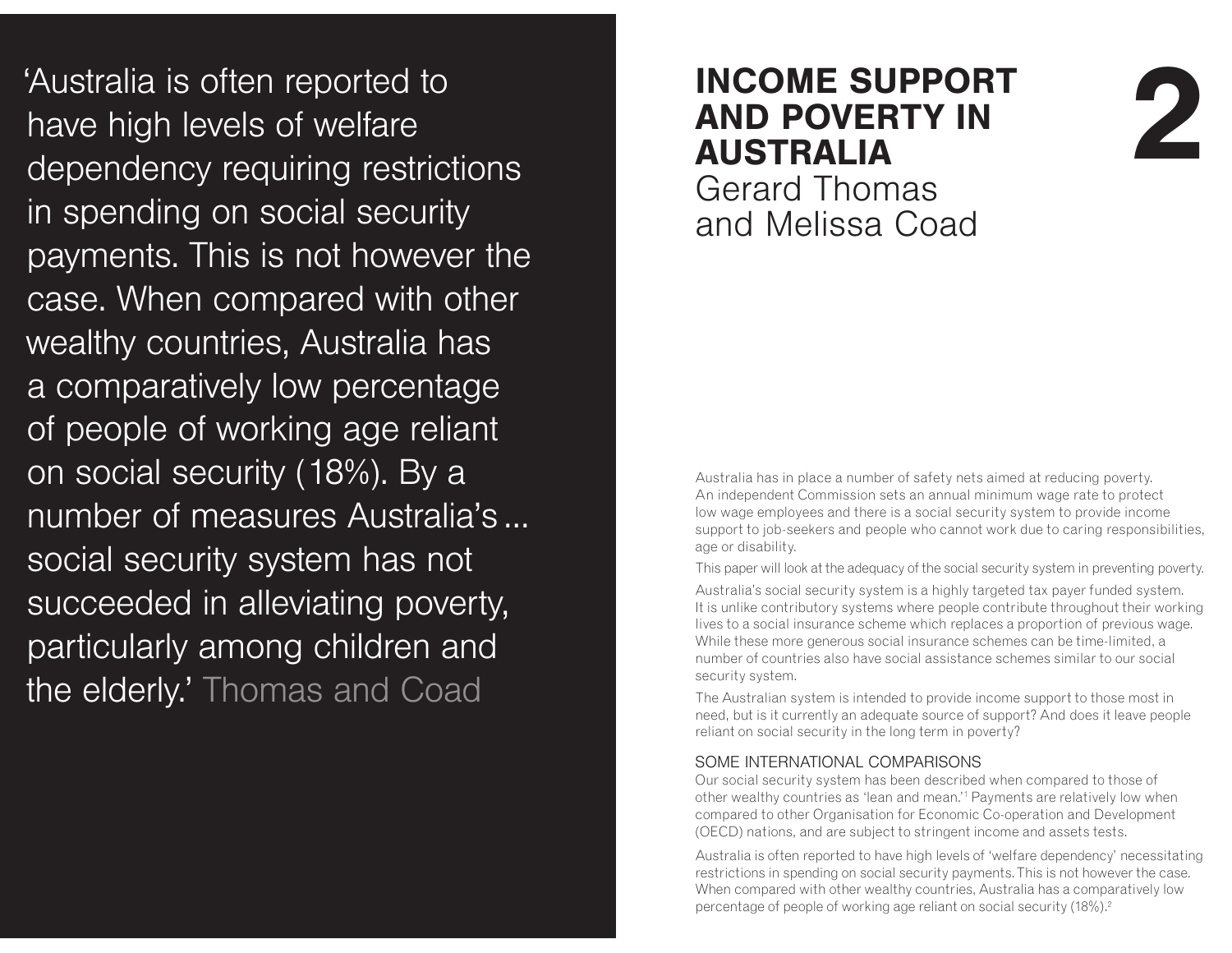By a number of measures Australia's 'lean and mean' social security system has not succeeded in alleviating poverty, particularly among children and the elderly. OECD measurements put Australia's overall poverty rate (based on 50% of the median income threshold in per cent) at 12.4%, compared with the OECD average of just over 10%. Australia's overall child poverty rates are also at 12% which is the OECD average. However child poverty in non-working lone parent families, who will therefore be overwhelmingly reliant on social security, is 68% compared with the OECD average of 54% 3 .

Nearly 27% of the over-65s in Australia have an income below the OECD poverty threshold (half of the median household income). Only Ireland, Korea and Mexico of the 30 OECD countries have higher old-age poverty rates.

The high risk of old-age poverty in Australia is mainly due to the relatively low level of the Age Pension payment rate. Relative payment rates under equivalent schemes in other OECD countries are 25% higher (when compared with national average earnings) than the Age Pension in Australia. New Zealand's basic pension, for example, is 80% higher than Australia's when compared to average earnings.4

Research from within Australia using the HILDA data puts poverty rates (by type of household) at 19.4% for lone parents, 19.5% for a non-elderly lone person, 29.4% for an elderly couple and a staggering 53.2% for an elderly lone person. The highest rates per age group for people who are persistently poor is among 0–24-yearolds (35.5%), however this reduces substantially for the 25 to 34 age group. The percentage of those who are persistently poor at age 65 and over is almost 20%.5

Academic research and public opinion polls show general acceptance that the Age Pension is not a sufficient livelihood as a sole source of income. To this end the Australian Government recently increased by some \$30 per week the maximum rate of the Age Pension.

So if aged pensioners are doing it tough, what about those receiving other social security payments?

#### DISPARITIES BETWEEN PAYMENT TYPES

|                                  | Weekly total income support<br>(maximum rate including Poverty Line<br>rent assistance) | (HPI )   | Henderson % below HPL |
|----------------------------------|-----------------------------------------------------------------------------------------|----------|-----------------------|
| Single - Newstart Allowance      | .S289.85                                                                                | \$415.06 |                       |
| Single – parent with 2 children  | \$541.94                                                                                | \$566.46 |                       |
| Single Age Pension               | \$336.15                                                                                | \$336.56 |                       |
| Couple – Newstart Allowance      | \$457.30                                                                                | \$555.24 | 18%                   |
| Couple – parents with 2 children |                                                                                         | \$779.61 |                       |
| Couple – Age Pension             | SSSO 18. 70                                                                             | \$476.73 |                       |

The table above sets out payment rates for age pensioners, parents and people on unemployment payment (Newstart Allowance). The table then compares the payments to the Henderson Poverty Line.

As can be seen from the table, people receiving the Age Pension fare better

when compared to the Henderson Poverty Line than parents and those receiving unemployment payment.

This discrepancy will be further exacerbated when the increase to the Age Pension commences in September 2009. After this time, a single aged pensioner will receive some \$110 more per week than an unemployed person on NSA and some \$50 a week more than a single parent.

#### UNEMPLOYMENT PAYMENT

 The disparity between rates paid to pensioners and unemployed people will continue to widen each year because Newstart Allowance is subject to less favourable indexation compared to age (and related) pensions.

Pensions are currently indexed twice a year in line with the CPI and are also indexed to wages growth through the Male Total Average Weekly Earnings (MTAWE). This benchmark will be increased from 25% to 27.7% of MTAWE (plus a new pensioner and beneficiary cost-of-living index), whichever results in the higher increase. Newstart Allowance is indexed twice a year in line with the six month CPI increase only. Indexation arrangements for young people and those studying are even worse than for adult unemployed people.<sup>6</sup>

Inconsistent indexation arrangements compound the poverty experienced by allowees. According to the Government's own data, in the last decade pension rates have increased by 20% in real terms and in that same time the real increase of a single allowee has been a fraction of this, with an increase of just 0.5%.

In 30 years, the single rate of Newstart Allowance will be worth just half that of the Age Pension, according to projections by the Department of Families, Housing, Community Services and Indigenous Affairs.7 The effect of positive measures for pensioners in the recent Budget — the new benchmark of 27.7% of average earnings (as opposed to the current 25%,) and an increase in the base rate (plus supplements) by \$32.49 a week, will mean that the already large gap between allowances and pensions will widen at a much faster rate than anticipated.

A further difficulty for unemployed people is that the amount that a person can earn is less than half of that available to pensioners. The weekly amount that an unemployed person can earn is only \$31 — and this amount has been increased by just \$1 in the last 30 years. The pension 'income free area' is currently \$69 a week for singles and is indexed annually to the CPI, so it continues to increase. Income over these threshold amounts reduces allowances at a faster rate than pensions, allowing pensioners to earn substantially more additional income before losing their payment.

#### **SINGLE PARENTS**

 Traditionally, the income support payment for single parents (called Parenting Payment Single) has been paid at the same rate as the Age Pension and other pensions. In September 2009 when the rate of the Age Pension is increased by some \$30 a week, single parent pensioners will miss out. The impacts upon parents and their 600,000 children will be devastating: the Parenting Payment Single will be \$50 a week less than the pension rate.

Single parent families are already doing it tough. As a result of the recession single parents face job losses and reduced work hours. Although around 38% of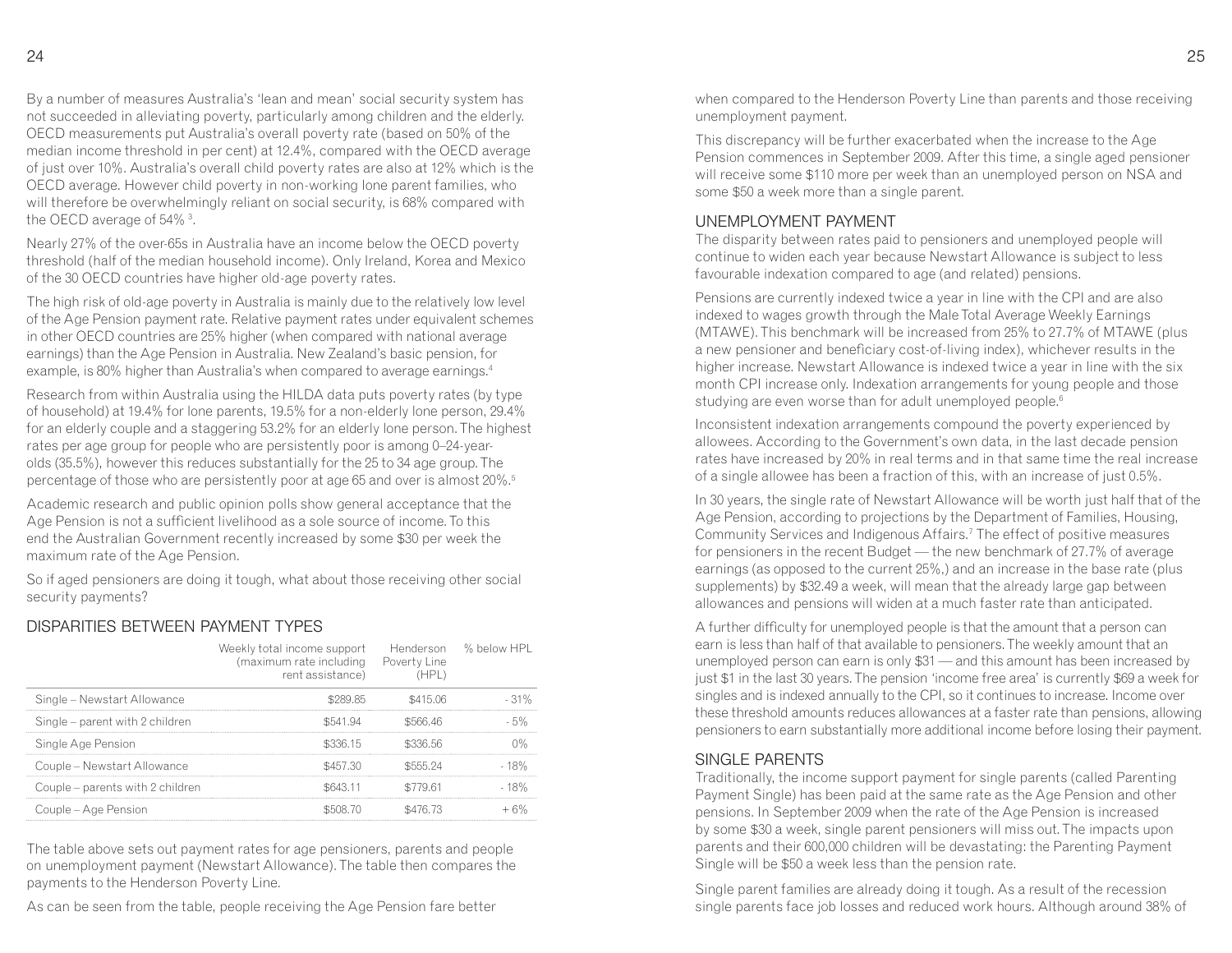single parents work (either part-time or full-time,) unemployment rates amongst sole parents are over 10%. A significant majority of single parents have never completed Year 10,8 further reducing their employment prospects.

Recent research from the Australian Council of Social Service (ACOSS) found that single parents stood out as being twice as likely as the general community to go without essential items that the rest of the community takes for granted. While the average level of multiple deprivations in the general community was 19%, almost 50% of single parents experienced multiple deprivations. Key findings were that 45% lacked a decent and secure home, 57% were unable to pay utility bills, 56% could not access \$500 in an emergency, 24% could not afford to update school books and clothes for their children and 28% could not afford a gift for family or friends.9

#### OTHER INCONSISTENCIES

#### SPECIAL BENEEIT

 Special Benefit can be paid to certain people whose circumstances are so desperate that they have no 'sufficient livelihood' and they do not qualify for another income support payment. The existence of Special Benefit as a last resort safety net payment recognises that from time to time there are special circumstances under which a person should be paid income support despite not meeting residential or certain other requirements. It is in the nation's best interests to have such a payment, but over the years we have gradually pared back eligibility. Special benefit needs to have tight eligibility criteria, but should nevertheless be the least complicated payment to access, whereas it is now arguably the most complex and difficult.

Access to Special Benefit is so severely restricted by both legislation and policy that many people and their families, who are in dire need, are left at great risk. We no longer accept our responsibility to provide income support for families with no income and no sufficient livelihood.

In addition, where Special Benefit is paid, its income test creates poverty traps which operate to worsen poverty and create disincentives to work.<sup>10</sup>

#### ACCESS TO SPECIAL BENEFIT FOR NEW ZEALANDERS

 New Zealand residents migrating to Australia are generally no longer able to access social security payments without first becoming Australian permanent residents, despite having the right to reside and work in Australia permanently. New Zealand citizens are not automatically granted Australian permanent residency and must meet strict residency criteria. The current policy approach is punitive and fails to recognise the economic contribution New Zealanders make to the Australian economy through the payment of taxes over many years.

#### WAITING PFRIODS

 Before people can receive social security payments, many face complex, unreasonably harsh and punitive waiting periods that must be served before they can access income support.

Depending on a person's situation, a waiting period can range in duration from one to 104 weeks. The various waiting periods can overlap and are imposed in tandem with income and assets testing.

These waiting periods add a significant layer of complexity to the social security system and unfairly penalise people who have been able to accumulate a modest level of resources during periods of employment. The waiting periods fail to take into account the close-to-Poverty-Line, residual nature of the Australian system. Long waiting periods can leave pensioners and allowees with little capacity to meet unexpected, emergency or infrastructure costs.

In an environment when it is predicted that hundreds of thousands of people will newly enter the queues of the unemployed, the punishing effects of the waiting periods upon the modest savings of unemployed people will become more and more evident.

#### ENTRENCHED INADEQUACY

 It appears then that our social security system as it currently exists is not sufficient to reduce poverty, particularly among those reliant on the system for long periods of time. Furthermore there are inequities built into the system such that among the recipients of social security there are those who are far worse off than others, despite sometimes greater need. Once increases to pensions are in place later in 2009 this will exacerbate inadequacy and inconsistency within the system, putting the rate of the Single Pension some \$110 higher per week than the payment rate for unemployed people, \$50 higher a week than that for single parents and almost \$150 higher than payments available to students. If even the highest rates of payments are not sufficient to live on, how can we justify the inequities of a system that can entrench the poverty of those most in need?

GERARD THOMAS and MELISSA COAD, July 2, 2009. Gerard is the Media and Policy Officer at the Welfare Rights Centre, Sydney, and Melissa Coad is the Political Strategist at the Australian Liquor, Hospitality and Miscellaneous Workers' Union, LHMU).

#### KEEP IN TOUCH WITH THIS TOPIC

 Australian Council of Social Service www.acoss.org.au National Welfare Rights Network www.welfarerights.org.au Social policy research centre www.sprc.unsw.edu.au

#### **ENDNOTES**

- 1 ACOSS, *Australia's social security system: international comparisons of welfare payments*, ACOSS Info 360 August 2004.
- 2 ibid.
- 3 OECD, *Society at a Glance: OECD Social Indicators*, 2009.
- 4 OECD, *Pensions at a Glance*, 2009.
- 5 Roger Wilkins, Dianna Warren, & Markus Hahn, *Families Incomes and Jobs, Volume 4; A statistical report on waves 1–6 of the HILDA survey*, Melbourne Institute of Applied Economic and Social Research, 2009.
- 6 The indexation arrangements for Youth Allowance, Abstudy and Austudy Payment are indexed once per year in line with the CPI increase. This means that people on these payments must wait up to 18 months for their payments to be indexed for inflation, and are out of pocket for price rises during this time.
- 7 J. Harmer, 'Pension Review Background Paper,' Department of Housing, Families, Community Services and Indigenous Affairs, 2008.
- 8 FACS, 'Welfare reform pilots,' Occasional Paper No5, 2002

 9 Peter Davidson, *Missing Out: which income support recipients are most at risk of hardship?* ACOSS, 2009.10 ibid.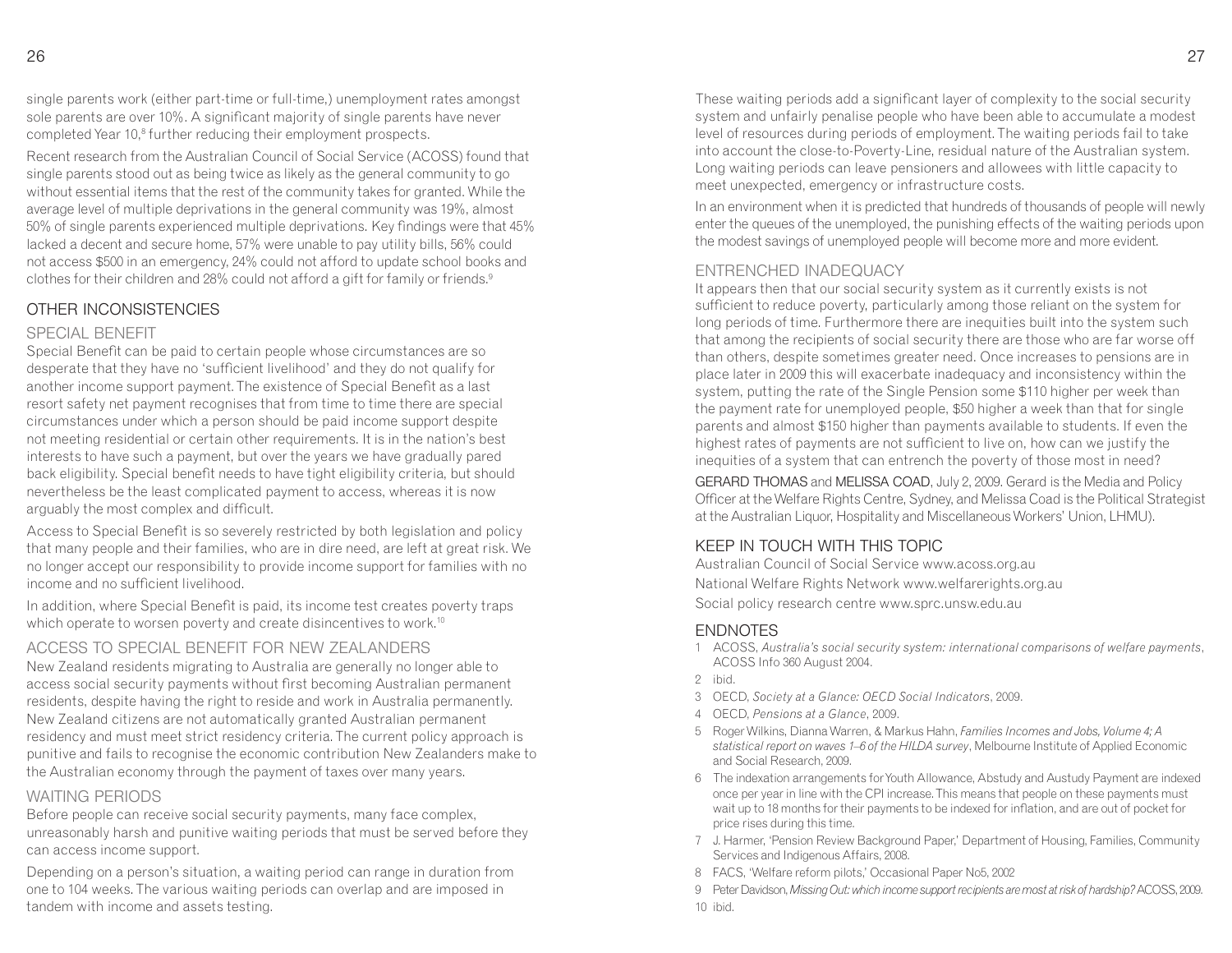'If we believe that all our children are to be equally valued that means that they are equally entitled to assistance from their schools to achieve their personal best; and ... to teachers who can engage them in learning that has personal significance for them and that is valued in the wider society' Connors

# **EDUCATION: INVESTING MORE IN HIGH QUALITY TEACHING AND LESS ON**  $RESTRACTING$ **ACCESS TO IT** Lyndsay Connors

#### $INTRODUCTION$

 If governments around Australia were to enter a national compact to take the concerted action necessary to guarantee an adequate supply of high quality teachers in schools for all our children and young people — that would justify the rhetoric of 'an education revolution.'

**4**

A previous Federal minister for education, in the recent past, liked to refer to teachers as 'a precious national resource.' Such rhetoric is well-grounded in evidence.1 Of those factors susceptible to policy action, the one most likely to assist an individual student to do his or her best at school is the amount of time spent there on tasks with an able teacher.<sup>2</sup>

Concepts such as the Rudd Government's 'twin pillars' of *quality* and *equity* will gain real significance when they are applied to those elements of schooling that really matter most. Giving all students a fair go to succeed at schools requires fair access to quality teaching. If we believe that all our children are to be equally valued, that means that they are equally entitled to assistance from their schools to achieve their personal best; and therefore to teachers who can engage them in learning that has personal significance for them and that is valued in the wider society.

While we should value all our children equally, we know that they are not all the same; and we know that the circumstances in which they are being educated vary widely. Principles of equity need to be applied to address these differences. Fairness, for example, requires that personal and social circumstances that are beyond the control or influence of students should not be obstacles to their achieving their potential. Inclusion requires that decent basic minimum provisions conducive to learning should apply to all.<sup>3</sup>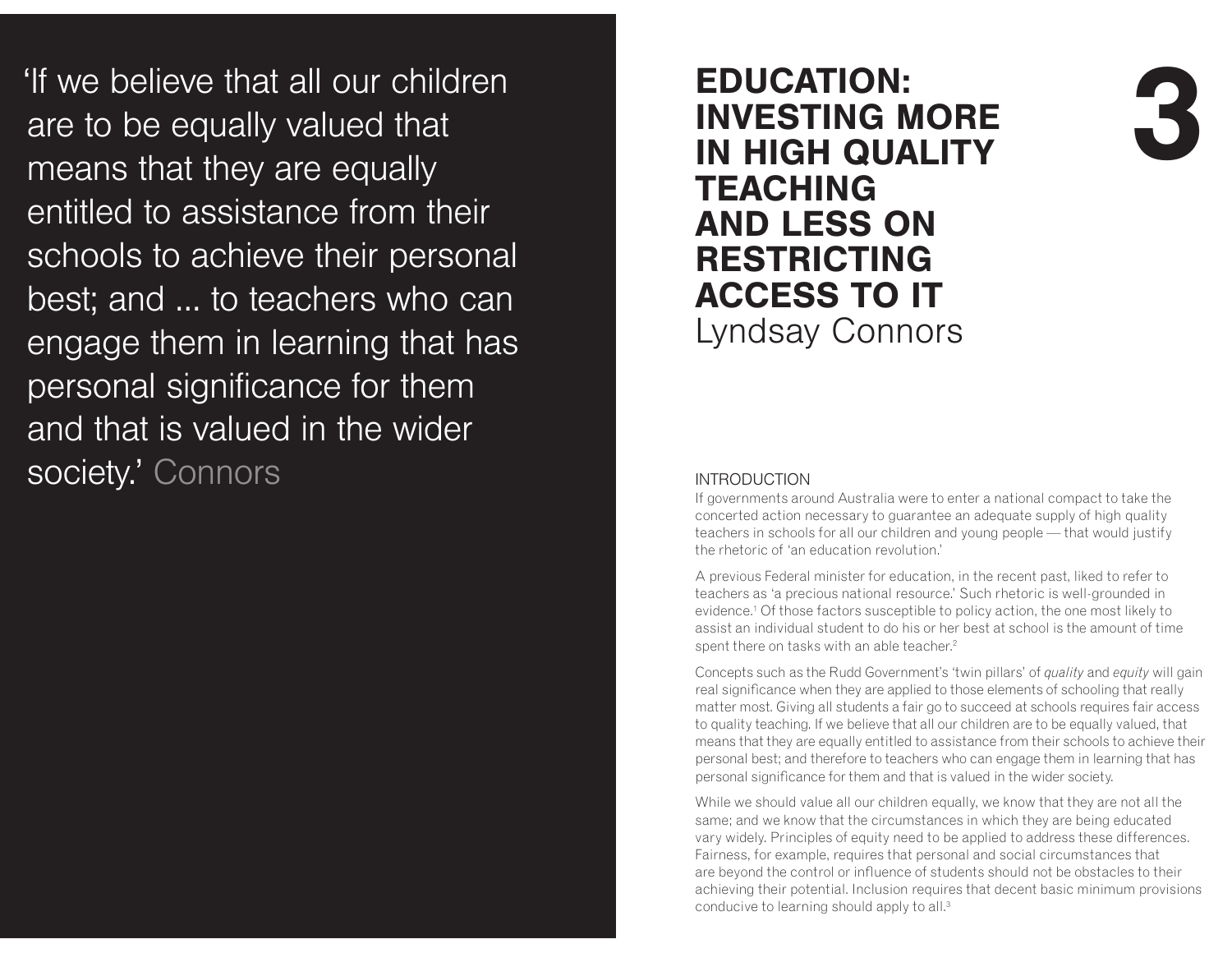#### **FUNDING**

 Informed debate about schools funding has become the preserve of a few afficiniados, owing partly to the complexities produced by dysfunctional splits between the Commonwealth, States and private school authorities in Australia's federal system for the planning, funding and operation of schools and of teacher education — and our serious case of the fiscal disease known as 'vertical fiscal imbalance.'

Because the politics of schools funding are persistently contentious and divisive, its technicalities and complexities can be exploited by governments, politicians and interest groups for their own purposes, to obscure funding facts and trends and to thwart informed discussion.

One way to cut through a miasma of statistics and to overcome the paralysis induced by a focus on dollar billions is to turn those billions into measures that have real educational significance and that can be readily understood. Referencing recurrent funding for schools back, for example, to average teacher salaries and thence to numbers of real teachers, replaces a policy discourse grounded in politics and money with one based on teaching and learning. It informs rational debate about teacher supply and demand; about who pays for teachers and who decides which students get them.

#### PROGRAM INITIATIVES

 Governments regularly set forth their commitment to education in terms of an itemised list of their own specific initiatives. A significant recent example concerning schools is a National Partnership between the Commonwealth and the States and Territories to improve Quality Teaching, which will see a \$550 million investment over five years for attracting, retaining and developing quality teachers and leaders. This will include, in turn, a new *Teach for Australia* scheme, funded by the Australian Government, to attract high performing graduates in areas like commerce, law and science to undertake an intensive teacher training course and to teach for a minimum of two years before taking up the option of a position in the business sector.

Such programs (and there is a plethora across the country) deliver important discretionary resources to systems and schools with the potential to provide the catalyst for improvements in teaching and learning.

#### FXTENT OF GOVERNMENT FUNDING

 These initiatives are, however, minor adjuncts to the huge, underlying public investment that provides the vital educational infrastructure for schools — some \$30 billion provided annually by State and Commonwealth Governments, the majority of which pays for the costs of teaching. Responsibility for the supply of qualified teachers for the whole school system in Australia, public and private schools, and for their remuneration, now rests almost entirely with governments. This includes responsibility for initial teacher education and ongoing professional development.

#### FUNDING OF PRIVATE SCHOOLS

 The market forces endemic to schooling, and the policy responses to them have produced significant shifts over recent decades. In 1974, the Commonwealth

became a partner in recurrent funding of schools and, as time went by, of nongovernment schools in particular. Since then, there has been a significant shift of around 13 percentage points of the total school population in the balance of student enrolments towards the private sector, expanding the previously small proportion of non-systemic, independent schools. This enrolment shift has, in turn, been accompanied by an increase in the proportion of teachers in the non-government school sector. However, while students and teachers have been shifting into the private sector, the salary bill for those teachers has been moving in the opposite direction — right back to the Government and to the public purse. By 2006, the total of \$6.8 billion provided in the form of public recurrent funding to the nongovernment schools sector exceeded the total teaching staff salaries and related expenditure in that sector of some \$6.6 billion; and the excess had grown by 2007, when public funding rose to \$7.5 billion against an expenditure of almost \$7 billion.4

This raises the question of how these trends might affect, or are already affecting, equity of access to quality teaching.

From a social and educational standpoint, we need to understand that a growing proportion of the publicly-funded teachers in Australia now works in the schools where students' access to their services is restricted by upfront parental fees and other privately set admission criteria. At the same time, an increasing proportion of parents in Australia is now paying privately towards the cost of their children's schooling. What they are paying varies widely in scale and as a proportion of their disposable incomes. As a larger percentage of parents pay varying fees for their children's schooling, how will this affect their willingness to commit to the principles of the 'fair go' and the 'fair share' regarding the distribution of teachers among schools and between the sectors?

This question cannot be airbrushed away with the claim that since all schools have a mix of public and private funding, this means that the public-private divide is no longer a meaningful distinction. It means no such thing. It means that the distinction is far more complex than previously and that more care is required to achieve rational and sustainable policy.

We now need policies to deal in a rational and prudent way with the realities of our school system. The fact is that all but a small handful of Australia's schools (in the higher-fee end of the independent school sector) share a common reliance on governments for financing their teachers' salaries.

#### THE SUPPLY OF TEACHERS

 In relation to teacher supply, Australia faces the challenge of replacing an exodus of retiring teachers — which is occurring internationally; on top of persisting forms of teacher shortage.

Predicting whether we will have enough teachers for our schools is far harder than it seems. Think about predicting fertility rates, immigration fluctuations, the uneven spread of the school population, changes to retention rates and class sizes. Changes in the broader economy and labour market, superannuation policies, modes of initial teacher education, applications of ICT to teaching and learning…these all affect teacher supply and demand.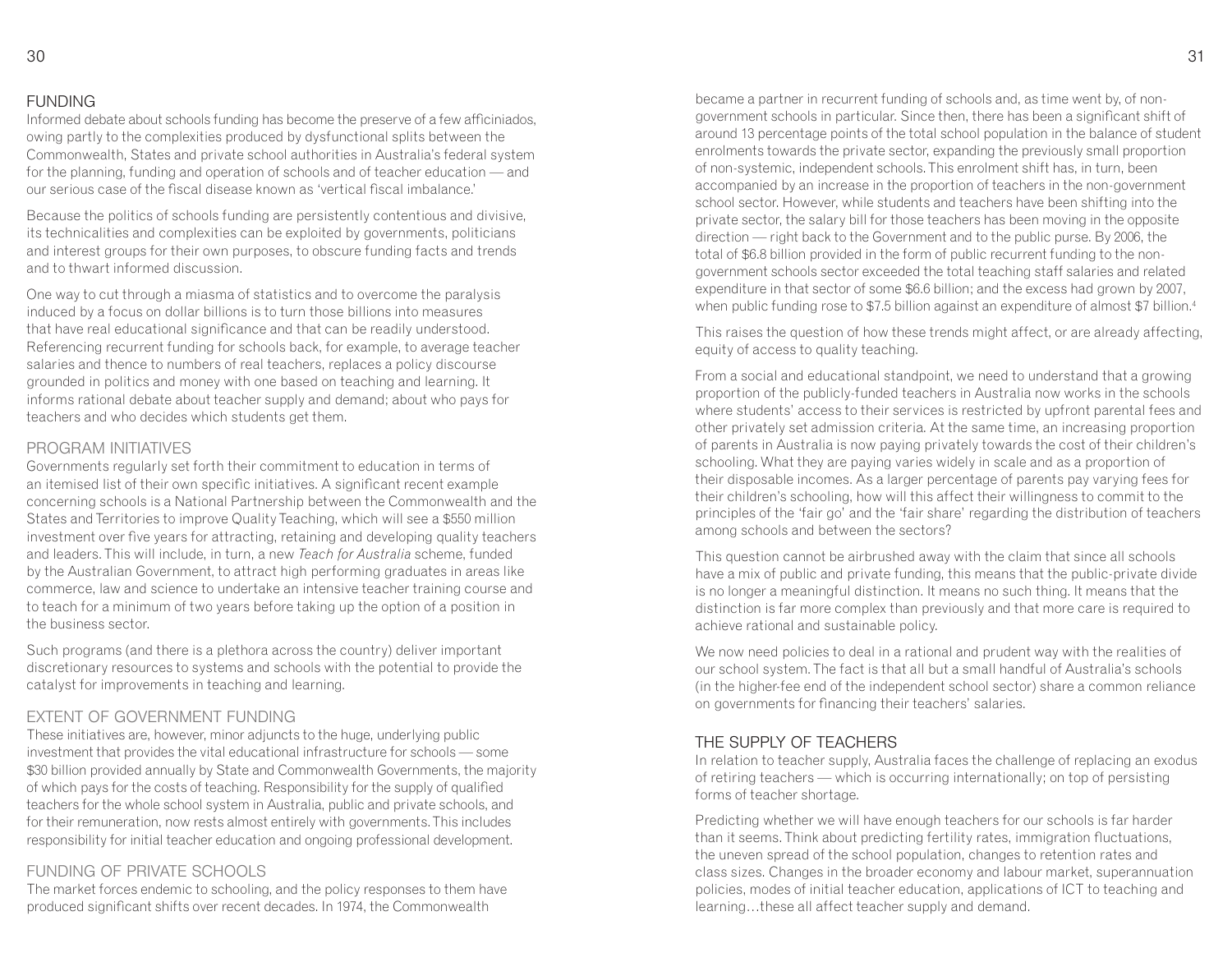Even if the ill wind of the global financial crash blows qualified teachers back into schools and increases the attractiveness of the profession to new entrants, we would still be wise to err on the side of caution and to put increased effort into teacher recruitment. Recruitment is only the start. We then need to make a commitment to systematic investment in the conditions that we know, from experience and research, make teaching an attractive and rewarding career. There is a wealth of evidence as to what these conditions are, ranging from remuneration and prospects of advancement through to the intrinsic rewards of seeing students progress.<sup>5</sup>

These challenges, which are not unique to Australia, are compounded by factors which are. The dysfunctional distribution of responsibilities between the governments in our federal system and the private school authorities is fostering countervailing tendencies within schools' funding policies. Efforts to achieve greater equity are being undermined by the use of public funding to work in the opposite direction.

For example, under the Howard Government scheme for the general recurrent funding of private schools, inherited and maintained by the Rudd Government, huge increases to some of the best-funded private schools represent a lost opportunity to invest more in teaching in schools where students are under-achieving.

It could also be argued that spending over \$1 billion a year on the recruitment, professional development and remuneration of quality teachers would bring more direct educational benefits than the same amount committed from 2008 to an Education Tax Refund.

Despite huge disparities in need among schools, the Rudd Government has avoided targeting its public investment in computers or in trade centres offering opportunities for vocational education and training and for improved facilities. The most startling example has been its distribution of unprecedented levels of public investment in school buildings and facilities among schools, largely irrespective of need or of educational priority.

An adequate supply of teachers and measures for guaranteeing the quality of teaching are pre-conditions for equity.<sup>6</sup> Firstly, there is cold comfort in achieving a fair distribution if this results in every school having inadequate resources for the work expected of it. Secondly, the political reality is that, in circumstances of overall shortage, some school communities are better able to protect their own interests, even at the expense of others.

#### DISTRIBUTION AND OUALITY OF TEACHERS

 Around the world, deep-seated market forces affect the distribution of teachers among schools. Broadly, schools with students from relatively well-off families are the best placed to attract teachers. In areas where few professionals choose to live, schools tend to be harder to staff.

Governments do not simply yield to these forces. They respond through their various policy and funding frameworks. These are now elastic enough, however, to accommodate contradictory values and principles and to legitimise contrary practices. This is made the more unconscionable when we consider that almost all the teachers in the country are either provided directly by governments or through the public funding equivalent.

Developing teacher quality starts with initial pre-service teacher education. This includes periods of practice teaching, and relies on schools and practicing teachers being willing to work with universities and teacher educators. There are signs, however, (certainly from data available in NSW) that the public school system may be taking responsibility for pre-service professional experience at a level well beyond its sector share. There have also been anecdotal reports over years of independent schools inviting promising trainee teachers to come back to them only after spending a few years in public schools to gain experience; as well as evidence of higher fee independent schools using their superior financial muscle to recruit experienced and accomplished teachers at the expense of other schools.

The non-government sector as a whole is spending less of its total expenditure (45% compared with 56%) on teacher salaries and more of it on capital — buildings and facilities — (15% compared with 6%) than the public sector. This raises the question of whether the fact that governments are now picking up the salary tab for almost all teachers in Australian schools means that some private school authorities have used this as an opportunity to move more of their own private income into higher quality capital resources, to improve their marketability to parents.

#### CONCLUSION

 Governments have now largely taken over responsibility for the supply, quality and remuneration of school teachers. Yet they have no coherent, regulatory framework for discharging this responsibility in a rational and fair way. This situation is untenable. Providing high quality teaching for all our children and young people, the key to successful schooling, is surely too great an enterprise to be given over to political convenience and opportunism or relegated to market forces.

What is now needed is a policy framework in which competing forces are held in a proper balance. Clearly the primary concern of governments must be the entitlement of all students to be well taught. This is obviously also a matter of public interest. It must be held in balance with the aspirations of parents in individual schools serving vastly different communities; the desires of principals (especially those in better-off areas) for freedom to staff their own domains to advantage; and the legitimate professional, employment and career interests of teachers.

Schools' funding arrangements need to be brought into a closer and more explicit alignment with agreed educational goals and priorities. A primary purpose of schools' funding arrangements must be to sustain the supply and quality of our teaching force and to distribute publicly funded teachers and the public funds for the employment of teachers on the basis of resource standards grounded in the best available evidence. Unless this happens, we will not reach national goals, nor reap the full benefits of the effort being invested in early childhood education, in national curriculum, in access to computer technology, or the reform of higher education.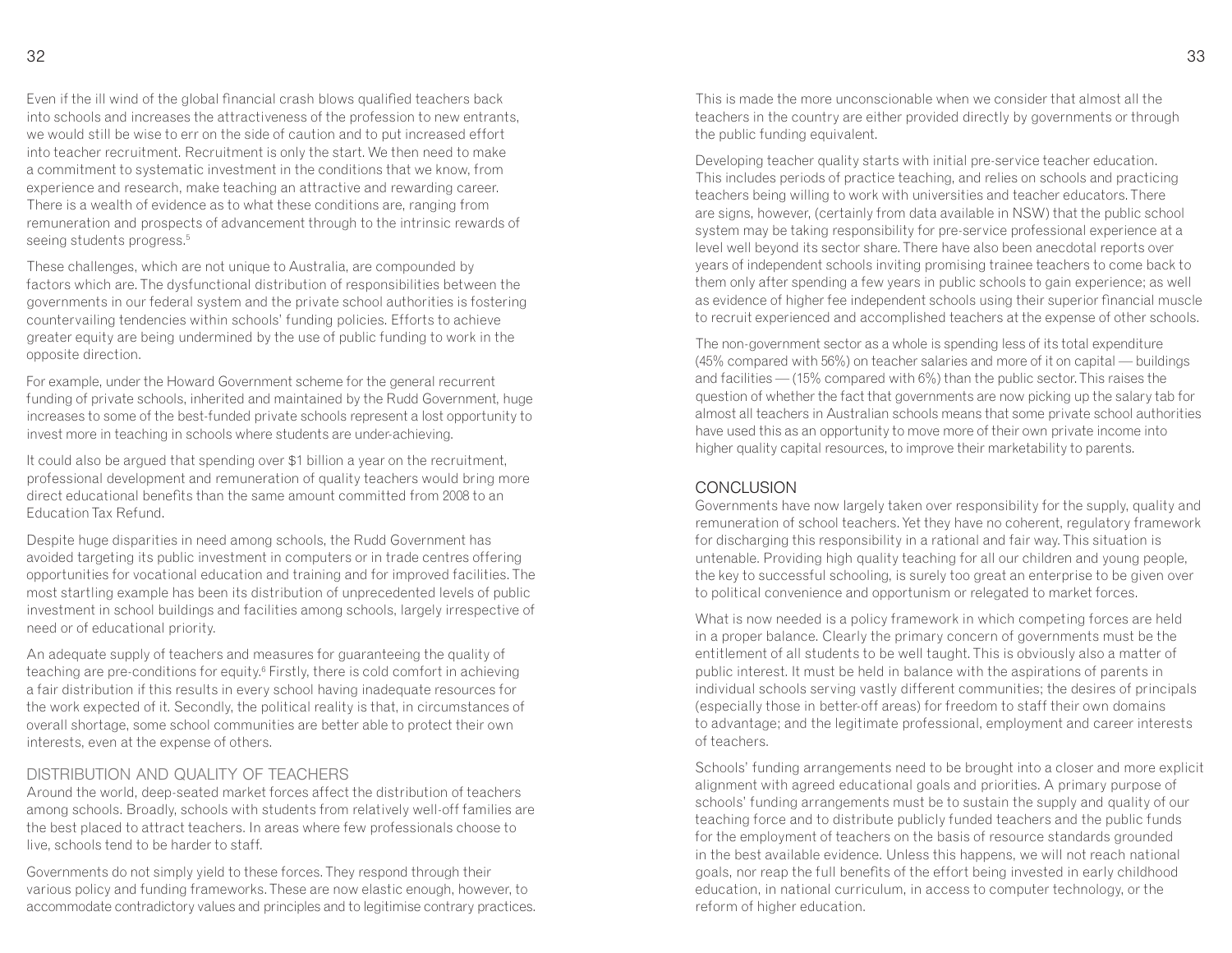LYNDSAY CONNORS, June 22, 2009. Lyndsay was a member of the former Commonwealth Schools Commission; Chair of the Schools Council of the former National Board of Employment, Education and Training; and Deputy Chair of the Board of the ABC. She has headed reviews in Victoria and the ACT, and held senior education posts in NSW, including chair of the former NSW Public Education Council.

#### KEEP IN TOUCH WITH THIS TOPIC

Public education for our future campaign www.forourfuture.org.au

#### ENDNOTES

- 1 McKinsey & Company, 2008. *How the world's best-performing school systems come out on top;* Organisation for Economic Co-operation and Development. 2005. *Teachers Matter: Attracting, Developing and Retaining Effective Teachers*; Business Council of Australia (BCA), *Teaching Talent: The best teachers for Australia's Classrooms* (2008).
- 2 L. Darling-Hammond, 1997. *The Right to Learn: A Blueprint for Creating Schools that Work.*
- 3 OECD, 2007. *No More Failures: The Steps to Equity in Education.*
- 4 *MCEETYA National Report on Schooling 2006 and 2007*, Tables 22, 22A 23 and 28.
- 5 See the strategies recommended in L. Connors, 2007. *Time and tide…a report on the need to invest in the renewal of the public school teaching service.*
- 6 For further information and discussion on teacher supply and demand, refer to Australian Council for Educational Research (ACER) in collaboration with the Australian College of Educators (ACE). *Staff in Australia's Schools 2007;* S. Owen, J. Kos, P. McKenzie, *Teacher Workforce Data and Planning Processes in Australia.* Report prepared for DEEWR by Australian College of Educators and Australian Council for Educational Research. 2008.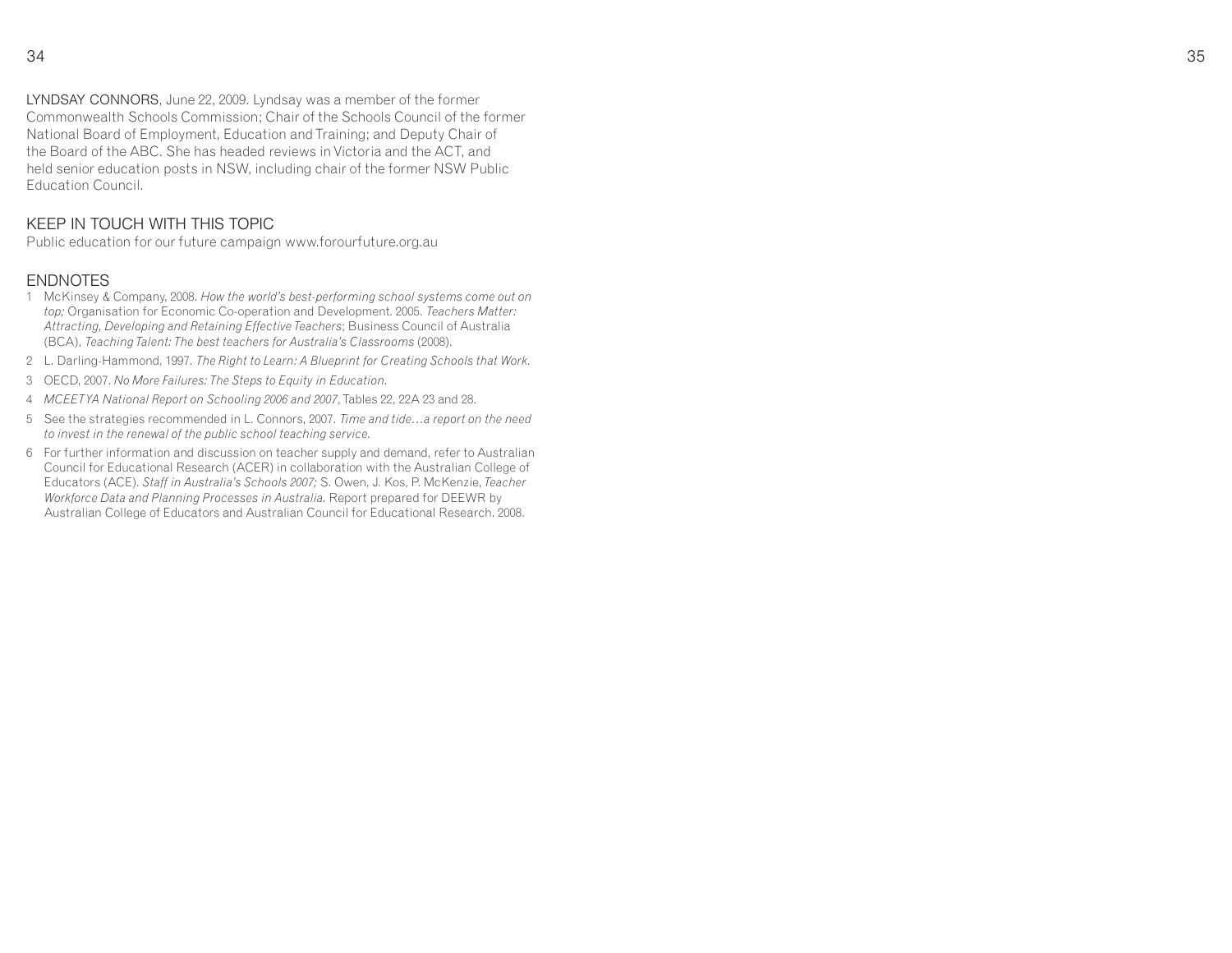For most people mobility, through **TRANSPORT**<br>
either public or private transport, Shannon O'Keeffe,<br>
is linked to increased social, Rod Pickette and<br>
employment and education<br>
employment and education employment and education participation. Having limited or no transport significantly reduces your ability to participate fully in everyday life. It is also important for accessing health care and for maintaining a sense of independence. A number of studies have shown that the links between social disadvantage and a lack of transport are particularly significant in urban Australia compared to other countries.' O'Keeffe, Pickette and Thomas

# **TRANSPORT** Shannon O'Keeffe, Rod Pickette and Andrew Thomas

In the last few years, there have been a number of rankings released on the most liveable cities in the world. This year in the Monocle Index,1 Sydney lost out to Melbourne (13th place compared to 9th) based in part on its reliance on cars. Cities in Italy on the other hand did not even make it on the list, for the third year running, because of the country's chaotic transport system and traffic congestion. The inference being that a liveable city is not just one that offers a rich cultural life, but one where people can get around to enjoy it.

**(**

At the same time there is a growing interest from policy makers in the role of public transport in creating environmentally, economically and socially sustainable cities that mitigate the effects of social exclusion. This approach recognises the role of an accessible, safe and affordable public transport system in reducing inequality and disadvantage by improving health, economic and social opportunities and outcomes. In doing so, it also acknowledges that where access to public transport is poor or non-existent, it can compound other forms of disadvantage, in particular low workforce participation, and therefore income inequality.

Across all income groups, reducing reliance on cars and increasing the use of public transport can improve environmental outcomes and help address climate change. Transport, and specifically public transport, whether operated directly by the State or by private companies, therefore plays a crucial role in shaping our social, economic and physical environment.

#### BUILT-IN DISADVANTAGE IN THE GROWTH OF AUSTRALIAN CITIES

 Over the last 50 years, Australian cities have grown through more affordable low density housing developments at the cities' fringes accessed by new roads and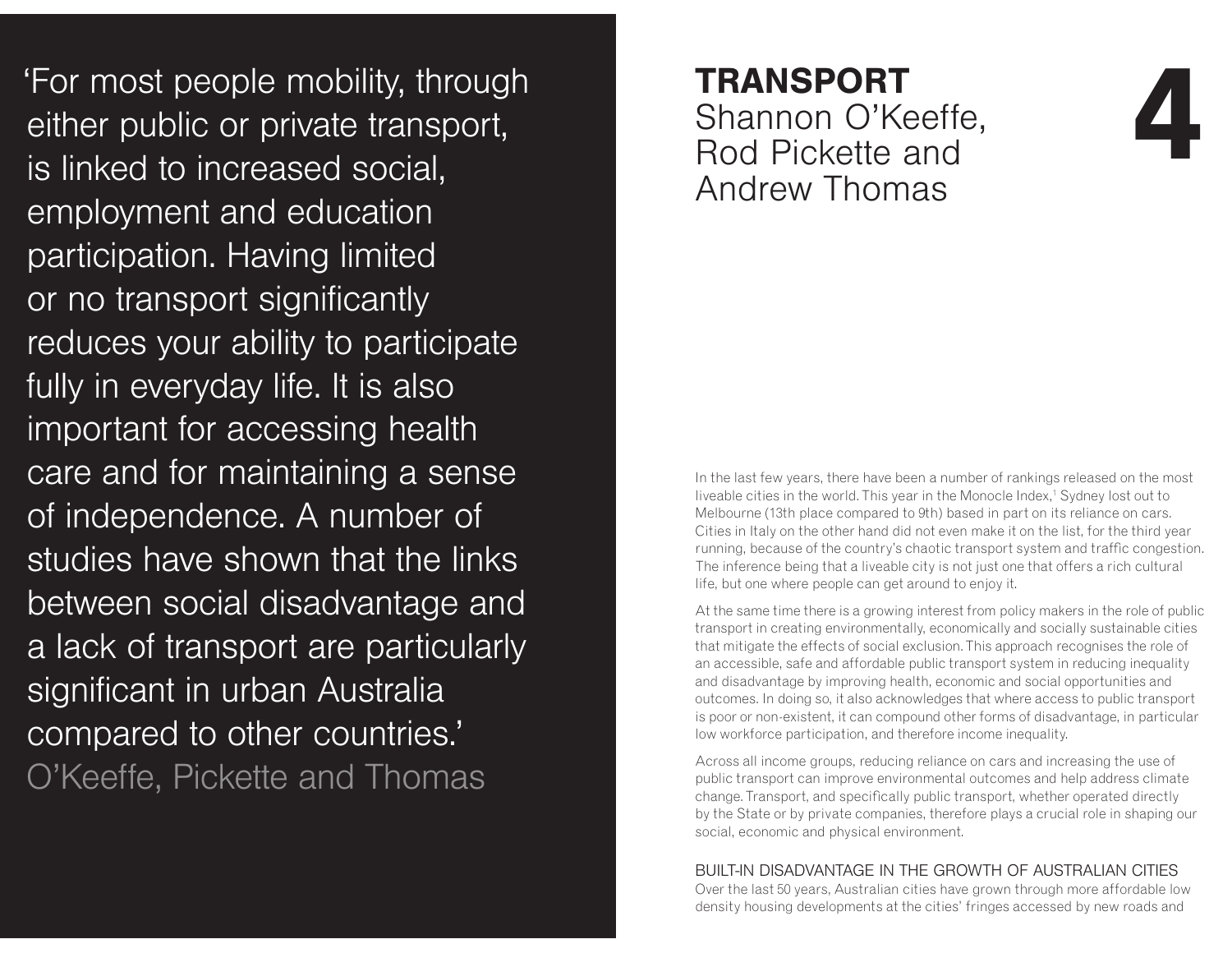motorways. Because of this urban sprawl, Australian cities have some of the longest commuter travel distances in the world.<sup>2</sup>This pattern of development has entrenched Australia as a very car dependant country with 80% of Australians using cars to get to work and only 14% using public transport.<sup>3</sup>

Communities on the urban fringe of Australian cities tend to have the least developed public transport systems and those without private car access are marginalised by this spatial disadvantage. It follows then that the design of Australian cities compounds social disadvantage because they are highly car dependant, the focus of infrastructure in new urban developments being on road construction rather than public transport services.

This leads to the contradiction that where homes are most affordable because of their location, the true cost of living there for low-income households is masked because of the high cost of car ownership and the lack of transport alternatives. New research in this area suggests that while car ownership may increase spatial mobility for those on the urban fringe, it may do little to reduce overall transport disadvantage.

This is because car ownership, especially where there is more than one car, is expensive and represents a disproportionate share of household income for those on lower incomes.<sup>4</sup> When you live in an area where there are limited transport alternatives, recent rises in fuel prices are also felt especially harshly. This can compound transport disadvantage if it further reduces the affordability of car usage by increasing the proportion of household income spent on running a car.

The arguments used to justify the public provision of quality health and education services could equally be applied to public transport because of the links between social exclusion and mobility. This means that even when people choose to live in outer urban areas, they should not have to accept low levels of public transport.5

#### SOCIAL JUSTICE AND PUBLIC TRANSPORT

 For most people mobility, through either public or private transport, is linked to increased social, employment and education participation. Having limited or no transport significantly reduces your ability to participate fully in everyday life. It is also important for accessing health care and for maintaining a sense of independence. A number of studies have shown that the links between social disadvantage and a lack of transport are particularly significant in urban Australia compared to other countries.6

There is a growing body of literature to support the link between social disadvantage and low car access, not least because those without a car actually travel less and this disproportionately affects those already at risk of disadvantage, for example young people, older people and those with a disability. For those with little or no car access the absence of a safe, reliable, efficient and accessible public transport system means that the notion of equality becomes so much harder. The policy solution here should not be increasing car ownership but better access to public transport.

For the unemployed and under-employed it can act as a barrier to job seeking and thereby limits their economic and employment opportunities. A recent survey in Melbourne found that about 14% of the long-term unemployed from the outer suburbs cited a lack of transport as a major factor accounting for their unemployment, compared to only 4% in the inner suburbs. $^7$ 

The impact of a lack of access to public transport can be especially harsh on young people, as it affects their social and economic opportunities. When young people are below the legal driving age, do not have a licence or the use of a car, they are dependant on others for their mobility. Where transport options are limited, not surprisingly this results in lower employment and education participation rates, especially in urban fringe areas.

For those older Australians no longer able to drive, the loss of a licence can have damaging effects on their independence and their access to medical care. This is especially true of those with restrictions on their physical mobility who do not have alternative forms of transport available to them. With an ageing population these issues are likely to become more acute.

These social justice and transport issues are being addressed in the United Kingdom where local governments responsible for accessibility are planning for the links between social exclusion and transport and must deliver area-based plans to address the identified problems. This means that the special needs of minority groups who may not be using available transport because of safety concerns for example, can be addressed and there can be a better integration between social policy intent and actual land use.8

#### ENVIRONMENTAL JUSTICE AND PUBLIC TRANSPORT

 This reliance on cars as the primary form of transport in Australia does not come without significant social and environmental costs. Those living on the urban fringes, on both low and high incomes, tend to have the longest commutes to work and because of this spend more time sitting in traffic.

Traffic volumes in Australian cities have increased with total traffic in urban areas growing 10-fold over the past 60 years. Private vehicles, mostly with only one occupant, now account for around 90% of the total urban passenger task.<sup>9</sup> This has resulted in increased traffic congestion in all Australian cities and longer commuting times.

Commuting by car has been found to take a toll on at least three dimensions of Australian life: people's psychological, emotional, and physiological wellbeing, their relationships and interactions with their families, neighbourhoods, communities, and workplaces, and the physical and social environment. When commutes to work are long, unpredictable and congested these impacts are worst. Those with longer commuting times to work show greater levels of stress and suffer from physical pain and tension, resulting in poorer performance and satisfaction at work. Not surprisingly, the more time that is spent travelling to and from paid work the less time is available for family and community activities such as playing and interacting with children, socialising, participating in sport and other informal social interactions.<sup>10</sup>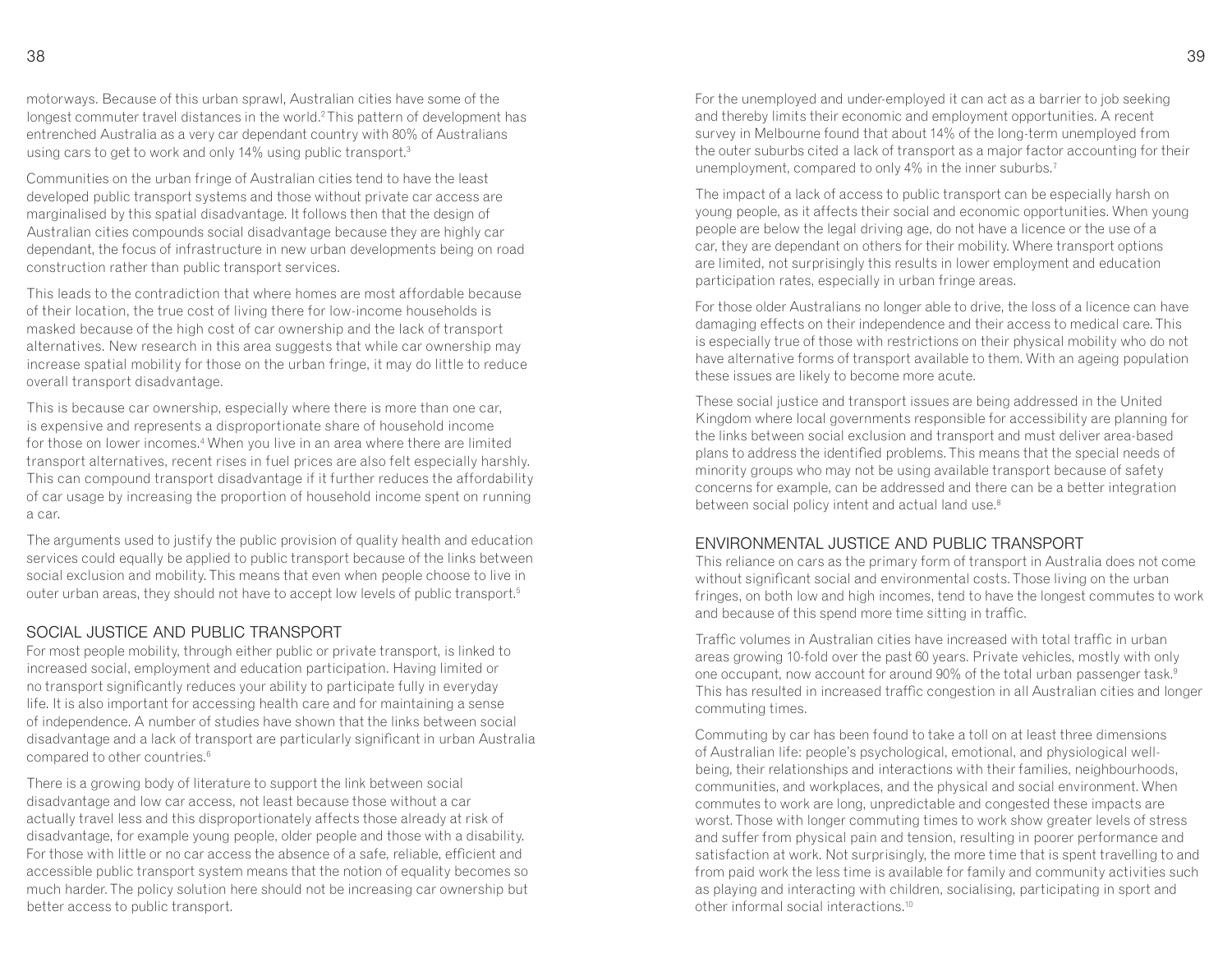#### CLIMATE CHANGE AND CARS

 Climate change is now one of the most pressing issues facing the global community and this reliance on private transportation has significant impacts on the environment. Emissions from private motor vehicles account for 54% of all transport greenhouse gas emissions.11 Road pollution is also a general public health issue although it has particular significance for older people, young children, those suffering from respiratory illness such as asthma, and those living along traffic corridors. More cars on the road also means that roads are less safe and this reduces the incentive for people to walk or cycle.

Together with climate change and congestion, fossil fuel depletion has become a serious issue. A public transport system which provides a genuine alternative can play a part in reducing our dependence on fossil fuels and in the light of recent petrol increases, reduce the financial impact of constraints in fuel supply on those who can least afford it.

Ironically while public transport use for commuting remains extremely low, Australians have embraced waste recycling with only less than one per cent not recycling or re-using their waste at all.<sup>12</sup> This suggests that education around the environmental benefits of public transport could be effective in increasing its use.

#### CONCLUSION

 In the light of these concerns, the provision of quality and accessible public transport is an issue of both social and environmental justice. Achieving the twin goals of a socially just and environmentally sustainable system of transport should not only be desirable but also possible. To achieve this, the experience from the UK suggests that co-ordinated land use and social policy is required, focused not only on removing the barriers to non-car-based travel and providing viable alternatives that give people better transport choices, but also on measures which would change travel behaviour, including our dependence on cars.<sup>13</sup>

SHANNON O'KEEFFE, ROD PICKETTE and ANDREW THOMAS, 2 July 2009. Shannon, Rod and Andrew, Australian Transport Unions Federation. The three ATUF unions are committed to reducing inequality by improving the access to and quality of public transport services across Australia.

#### KEEP IN TOUCH WITH THIS TOPIC

 South Australia's Social Inclusion Initiative http://www.socialinclusion.sa.gov.au/National Social Inclusion Programme, United Kingdom ttp://www.socialinclusion.org.ukSocial Exclusion Task Force http://www.cabinetoffice.gov.uk/social\_exclusion\_task\_force.aspx

#### ENDNOTES

- 1 P. Totaro, *Sydney Morning Herald*, 'Melbourne Pips Sydney in Best Cities List,' June 18, 2009.
- 2 G. Currie, *The Australian Economic Review*, 'Australian Urban Transport and Social Disadvantage,' Vol. 42, No. 2, 2009.
- 3 ABS, *Environmental issues: People's views and practices,* March 2006, (cat. no. 4602.0).
- 4 G. Currie, *The Australian Economic Review,* 'Australian Urban Transport and Social Disadvantage,' Vol. 42, No. 2 2009.
- 5 C. Loader, J. Stanley, *Transport Policy,* 'Growing Bus Patronage and addressing social disadvantage — the Melbourne Experience,' 2009.
- 6 G. Currie, *The Australian Economic Review*, 'Australian Urban Transport and Social Disadvantage,' Vol. 42, No. 2, 2009.
- 7 J. Stanley Brotherhood of St. Lawrence, 'Social Exclusion and PT,' Conference on Transport, Social Disadvantage and Well Being, April 2006.
- 8 K. Lucas, Transportation Research Part A, 'Providing transport for social inclusion within a framework for environmental justice in the UK,' 40, 2006.
- 9 BITRE Working Paper 71, 'Estimating Urban Traffic and Congestion Cost Trends for Australian Cities,' Commonwealth of Australia, 2007.
- 10 Michael Flood and Claire Barbato, 'Discussion Paper Number 78,' The Australia Institute, April 2005.
- 11 Speech by Hon. Anthony Albanese to the National Press Club, 'Driving Higher Productivity and Greater Prosperity Through Investment in Infrastructure,' 20 February 2008, www.minister.infrastructure.gov.au/aa/speeches/2008/AS01\_2008.htm
- 12 ABS, *Environmental issues: People's views and practices,* March 2006, (cat. no. 4602.0).
- 13 K. Lucas, Transportation Research Part A, 'Providing transport for social inclusion within a framework for environmental justice in the UK,' 40, 2006.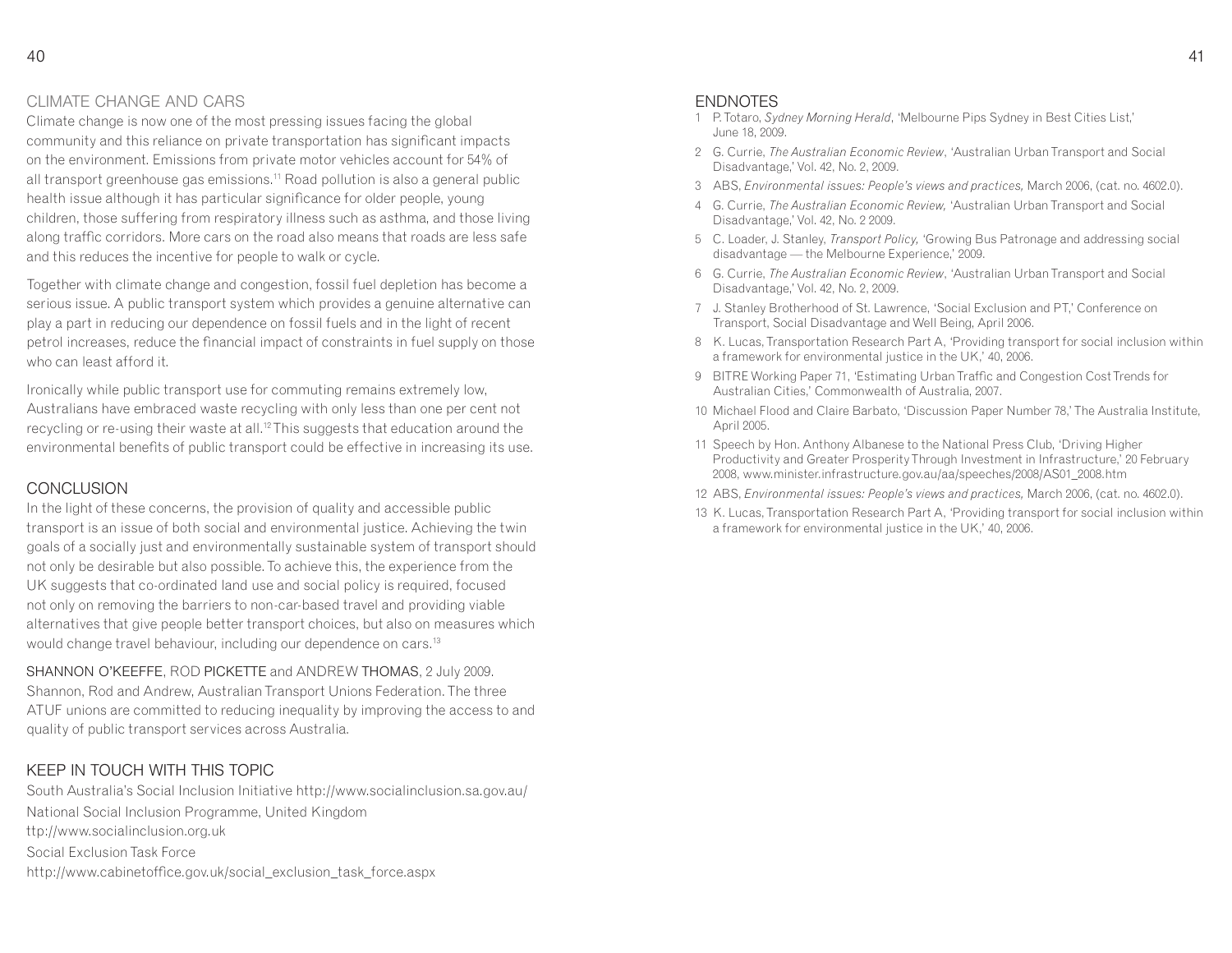'Indigenous policy is always targeted at intervention, at emergency. It rarely seeks to look at the underlying issues. Addressing disadvantage requires long term solutions, not just interventions. Rather than always reacting to a crisis, a long-term sustained approach requires addressing the underlying causes of disadvantage.' Behrendt

### **INDIGENOUS PEOPLE** Larissa Behrendt **+**

The Indigenous affairs portfolio is one in which the challenges are great. It concerns the poorest socio-economic group in Australia with a distinct cultural identity who have been dispossessed and historically marginalised and who assert a unique cultural and political identity. Socio-economic data provides the clearest picture of the disparity between the life chances of Aboriginal people and all other Australians. This occurs across all of the key indicators: health; education; income and employment; and criminal justice statistics.

#### HFAITH

 Despite some significant health gains being made by Indigenous peoples in the 1970s and 1980s, health inequality with the non-Indigenous population appears to have remained static.

Under the new life expectation formula adopted by the ABS in 2003, Indigenous males' life expectation was estimated to be 59.4 years over 1996–2001, while female life expectation was estimated to be 64.8 years. A life expectation inequality gap of approximately 18 years was identified, a reduction of approximately three years on estimates produced in 2001 under a now superseded formula. This is well below the 82.0 years and 76.6 years for total females and males respectively, for the 1998–2000 period.

Approximately thirty years ago, life expectancy rates for Indigenous peoples in Canada, New Zealand and the United States of America were similar to the rates for Indigenous peoples in Australia. However, significant gains in life expectancy have been made in the past two decades in the Indigenous populations in Canada, New Zealand and the United States of America. Comparable mortality rates for Aborigines and Torres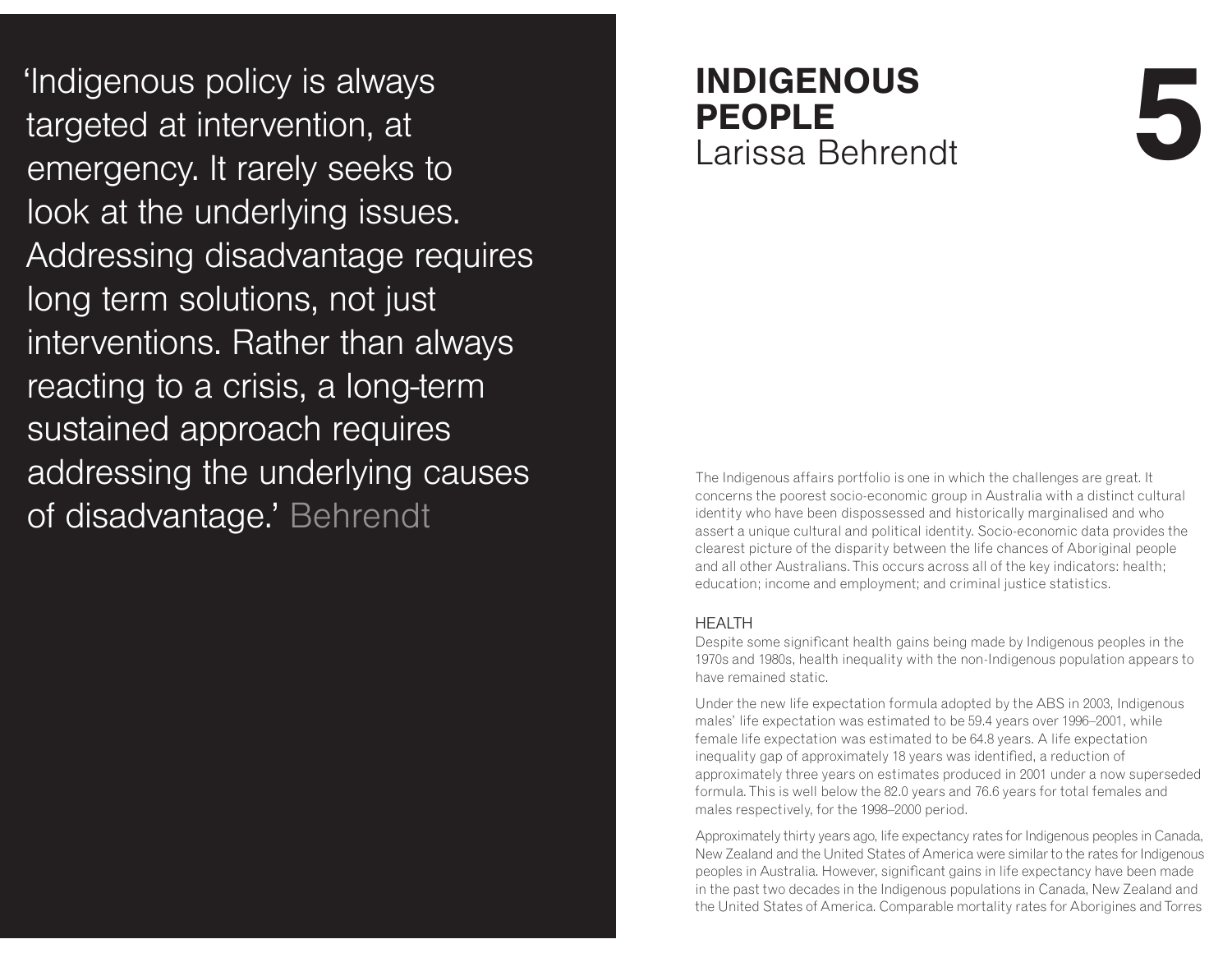Strait Islanders in 1990–1994 were at or above the rates observed 20 years ago in Maori and Native Americans, being 1.9 times the rate in Maori, 2.4 times the rate in Native Americans, and 3.2 times the rate for all Australians.

Approximately twice as many low birth-weight infants were born to Indigenous women compared to those born to non-Indigenous women over 1998–2000. The ABS reported in 2005 that since 1991 there appears to be no change in both the rates of low birth-weight infants being born to Indigenous women and the mean birth weights of those infants.<sup>1</sup>

Research has demonstrated associations between an individual's social and economic status and their health. Poverty is clearly associated with poor health. For example:

- Poor education and literacy are linked to poor health status, and affect the people's ability to use health information;
- Poorer income reduces the accessibility of health care services and medicines;
- Overcrowded and run-down housing is associated with poverty and contributes to the spread of communicable disease;
- Poor infant diet is associated with poverty and chronic diseases later in life; and
- Smoking and high-risk behaviour is associated with lower socio-economic status.<sup>2</sup>

Research has also demonstrated that poorer people also have less financial and other forms of control over their lives. The perception of control, or lack of control, can be influenced by:

- Factors like racism, and other forms of discrimination.
- Addiction in the community: this undermines resilience, social support and communities. It has been mostly closely observed in relation to alcoholism.
- Particular traumas: accidents, violence, natural disasters etc.<sup>3</sup>

#### EDUCATION

 Indigenous people have lower levels of education than non-Indigenous Australians. 49.9% of non-Indigenous Australians had no non-school qualification compared with 71% of Indigenous Australians.

| Highest level of schooling<br>completed, 2002 |      | Indigenous $(\%)$ Non-Indigenous $(\%)$ |
|-----------------------------------------------|------|-----------------------------------------|
| Year 9 or below                               | 33.4 |                                         |
| Year 10 or 11                                 | 26 Q |                                         |
| Year 12                                       | 107  |                                         |
| No non-school qualification                   | 71 N |                                         |

Source: Australian Bureau of Statistics

Indigenous peoples are also less likely to have a post-graduate degree, bachelor degree, advanced diploma or diploma than the non-Indigenous population.

| Highest non-school qualification,<br>Percentage of persons aged<br>18 years and over, 2002 | Indigenous<br>peoples $(\%)$ | Non-Indigenous<br>population $(\%)$ |
|--------------------------------------------------------------------------------------------|------------------------------|-------------------------------------|
| Bachelor degree<br>Certificate or Diploma                                                  | 37<br>-24-1                  | 16 Q<br>32.7                        |
| Total with non-school<br>qualification                                                     | 29 N                         |                                     |

Source: Australian Bureau of Statistics

#### GETTING ABORIGINAL CHILDREN INTO SCHOOLS  $-$  PROVEN STRATEGIES

 The parents of Aboriginal children who do not attend school will have their welfare payments quarantined, yet there is evidence to suggest that the imposition of such punitive measures in an already dysfunctional situation will exacerbate the stress in a household. The evidence shows that what works in getting Aboriginal children into schools are the following: breakfast and lunch programs; programs that bring the Aboriginal community, especially Elders, into the schools; Aboriginal teachers' aides and Aboriginal teachers; Curriculum that engages Aboriginal children; and programs such as that developed by Aboriginal educationalist Chris Sarra that marry programs promoting self-esteem and confidence through engaging with culture, with programs that focus on academic excellence.

These effective programs and strategies show the importance of building a relationship between Aboriginal families and the school in order to target issues like school attendance. It also shows that there is much that the schools can do to engage children with schooling. It suggests that, rather than simply punishing parents for their children's non-attendance, the Government should be providing schools and teachers that meet the needs of the Aboriginal community. It cost \$88 million to make the initial administrative changes in Centrelink to facilitate welfare quarantining but not one dollar was spent in the intervention on any of the types of programs that have been proven to engage Aboriginal children in schools. Here is a clear example of a policy that has been rolled out that lies completely in contradiction to what the evidence shows works in getting children to school.

#### INCOME AND EMPI OYMENT

 Unemployment rates are higher amongst the Aboriginal and Torres Strait Islander populations than for the rest of Australia. In the 2001 census, the unemployment rate for Indigenous peoples was 20%. The rate in 1996 was 23%. This is approximately three times higher than the rate for the non-Indigenous population.<sup>4</sup> The further away that Indigenous people are from the major cities, the higher the unemployment rates.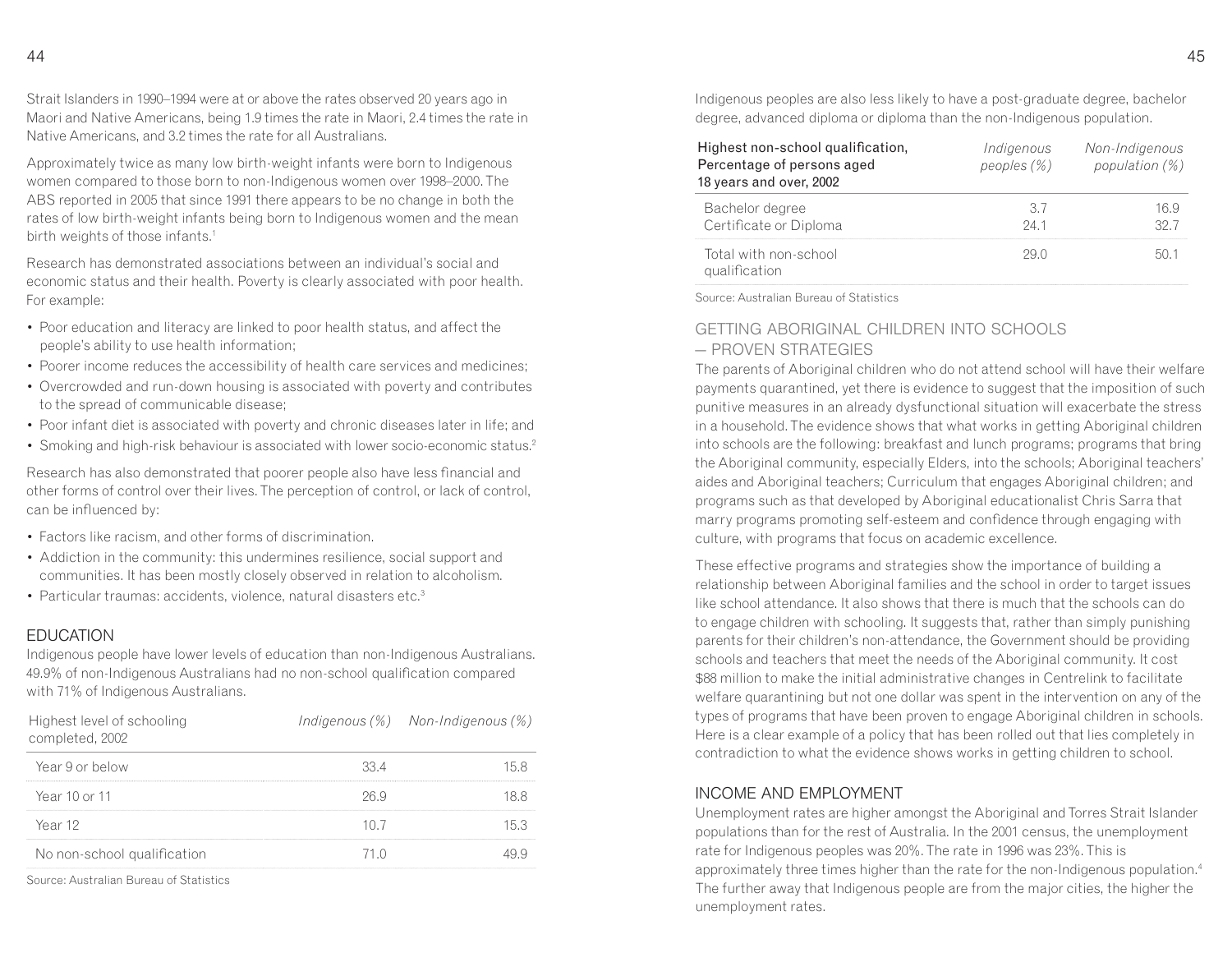| Unemployment rates,<br>by remoteness, 2001 | persons | Indigenous Non-Indigenous<br>persons |
|--------------------------------------------|---------|--------------------------------------|
| Major cities                               | 201     |                                      |
| Inner Regional                             | 25 O    |                                      |
| Outer regional                             | 23.1    |                                      |
| Remote                                     | 19.2    |                                      |
| Very remote                                |         |                                      |

Source: Australian Human Rights Commission

Indigenous people have, on average, a lower income than other Australians. In the 2001 census, the mean household income for Indigenous persons was \$364 per week, or 62% of the rate for non-Indigenous persons (\$585 per week).

#### CRIMINAL JUSTICE STATISTICS

 The *Royal Commission into Aboriginal Deaths in Custody* (RCIADIC) reported in 1991 and found that Aboriginal people made up 14% of the total prison population. This meant that they were up to 15 times more likely to be in prison than non-Aboriginal people. Despite the Royal Commission and its recommendations, the number of Indigenous prisoners increased over the last decade: Indigenous people represented 22% of the total prisoner population as at 30 June 2005. $^{\rm 5}$ 

A 2003 study by the NSW Bureau of Crime Statistics and Research showed the level of contact of Indigenous people with criminal justice processes in New South Wales.<sup>6</sup> Between 1997 and 2001, a total of 25,000 Aboriginal people appeared in a NSW Court charged with a criminal offence. This constitutes 28.6% of the total NSW Aboriginal population. In the year 2001 alone, nearly one in five Indigenous males in NSW appeared in Court charged with a criminal offence. For Indigenous males aged 20–24 years, this rate increased to over 40%.

Incarceration rates for women generally have increased more rapidly than for men and the increase in imprisonment of Indigenous women has been much greater over the period compared with non-Indigenous women.

The Rudd Government repositioned itself, symbolically at least on Indigenous issues by delivering an apology to the stolen generations on 13 February 2008. Howard had refused to do so, despite the recommendations of the *Bringing them Home* report and the Council for Aboriginal Reconciliation. During the historic apology speech Kevin Rudd made a commitment to deliver a yearly report card on Indigenous disadvantage.

It is a significant step forward that a Federal Government commits to benchmarks and reporting on progress on reducing socio-economic disparity. But there are some concerns about the Government's ability to reach its commitment to, using the Government's adopted phrase, 'close the gap.'

It might be instructive to take a closer look at some of those barriers to achieving equality for Aboriginal people and the strategies that have been used to address them.

#### AN EVALUATION OF GOVERNMENT POLICIES

#### THE LIMITED DEFINITION OF 'CLOSING THE GAP'

 The areas targeted by the Government in its report card are narrow. Australians for Native Title and Reconciliation (ANTaR) have pointed out that there are serious flaws in the broader strategy. In particular, overlooking evidence of what works, including key determinants of health inequality and disadvantage critical to achieving 'closing the gap' targets; and furthermore not working in partnership with Indigenous people to develop or implement the 'closing the gap' strategy.

#### FUNDING INTERVENTIONS NOT UNDERLYING ISSUES

 Indigenous policy is always targeted at intervention, at emergency. It rarely seeks to look at the underlying issues. Addressing disadvantage requires longterm solutions, not just interventions. Rather than always reacting to a crisis, a long-term sustained approach requires addressing the underlying causes of disadvantage. This means resourcing adequate standards of essential services, adequate provision of infrastructure and investment in human capital so that communities are developing the capacity to deal with their own issues and problems and have the skill sets necessary to ensure their own well-being. There are no short-cuts, quick fixes or panaceas. Whatever the perceptions of the electorate, the fact is that there is not enough money spent on Aboriginal housing, education and health. The pot is too small. No government will fix the problems while all they do is engage in trying to redirect the scarce resources to one pressing need at the expense of others.

#### FOCUS ON REMOTE COMMUNITIES

 Much of Indigenous policy is targeted at remote communities — resources too. Look at where the previous government and the current government are directing resources for social housing and you will see it is primarily focused on remote communities. Yet the largest Aboriginal communities do not live in remote areas. They live in cities. The largest is in western Sydney. Over 14,000 Aboriginal people live in the Mount Druitt area alone. And on the recent Australian Bureau of Statistics figures it is one of the most socio-economically disadvantaged communities in the country, more disadvantaged than many of the Aboriginal communities being targeted by the Federal Government.

I ACK OF INVESTMENT IN HUMAN CAPITAL AND CAPACITY BUILDING.

What is needed for Aboriginal communities is a commitment to something that policy makers often overlook: the need to invest in human capital. If participation by Indigenous people is a central factor in creating better policy, program and service delivery outcomes, there needs to be more to build up the capacity for that kind of engagement. This would include:

- rebuilding an interface between the Government and the Aboriginal community through representative structures so that governments can more effectively consult with and work with Aboriginal people.
- focusing on the provision of training and education in ways that improve the capacity of Aboriginal communities. This means moving away from simple solutions of removing children into boarding schools. It looks at a range of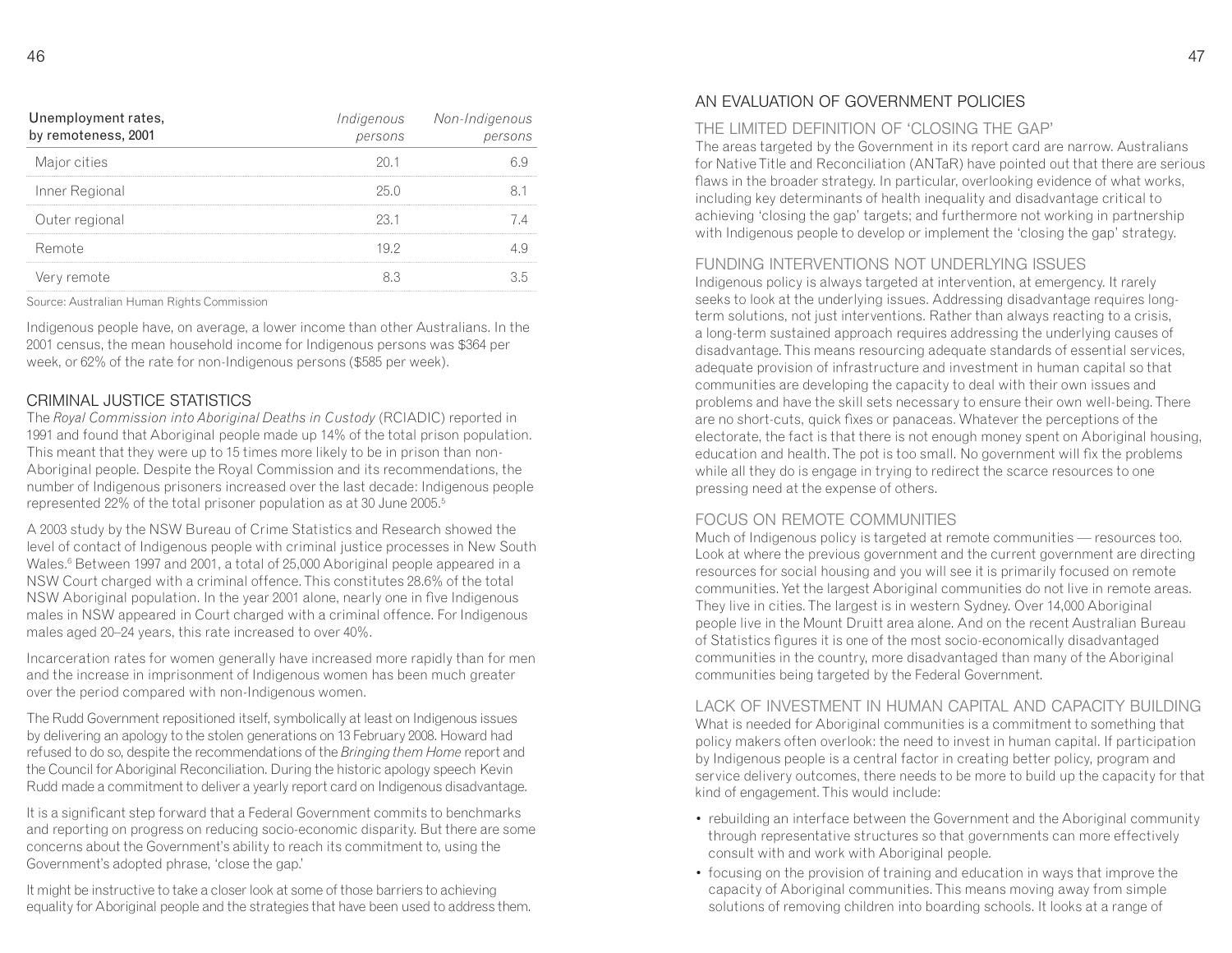strategies that build the skill sets and capacities of adults, as well as those of younger people who need to retain contact with their families if they do leave for better schooling opportunities;

- increasing the number of Aboriginal people in the Public Service and especially those who are engaged with developing and delivering Aboriginal policies and programs; and,
- looking at flexible employment arrangements such as work-for-the-dole schemes that understand that in many Indigenous communities there is no viable workforce, or there are barriers to entering the workforce. Such schemes can assist with the provision of services and infrastructure in the community at the same time as they build capacity and skills within the community itself.

#### LACK OF ENGAGEMENT OF ABORIGINAL COMMUNITIES

 Policy makers continue to overlook and dismiss the knowledge that Aboriginal people have about solving their own problems. The research in Australia and in Indigenous communities in North America shows consistently that the best way to lessen the disparity between Indigenous and non-Indigenous people is to include Indigenous people in the development of policy and the design and delivery of programs into their communities. Apart from sounding like common sense, the research shows that this engagement makes those policies and programs appropriate and effective, whilst it ensures community engagement with them, therefore better guaranteeing their success.

#### IDEOI OGY OVER EVIDENCE-BASED APPROACHES

 Indigenous affairs is full of ideologies. These include the ideologies of assimilation and mainstreaming, the newer ideologies of mutual obligation and shared responsibility, and the ideology that communally held land is bad — if it is held by Aboriginal people — and should be unlocked so that non-Aboriginal people can access it. An example mentioned earlier of the implementation of an ideological approach to policy is where the parents of Aboriginal children who do not attend school will have their welfare payments quarantined. There is no evidence that shows that linking welfare to behaviour reforms is effective.

#### CLASSIC COST-SHIFTING

 A chronic problem is classic cost-shifting between the Federal and State/Territory Governments. Since the 1967 referendum delivered to the Federal Government the power to make laws in relation to Aboriginal people — but left the States and Territories with residual powers — there has been an increase of areas where responsibility is shared between those two tiers of government, including across key areas such as health, housing, education and heritage protection. But instead of working in a co-operative spirit to ensure targeted policies, programs and resources, we see either the unnecessary duplication of services or the underinvestment in key areas as these two levels of government seek to shift the blame for policy failure, and the responsibility for resourcing to each other. The end result is that we see an under-funding on basic Aboriginal health, housing and education.

#### CONCLUSION

 As we have seen, policy-makers need to consult Aboriginal communities and involve them more, to be sure of developing relevant and effective policies.

Urban Aboriginal people are habitually overlooked in favour of funding programs for remote communities, although they are by far the largest percentage of Indigenous populations and suffer similar levels of disadvantage.

More resources are needed to provide adequate essential services, to address the health and education needs, and the housing problems of Aboriginal and Torres Strait Islander people. There are proven programs for increasing school attendance in Aboriginal families, they are simply not being adequately funded or funded at all. Investment in education and training, not only for young people but for adults too, is an investment in human capital and a better future. Flexible government-funded employment arrangements could help re-build lives and selfrespect in Indigenous communities.

A serious commitment to equality will require integrated, long-term strategies. There are better solutions to the chronic disadvantage and poverty suffered by Aboriginal people than making lunges at emergency interventions. We are far from achieving equality when Aboriginal people still make up 22% of the total prison population, and life expectancy for Indigenous Australians is approximately 18 years less than that of non-Indigenous Australians.

LARISSA BEHRENDT, July 2, 2009. Larissa is Professor of Law and Director of Research at the Jumbunna Indigenous House of Learning at the University of Technology, Sydney. Larissa has published on property law, Indigenous rights, dispute resolution and Aboriginal women's issues. Her book, *'Achieving Social Justice: Indigenous Rights and Australia's Future'* was published by The Federation Press in 2003. She won the 2002 David Uniapon Award and a 2005 Commonwealth Writer's Prize for her novel *'Home'*.

#### KEEP IN TOUCH WITH THIS TOPIC

Jumbunna Indigenous House of Learning www.jumbunna.uts.edu.au/

Centre for Aboriginal Economic Policy Research www.caepr.anu.edu.au

National Indigenous Times www.nit.com.au

 Human Rights and Equal Opportunity Commission Aboriginal and Torres Strait Islander Social Justice www.hreoc.gov.au/social justice

#### **FNDNOTES**

- 1 Australian Bureau of Statistics and Australian Institute of Health and Welfare, *The Health and Welfare of Australia's Aboriginal and Torres Strait Islander Peoples,* 2005, op.cit., p80.
- 2 Source: Australian Human Rights Commission.
- 3 Source: Australian Human Rights Commission.
- 4 Australian Bureau of Statistics, *Population characteristics: Aboriginal and Torres Strait Islander Australians, 2001,* ABS cat. no. 4713.0, Commonwealth of Australia, Canberra, p.66.
- 5 Australian Bureau of Statistics*, Prisoners in Australia 2005,* ABS cat. no. 4517.0, Commonwealth of Australia, Canberra, 2005, p5.
- 6 Weatherburn, D., Lind, B. and Hua, J., 'Contact with the New South Wales court and prison system: the influence of age, Indigenous status and gender' 78 *Crime and Justice Bulletin* (NSW Bureau of Crime Statistics and Research) 1, 2003, pp 4–5. Available online at: www.lawlink.nsw.gov.au/bocsar1.nsf/pages/cjb78text.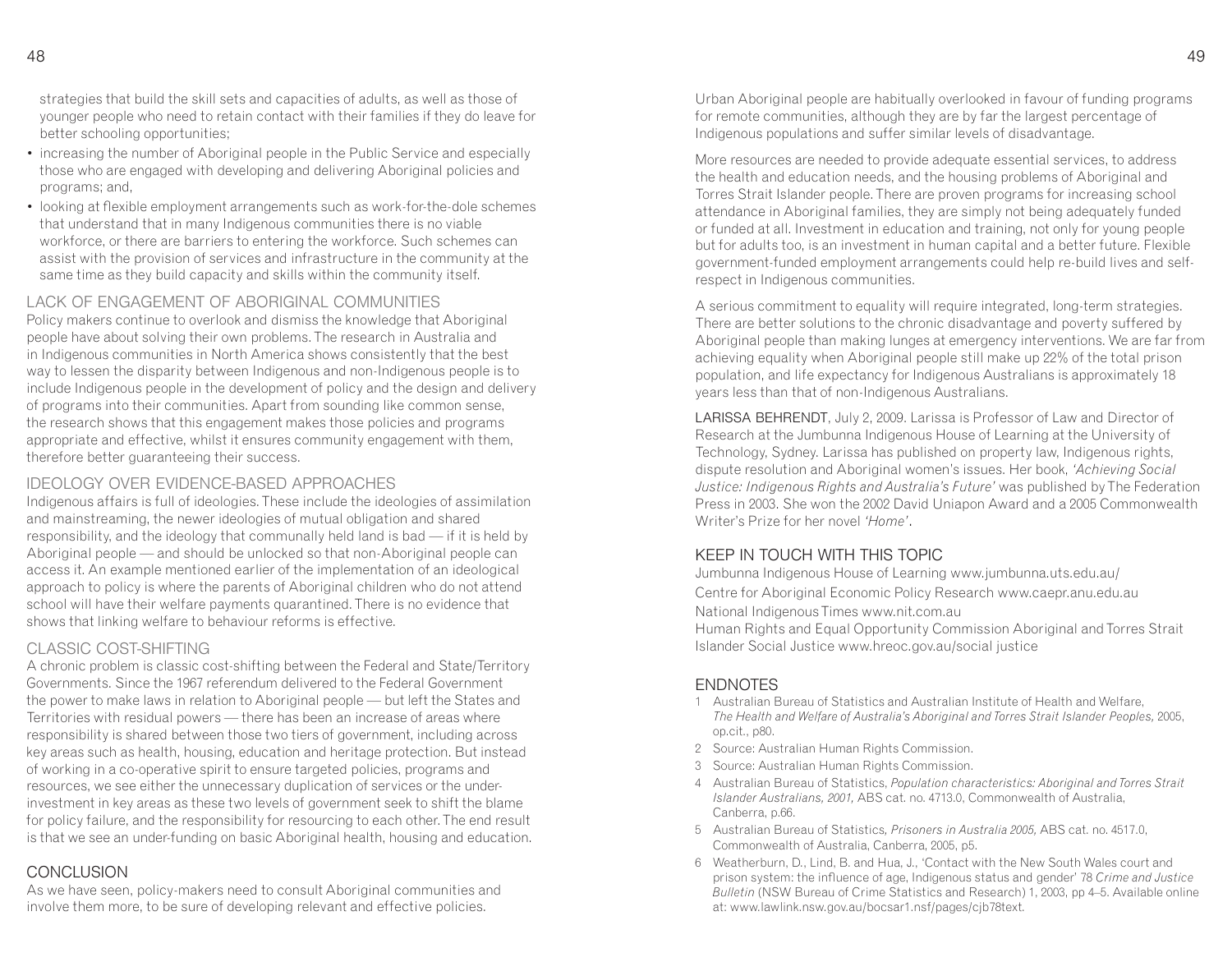Australia ranked 13th out of 24<br>
OECD countries in percentage of **CHILD POVERTY**<br>
children living in relative income<br>
poverty .... Overall 14.7% or one poverty .... Overall 14.7% or one in seven children were living in poverty in Australia in 2005 ... We will ensure a greater chance of reducing child poverty if we see a greater investment in effective universal services for children, from child-care and primary education upwards.' Morrison

## **CHILDREN AND CHILD POVERTY** Dr Zoë Morrison **/**<br>//<br>n<br>(1)

Children are central to the Australian Government's social inclusion agenda, and the significance of early childhood development has been recognised as fundamental to human capital investment. As Gillard & Wong (2007) stated when launching the social inclusion agenda, 'perhaps the most significant aspect of [the] agenda is the commitment to universal preschool for all four-year-old children.' This is just part of the new National Early Childhood Reform Agenda, which also involves the roll-out of 260 early learning and child-care centres. It stands alongside a raft of other measures and plans to address the inequality of children, including a commitment to halve the mortality gap for Indigenous children under five within a decade, and the development of a National Child Protection Framework. So with such measures in place, to what extent is Australia getting to equality when it comes to children and child poverty?

To begin with, let's look at how Australian children fare internationally. Australia ranked 13th out of 24 OECD countries in relation to the percentage of children living in relative income poverty in 1999 (the Australian Institute of Health and Welfare, [AIHW] 2008). In 2005, the child poverty rate had fallen 1.7% from the previous decade. Households where the eldest child was aged 0–4 years were less likely to be low-income in 2005–6 than in 1996–7, although there was no significant change for households with older children and dependent youth. Overall, 14.7% or one in seven children were living in poverty in Australia in 2005.

Despite a fall in child poverty in recent years, there has been growing income polarisation amongst the various kinds of households with dependent children. In 2005–6, the mean equivalised income of low-income households with dependent children (\$346 per week) was \$269 less than the average for all households with dependent children, and while the income of low-income households with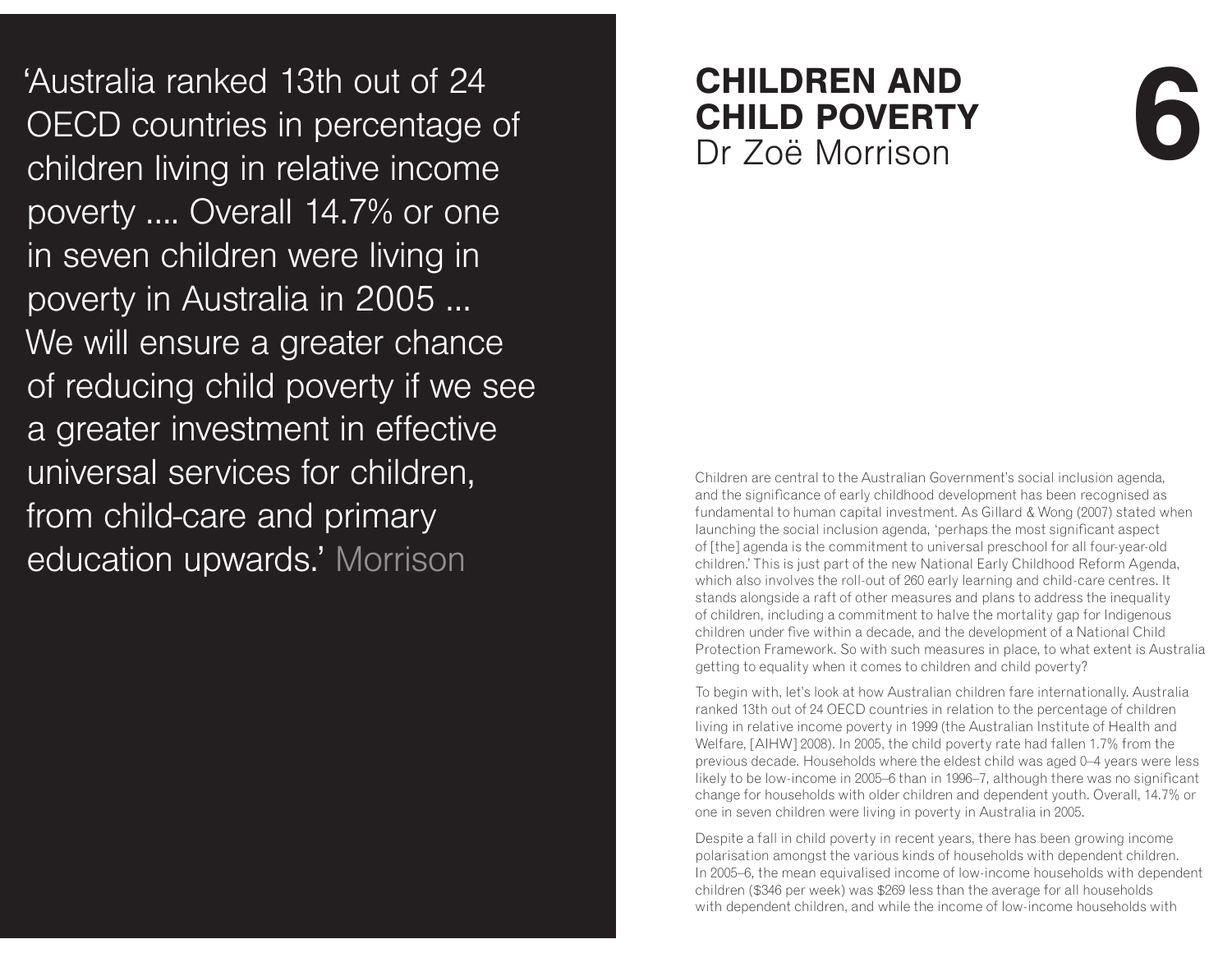dependent children has grown 27% over the last decade, other household incomes with dependent children have grown by 37% (AIHW, 2008).

#### HOMEL ESSNESS

 The deprivation of some of Australia's children is particularly marked when the homeless population is considered. Children and adolescents constitute one-third of the homeless population in Australia, and Indigenous children account for over a quarter of all accompanied homeless children under-18. Between 2001 and 2006, the proportion of children within the homeless population in Australia increased by 22%. Furthermore, more than 400 young people aged under-20 years have their request for Supported Accommodation and Assistance Program (SAAP) accommodation unmet every day. Domestic and family violence and family breakdown are the major drivers of children and families seeking assistance for homelessness in Australia.

#### REPERCUSSIONS FOR HEALTH AND MORTALITY

 Naturally, the poverty, well-being and inequality of Australian children is not measured by income and housing alone. High rates of infant and child mortality are strongly associated with social and economic disadvantage. While Australia's overall death rate compares well to other Organisation for Economic Co-operation and Development (OECD) countries, ranking third lowest out of 25 countries in 2003, Australia's underfive mortality rate remains in the worst third of OECD countries, ranking at number 24 out of 30 countries. This is despite the fact that child mortality rates have fallen significantly in Australia by around a third between 1997–2006. (Since 2006 they have remained comparatively stable). Mortality rates are particularly high for Indigenous children and youth. Indigenous Australian babies have the lowest birth weight in the OECD, and Indigenous children and young people between the ages of 1–19 are twice as likely to die as non-Indigenous children and young people (AIHW, 2008). Indigenous children are also 30% more likely to be hospitalised for injuries than other children, and 2–3 times more likely to suffer from a variety of chronic health conditions (diabetes, asthma, and mental and behavioural disorders).

#### INEQUALITIES FOR INDIGENOUS CHILDREN

 Other inequalities between Indigenous and non-Indigenous Australian children are just as stark. While most Year Five students in Australia met national literacy and numeracy benchmarks, there is a significant gap between Indigenous students and the national average for literacy and numeracy, and this is not limited to Indigenous students living in remote areas of Australia. Data comparing Indigenous and non-Indigenous children's relative income poverty is not available, but the number of books in the home, which is linked to poor educational achievement, is used as a proxy by the Australian Research Alliance for Children and Youth (ARACY). On this measure, only Mexico and Turkey had worst levels of reported deprivation than Indigenous Australians: 19% of Indigenous children had fewer than 11 books in their home compared to 7% of non-Indigenous Australians. Of course, as Hunter (1999) points out, in relation to measuring Indigenous poverty, 'poverty, like economic status, is a value-laden concept that reflects mainstream society's priorities.' Indeed, this comment is also useful when considering the policy solutions to child poverty and disadvantage in Australia.

 The figure that has received perhaps the most attention recently in relation to children and child poverty in Australia is the proportion of children living in 'jobless' households. Australia has one of the highest levels of 'joblessness' among families with children of all rich countries. In 2000, it had the second highest percentage of working age jobless families out of 24 OECD countries. Currently, around 70% of poor children live in jobless families in Australia, and while there have been decreases in the proportion of children living in jobless households in recent years, (for example, between 2001 and 2005 there was a fall from around 18% to 14%,) in the current economic climate this statistic looks likely to rise.

Joblessness has become more concentrated within some households in Australia, with an increased polarisation of 'two job' and 'one job' families (Gregory, 1999). In particular there are more Australian families headed by lone parents without waged work, with households headed by a single mother, father or person with a disability having the highest 'jobless' rates. Whiteford (2009) argues that 'joblessness of parents [is] the main cause of relative low income in childhood' in Australia, and that 'the high level of family joblessness means that Australia has rates of child poverty that are about twice as high as the best performing countries.' Addressing the incidence and needs of jobless families is an early and central priority for the social inclusion agenda. This reflects a broader social inclusion agenda 'underpinned by investment in human capital' (Gillard & Wong, 2007), rather than the direct provision of economic maintenance.

All countries with very low child poverty rates (less than 5%) combine low levels of family joblessness with effective redistribution (tax and transfer) policies (Social Inclusion Unit, 2009). Australia's own tax and transfer system is particularly welltargeted when it comes to child poverty. While Australia spends below the OECD average, because it targets the expenditure so effectively, it ranks third on the OECD list of percentage point reductions in child poverty. Bradbury (2003) and others conclude that Australia's relatively high rate of child poverty stems from 'high levels of lone parenthood and joblessness together with medium levels of wage inequality and social expenditure.' The Social Inclusion Unit concludes that 'Australia is one of a number of countries where reforms to reducing joblessness among families with children should be a priority.' Whiteford and Adema (2008) state that, at current wage levels, 'lone parent families could fairly easily escape poverty…through additional work in Australia.'

#### CHILD-CARE ISSUES

 The problem with such rhetoric is that it risks not adequately recognising in policy the other 'jobs' parents do, apart from waged work, which also contribute to children's equality and well-being. Lister (2006) critiqued an approach to social inclusion in the UK that saw child-care and early childhood education become more about employment, particularly of a child's parents, rather than the wellbeing of children themselves. At the most basic level, lifting a family out of income poverty through paid work entails a decrease in parental time spent caring for children, particularly for lone parents, and there is a high and increasingly unmet demand for child-care in Australia. Lack of available places (current services being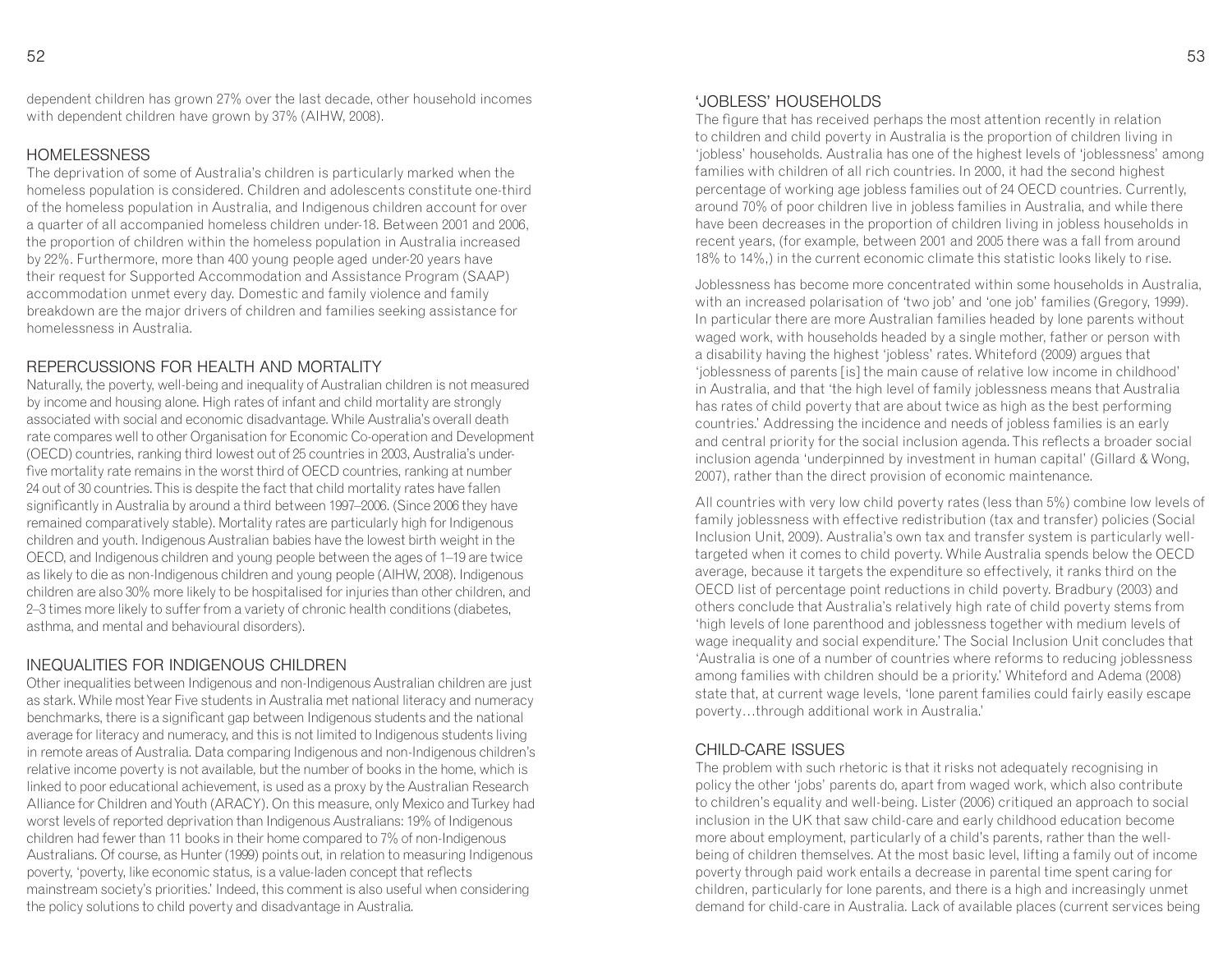booked out) was the main reason for unmet childcare demand in 2005 (rather than cost barriers, for example). Furthermore unmet child-care demand has doubled since 1999 (AIHW, 2008). Clearly, any plans to reduce family joblessness will need to involve a much greater investment in quality child-care infrastructure.

It could be argued that the assumption that greater parental participation in waged work will always ensure the greater well-being of all children, both at the economic level of increasing the family income, and at the behavioural or indeed moral level of modelling participation in waged work, remains a relatively un-nuanced concept in Australian policy. The analysis of jobless families tends to be performed by economists and, on their own admission, such analysis 'concentrates on the financial aspects of child poverty' (Whiteford and Adema, 2008), rather than the more complex mix of income, care, equality and well-being. Policy discussions about the effectiveness of child poverty strategies are 'predominantly based on changes in the number of children in families with incomes below defined poverty lines' (ibid). Thus, issues such as what sort of mix of waged work and caring in the home works best for different family arrangements, various children at different ages, and different parents, and how these are best expressed and facilitated through policy, remain relatively unexplored.

#### THE VALUE OF CARING WORK

 Such issues speak not only to matters of individual preference, but to broader social questions about what sort of activities are valued. There is an implicit assumption, for example, that caring work is replaceable and can be easily commodified. But research from the UN suggests that for a variety of complex reasons, full commodification is not possible (Giullari & Lewis, 2005). What this means for getting jobless parents into the labour force, particularly mothers, who still currently perform the overwhelming majority of caring and domestic tasks, is not yet articulated. If waged work results in dramatically decreased time for parents to invest in other socially necessary activities, then better outcomes for children are not ensured. Clearly, flexible waged work arrangements for jobless parents, that value and support the other activities parents can do — preparing healthy meals, involvement in a child's education, voluntary activities at a child's school, facilitating children's extra-curricular and social endeavors, and so on — will need to be part of the solution. Australian children already report weaker family relationships than the best international results, however the results for Indigenous children compare well with the Australian average: a slightly greater percentage of Australian Indigenous children report that parents spend time 'just talking to them' than non-Indigenous (ARACY, 2008).

Whilst the Australian government has recently introduced a minimum parental leave scheme, this needs to form part of a coherent and realistic policy framework about parenting, caring and waged work. Many countries in Europe, such as Sweden and Denmark, have formed a clear position upon which all relevant policies are hung. They are predicated on the idea of parental return to and participation in work, but not necessarily full-time work, and with adequate parental leave and care arrangements embedded.

Overall, while Australia is highly efficient at the targeting and spending on children via taxes and transfers, the actual level of investment is still below average.

*The Brotherhood's Social Barometer: Monitoring Children's Chances* (Scutella & Smyth, 2005) pointed out that many Australian government initiatives were promising, however they involved a much smaller investment per capita than comparative programs in the UK. We will ensure a greater chance of equality for children and reducing child poverty if we see a greater investment in effective universal services for children, from child-care and primary education upwards. An obvious place for greater investment includes new not-for-profit community child-care models that provide the best quality care. Naturally, in order to have better services, there needs to be a reliable and sustainable funding source. But efforts to increase parental participation in waged work must go handin-hand with efforts to better grapple with the complex issues of ensuring complimentarity between care and waged work, with the well-being of children and those who care for them at the centre.

ZOË MORRISON, 2 July 2009. Dr Zoë Morrison is Senior Manager, Early Years, in the Research and Policy Centre at the Brotherhood of St Laurence, and a Research Fellow in the School of Political and Social Science, Melbourne University. The Brotherhood of St Laurence is an independent organisation that works for an Australia free of poverty, and for an inclusive society in which everyone is treated with dignity and respect.

#### KEEP IN TOUCH WITH THIS TOPIC:

 Brotherhood of St Laurence www.bsl.org.auAustralian Research Alliance for Children & Youth www.aracy.org.au

#### **FNDNOTFS**

- 1 Australian Research Alliance for Children & Youth (2008) *Report Card: The Wellbeing of Young Australians*, ARACY.
- 2 Australian Institute of Health and Welfare (AIHW) (2008) *Making progress: the health, development and wellbeing of Australia's children and young people*, Australian Government, Canberra.
- 3 Bradbury (2003) 'Child poverty: A review,' Policy Research Paper No. 20, Commonwealth Department of Family and Community Services, Commonwealth of Australia.
- 4 Giullari & Lewis (2005) 'The adult worker model family, gender equality and care: the search for new policy principles, and the possibilities and problems of a capabilities approach,' Social Policy and Development Programme Paper Number 19, United Nations Research Institute for Social Development.
- 5 R. Gregory, (1999) 'Children and the Changing Labour Market: Joblessness in Families with Dependent Children,' Discussion Paper No. 406, ANU Centre for Economic Policy Research, Canberra.
- 6 Hunter (1999) 'Three nations, not one: Indigenous and other Australian poverty,' CAEPR Working Paper No. 1/1999.
- 7 Scutella & Smyth (2005) *The Brotherhood's Social Barometer: Monitoring children's chances*, Brotherhood of St Laurence.
- 8 Whiteford (2009) *Family Joblessness in Australia*, Social Inclusion Unit, Commonwealth of Australia.
- 9 Whiteford & Adema (2007) 'What works best in reducing child poverty: A benefit or work strategy?' OECD Social, Employment and Migration Working Papers, OECD.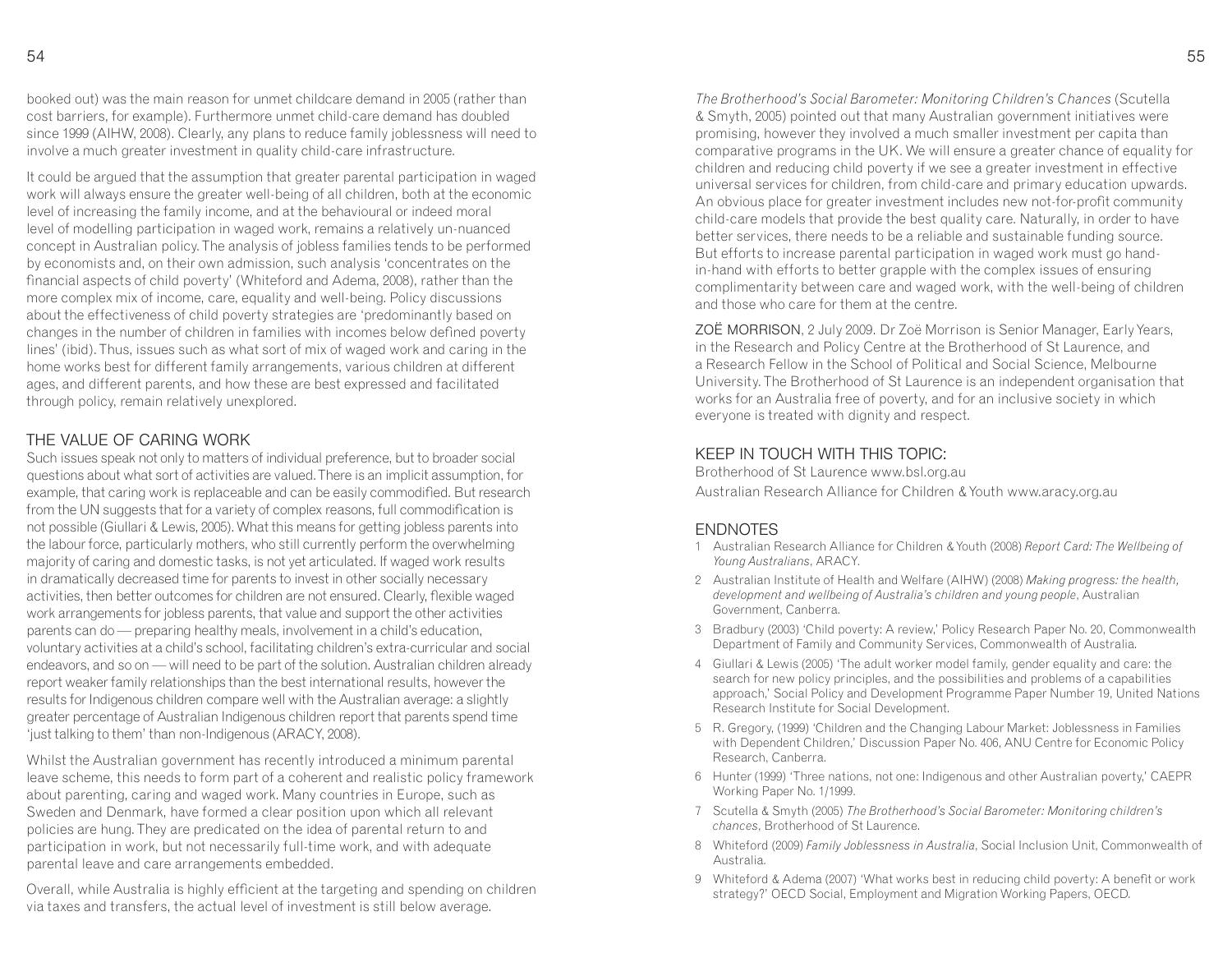'For many years, feminist scholars and other observers of the labour market have pointed to the 'glass ceiling' (women find it difficult to move into the most senior positions in organisations) and 'glass walls' (women work in highly feminised industries and occupations). But the sticky floor has received less attention. Women predominate in low paid jobs with little or no career path.' **Cooper and Baird** 

# **AUSTRALIAN<br>
WOMEN: GETTING<br>
TO EQUALITY?** Rae Cooper and

Marian Baird<sup>1</sup>

Next year, 2010, marks the fortieth anniversary of the publication of Germaine Greer's *The Female Eunuch.* This important book challenged the traditional role of women in families and their treatment in schools, workplaces and in civil society generally. The book helped to provide an intellectual framework for the women's liberation movement that was emerging at the time, but how far have Australian women come since the publication of Greer's treatise? Have we 'got to equal'? The task of surveying the position of women in Australian society takes us beyond our usual focus on women's workplace and labour market participation and experience.

In the limited space available to us here, we have chosen to concentrate on the position of women in what we believe are four critical and overlapping social and economic 'spaces': women and violence, women and education, women in the workplace and women as leaders. We conclude that there is an urgent need for change across all four domains before Australian women claim equality with male colleagues, male family members and fellow male citizens.

#### WOMEN AND VIOLENCE

 We begin our review with a brief discussion of an issue and practice which has serious implications for all aspects of women's lives, and is a critical issue for our broader society. We refer to the issue of violence against women, which is an insidious and enduring challenge for all Australian citizens. Ending violence against women has been a rallying point for the women's movement since its inception and, in 2009, it is a fundamental prerequisite for building equality for women. However, not discounting the work of the largely female army of professionals working in women's services, the statistics on violence against women remain very troubling and we believe that it is worth presenting some of those figures here.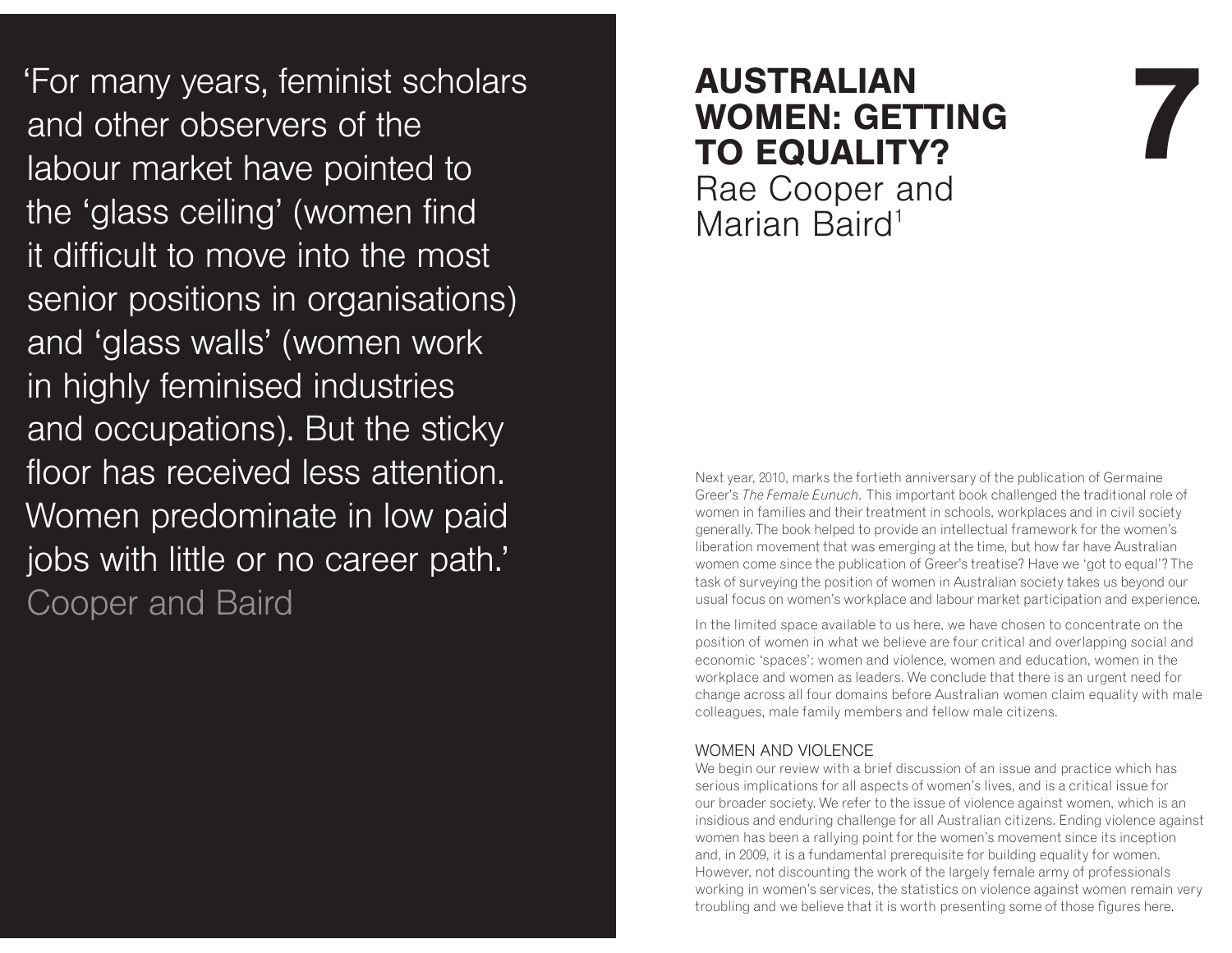According to the ABS, of women aged over 15, one in three (33 per cent) have experienced physical violence at some stage and one in five women (19 per cent) have experienced sexual violence at some stage.<sup>2</sup> Much of this violence is perpetrated by family members, and most often by male intimate partners. Just over a third (34 per cent) of women who had ever had an intimate partner reported experiencing at least one form of violence during their lifetime from that partner.<sup>3</sup> Sometimes, violence committed in the home leads to very serious injury or to murder; and violence perpetrated by an intimate partner is the leading contributor to death, disability and illness in women aged between 15 and 44.4 Intimate partner homicides account for about one in five homicides nationally.<sup>5</sup>

The consequences of violence against women as citizens and workers manifest in many ways, such as reduced self-esteem and interruptions to working life. Living free from conflict, violence and abuse is fundamental to women's equality of health opportunity and social participation. But of course it does not stop there, for most of the care carried out in our society is provided by women, and therefore those dependent on women, such as their children, become indirect victims of violence. Violence which occurs between partners in a home may affect the children who also live in the home and the ABS suggests that close to half (49 per cent) of the individuals who experienced violence by a 'current partner' had children in their care.<sup>6</sup>

If social and equity concerns are not enough to convince people of the need to stop violence against women, then perhaps the economic implications will. In 2004, Access Economics found that the annual cost of domestic violence to the Australian economy in the previous financial year had totalled \$8.1 billion.<sup>7</sup>

#### WOMEN AND EDUCATION

 It is worth noting before we move on, that in some places in the world today, girls are prevented from learning to read because it is regarded as unseemly to have them learn.<sup>8</sup> By contrast, Australian women, in general, are better educated than ever before, and there is some evidence that their attainment in key areas is much greater than their male peers. Two issues in relation to women and education are: the increasing participation of women in school and post-school education; and the educational attainment of girls and women.

Participation rates in educational institutions have grown significantly and with this we have seen a gender reconfiguration within education. Girls are now more likely than boys to be in for the 'long haul' in education. For instance, girls are more likely to complete the Higher School Certificate than boys.<sup>9</sup> This is a point to which we will return. Tracking girls out of school and into higher education, we also note a considerable change in the numbers of students who progress to university and the gender mix of the participating population. Fifty years ago, only one fifth of students were female, by the early 2000s, more than half of all university students were women.<sup>10</sup>

There is considerable evidence that girls are 'doing better' than boys at school. For instance, girls perform better in terms of basic skills tests in Years Three and Five than boys, and their average marks in final exams are, on average, better.11 There remains a significant impact according to the socio-economic

status of the student body though, and an observable attainment impact by region and by ethnic background.<sup>12</sup> However, girls' out-performance of boys has lead to considerable public debate and, among other things, a federal enquiry to investigate the 'problem'. Much of the media about this 'problem' cited as causes male teacher shortages, sole parent (read sole mother) households, and feminism.<sup>13</sup> It is curious that girls' achievement in education is approached in such a pejorative and tabloid fashion.

While participation in higher education is associated with better outcomes for the individual regarding employment prospects and salaries,<sup>14</sup> unhappily, employment prospects are the bleakest and salaries are the lowest in the areas where women are most predominant.15 In 2007, full-time employment prospects were least favourable for graduates in the fields of study where there is a high concentration of female graduates such as teaching and nursing and in the visual and performing arts. In 2007, the median starting salary for female graduates was \$42,000, that is, 93.3 per cent of male graduate earnings.<sup>16</sup> So begins the gender pay gap.

Women comprise nearly 72 per cent of teachers in Australia (69 per cent in NSW). It is a feminised profession by any measure, and even more feminised in some sectors: while 57 per cent of Secondary School teachers are women, in Primary, the figure is 82 per cent. But the higher up the 'ranks' one looks, the less feminised teaching becomes. Nationally just 44 per cent of principals in both Primary and Secondary Schools are women.<sup>17</sup> There have been significant advances in the representation of women as employees in higher education institutions and women now make up around half of all university staff. In 1985, 20 per cent of academics were women, now the figure is closer to 40 per cent. There are now more women in senior positions of leadership, but there remains a distinct segregation of women within the sector toward the lower classification levels. Men dominate in the professoriate<sup>18</sup> and the majority of lower level administrative and support roles within universities are undertaken by women.

Women are — like their women students — congregated around particular subject and disciplinary areas. More women are in the social sciences, and health (mostly nursing) and this is also where more women make it into senior roles. Education and social work promote the most women to the professorial class.

#### WOMEN IN THE WORKPI ACF

 When women leave education and enter the workforce, what sort of experience do they have? Here we briefly overview women's pay and entitlements gap, and the clash between women's broader lives, public policy and employer practice.<sup>19</sup>

The first thing to note about women's labour market experience is that it is women who predominate in 'bad' jobs. For many years, feminist scholars and other observers of the labour market have pointed to the 'glass ceilings' (women find it very difficult to move into the most senior positions in organisations) and 'glass walls' (in our highly sex-segregated labour market, most women work in highly feminised industries and occupations,) which characterise women's careers and labour market participation. But the 'sticky floor' has received less attention. Women predominate in low-paid jobs with little or no career path.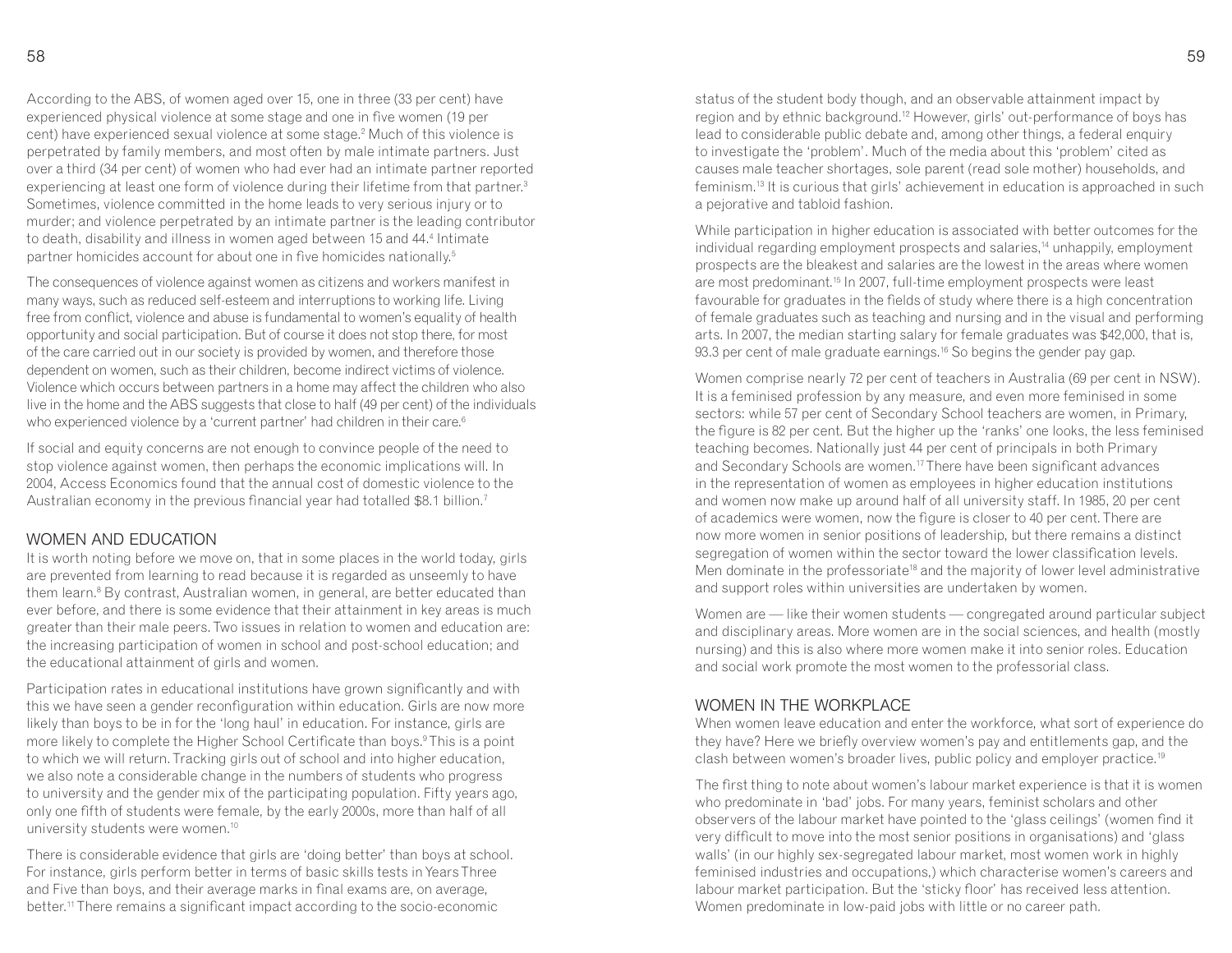Research we have undertaken suggests that women's jobs in the low-pay sector have a number of other negative features: they are often dangerous, they are precarious and the women who occupy them are susceptible to capricious treatment from unscrupulous employers.<sup>20</sup> For the women who occupy these jobs, the minimum standards provided by awards or industrial laws are usually (at best) the *actual* standards of pay and conditions they receive. Women in this sector, because of the nature of their work, their low levels of unionisation and the intransigence of their employers, have traditionally been locked out of bargaining to achieve higher wages and conditions.<sup>21</sup> Thus they are highly vulnerable to reductions in minimum standards, as was demonstrated in the *Work Choices* era. The 'bad' treatment of women in low-pay jobs occurs in spite of the socially and economically vital nature of their work in areas including child-care, aged care, and cleaning.

Australian women began campaigning for equal pay over 80 years ago, holding rallies and marches in the major cities on International Women's Day in support of the cause. Since that time, some inroads have been made, via Test Cases and through collective action, but pay inequality continues to plague Australian women.

The gender pay gap in Australia is persistent and has remained at around 16 per cent since 1992, although there are differences between States and industry sectors.<sup>22</sup> This year, 2009, we began teaching young women and men embarking on their university studies, who were born in 1992. We are dismayed that we have made no progress on women's pay equity since these children, now young adults, were born. The implications of such a large pay gap are significant for women's economic security. It is obvious at the time of earning — but it affects their entire life span and, among other things, has a significant impact upon women's superannuation, retirement savings and total incomes.<sup>23</sup> The causes of such a large gender-based pay differential are complex and multi-faceted, including occupational segregation, reduced bargaining power and outright discrimination. It is clear that legislation against 'discrimination' introduced over twenty years ago has not remedied the situation. More recent thinking by the leading Australian campaigners for pay equality suggests that remedial action requires a new way of thinking about the content of jobs and, in line with this, new legislative mechanisms for promoting the proper 'valuation' of women's skills and jobs as championed in the equal remuneration principles of the Queensland and NSW industrial relations commissions<sup>24</sup>

The gender gap in reward for work is not limited to pay. It appears that a significant 'benefits and entitlements gap' also exists in Australia. By this we mean that there is a significant difference between the non-wage benefits, such as superannuation, long service leave, paid annual leave and sick leave enjoyed by male and female employees. Gendered access to entitlements is a result of four interlocking factors. Firstly, there is women's employment status, they are often casuals or low-paid workers, and secondly, they therefore have lower bargaining power. Thirdly, entitlements were developed in a context of mainly male full-time unionised employment when entitlements for women's work and family needs were not part of the basket of 'standard entitlements.' Finally, where entitlement access is dependent upon continuous service (such as long service leave) women are disadvantaged by forced career breaks for child-bearing and rearing.25

#### PAID MATERNITY LEAVE AND SOCIAL CHANGE

 On Mother's Day, 10 May 2009, the Federal Treasurer Wayne Swann announced that a publicly-funded paid maternity leave scheme would be introduced by the Rudd government.<sup>26</sup> This followed a vociferous campaign (over 30 years) by women's groups, unions and feminist academics for the introduction of such a scheme. Until the policy is effective, in 2011, Australia will remain an international 'outlier' in this policy arena; being one of only two Organisation for Economic Co-operation and Development (OECD) countries that have not introduced a national paid maternity leave scheme.

For many years feminists have argued that the institutional architecture of wagefixing in our industrial relations system is more generally based on the assumptions of the male breadwinner, female home-maker ideal, reflecting a 'Harvester Man' mentality — (the model of family income and labour market participation in existence at the time of Justice Higgins' 'Harvester Judgement' over a century ago in 1907).27 But Mr and Mrs Harvester are no longer the dominant form; they have been replaced by the 'one-plus' earner couple or the double, full-time worker couple.

The presumption that women don't work or that if they do, it is only until they are married or have children, after which they quietly 'fade away', is definitely outdated and misguided. But our public policy and the practices of our employers have not kept adequate pace with the reality of work and family. For many women, the reality is that inflexibility of workplaces and the inadequacy of child-care prevents them from holding the same position they held prior to becoming mothers.

#### WOMEN AS LEADERS

 In the week of writing there was something of a furore over a female member of the Senate being ordered by the President of that house to remove her toddler from the chamber,  $^{28}$ highlighting the clash of work and family cultures even for the most privileged women. To what extent are women represented in senior and strategic decision-making positions in the Government and in the private sector? This section of our paper reports in brief on women's representation in these spheres, drawing upon data on the representation of women in the Federal Parliament and on women in executive management and board positions in the top publicly listed Australian companies.

#### FIGURE 1: WOMEN'S REPRESENTATION IN THE FEDERAL PARLIAMENT (HOUSE OF REPS AND SENATE) 1999–2009



Source: ABS, *Measures of Australia's Progress: Summary Indicators*, *2009,*Catalogue No. 1383.0.55.001, ABS, Canberra, 2006.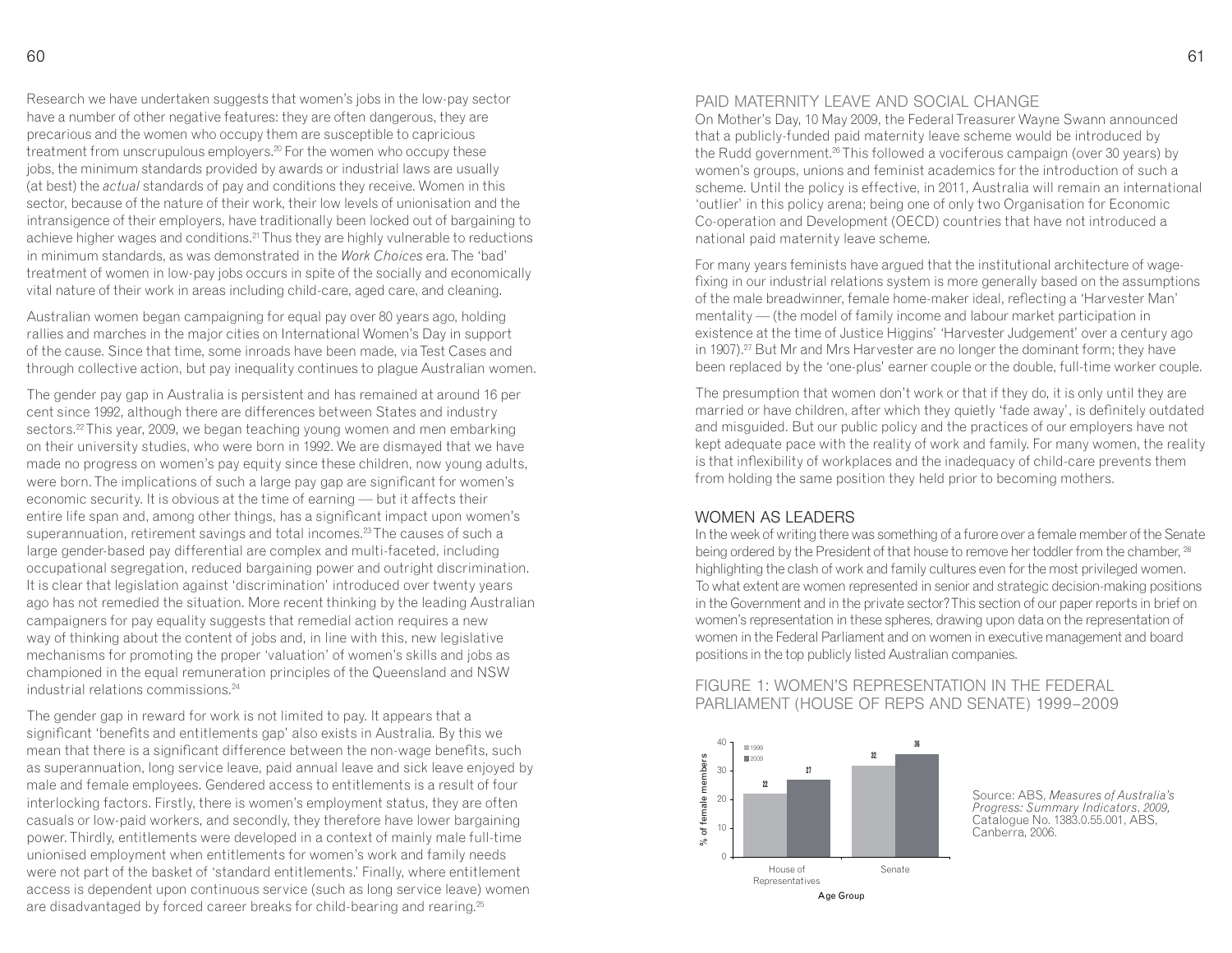Data released after the 2007 federal election suggests that women hold just over a quarter (27 per cent or 40 out of 150) of all seats in the House of Representatives, and just over a third (36 per cent or 27 out of 76) of positions in the Senate. This is obviously far from equal representation of the women citizens of the country, but there has been some progress made in the level of female representation in both houses during the past decade, with the Senate moving from a higher initial base (as represented in Figure 1).

If we turn to the representation of women by the party they represent, as in Table 1 below, the Greens do best (60 per cent female [f]), although their total numbers (5, 2 male [m] 3 f) are tiny compared to the other parties, followed by the Australian Labor Party (ALP) (35.7 per cent f), Liberal Party (24.1 per cent f) and The Nationals (15.4 per cent f). The evidence confirms that there is considerably more room for improvement in Government.

The seeds of change may be here. We have, for the first time in Australian history, a woman Deputy Prime Minister, Julia Gillard, who is also the Minister for the strategic portfolio areas of Industrial Relations and Education and Training. She has recently been 'anointed' by Prime Minister Rudd as his successor.<sup>29</sup> The Governor General, Quentin Bryce, is also a proud feminist.

#### TABLE 1: COMPOSITION OF AUSTRALIAN PARLIAMENT BY PARTY & GENDER

|             | lale | Female |     | Total % Female |
|-------------|------|--------|-----|----------------|
|             |      |        | 115 |                |
|             |      |        |     |                |
| <b>NATS</b> |      |        |     |                |
|             |      |        |     |                |
|             |      |        |     |                |
|             |      |        |     |                |
|             |      |        |     |                |
|             |      |        |     |                |
|             |      |        |     |                |

Source: J Wilson, Composition of Australian Parliaments by Gender, Politics and Public Administration Section, Commonwealth Parliamentary Library, Canberra, 6 April 2009, viewed 7 April 2009 <http://www.aph.gov.au/library/intguide/pol/currentwomen.pdf>.

If women's participation in Parliament is disappointing, the situation is even worse in the corporate sector. Data released by the Equal Opportunity for Women in the Workplace Agency (EOWA) from the 2008 annual *Census of Women in Leadership* shows that of the top 200 publicly listed ASX companies, women chaired only four boards.30 Women held only 8.3 per cent of board directorships, and this was *down* from 8.7 per cent in 2006. In terms of executive management, the situation is not much better. Here women held four Chief Executive Officer positions and only 10.7 per cent of executive management positions were held by women in 2008, compared to 12 per cent in 2006. See Table 2.

#### TABLE 2: WOMEN ON BOARD AND AS EXECUTIVE MANAGERS IN THE TOP 200 ASX COMPANIES

| Gender Data                                       | Number of<br>women | Total<br>Number | % of<br>Women |
|---------------------------------------------------|--------------------|-----------------|---------------|
| Chairs                                            |                    |                 | 20%           |
| $\epsilon$ ( ) $\pm$ ( )                          |                    |                 | 20%           |
| <b>Board Directors</b>                            | 125                | 1504            | 8.3%          |
| Line Executive Management Positions               |                    | 1215            | 5.9%          |
| Support (Staff) Executive Management<br>Positions | 110                | 85              | 22.7%         |
| Executive Managers                                | 182                | 700.            | $10.7\%$      |

Reference: Equal Opportunity for Women in the Workplace Agency (EOWA), *EOWA 2008: Australian Census of Women in Leadership,* EOWA, Sydney, 2008. pp. 21.

#### CONCLUSION

 How far have Australian women come in the past thirty years? How close are we to equal? The evidence presented here suggests that despite the struggle of women in so many spheres of their lives, and not discounting their many achievements, there is clearly still a long way to go.

Firstly, the figures on violence against women are alarming and unacceptable. Violence ruins women's and children's lives and it has enormous social and economic implications.

In terms of education, women are showing greater interest, they are participating at a higher rate than ever before and in many instances their participation outstrips men; as does their performance. But they study in female ghettoes which are not necessarily linked to strong career prospects or to solid well-paid life-long earnings. Their teachers in school — particularly in the early years — are most likely to be women, but their teachers' bosses are much more likely to be men. If they go on to university, they congregate in large numbers in particular areas of study. These areas are not well-paid and not well rewarded in other respects.

At university they are very likely to be taught by women — especially if they are studying in some of the highly feminised areas — but again — the most senior people within their institutions — the best paid and those in the highest status jobs — will be men.

Once they finish school or higher study, women enter a labour market which does not allow them to combine their careers with their family commitments. They are more likely than their brothers to be employed in 'bad' jobs. Even in 'good' jobs, the gender pay gap persists as does an entitlements gap. If they look for women in leadership positions they will find some in the Parliaments, and an increasing number of them, but despite some obvious and welcome exceptions to the rule, they will not see young women entering parliamentary careers in anything like the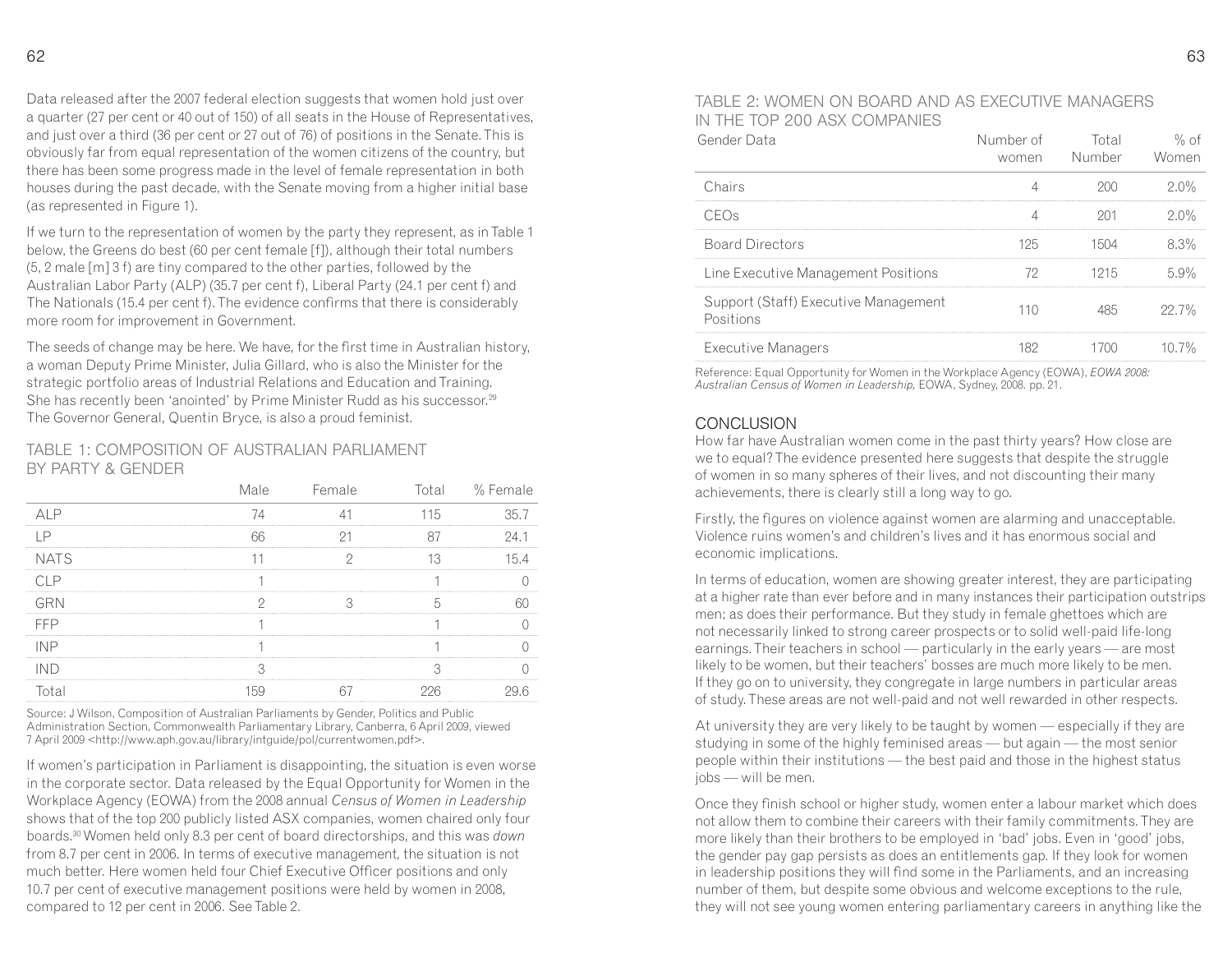numbers of men. Even fewer women run large corporations or take up the role of directors of the boards of the top companies in the country. In fact progress in this area has not only stalled, it has gone backwards.

The boundaries for women between home, work and community life are never impermeable or fixed and what occurs in one, invariably affects the others. As Greer noted four decades ago, there is always a need to challenge the dominance of men in all these fields.

RAE COOPER and MARIAN BAIRD, July 2, 2009. Marian Baird is Associate Professor in the faculty of Economics and Business at Sydney University. She is a researcher in the fields of women, work and family and industrial relations Marian convenes the Women Work Research Group which brings together scholars and PhD students who are researching women and work. The group has strong links with business, unions and policy makers.

Dr Rae Cooper is senior lecturer in Economics and Business at the University of Sydney. She has published extensively on union recognition, bargaining frameworks, gender and work and industrial relations more generally. In 2007 with colleagues at USyd — she undertook a major project on the implications of national regulatory change for low-paid women. Dr Cooper is a member of the board of the NSW Rural Assistance Authority, is a member of the NSW Premier's Council for Women and has previously served as the Chair of the NSW Working Women's Centre.

Thanks to Anthony Samson for research assistance.

#### KEEP IN TOUCH WITH THIS TOPIC

#### WEBSITES

 Women and Work Research Group www.wwrg.econ.usyd.edu.au Australian Domestic & Family Violence Clearinghouse www.austdvclearinghouse.unsw.edu.au

National Foundation for Australian Women www.nfaw.org.au Equal Opportunity in the Workplace Agencey www.eowa.gov.au

#### **ARTICLES**

 Baird M, Cooper R and Ellem B 2009 'Low-Paid Women: The Impact of Regulatory Change in Australia', *Industrial Relations Journal*, vol.40:5, pp. 393–407 J Phillips & K Carrington, *Domestic Violence in Australia — an Overview of the Issues,* Australian Parliamentary Library, Canberra, September 2006, viewed 24 June 2009. http://www.aph.gov.au/library/intguide/SP/Dom\_violence.htm> Baird M and Williamson S 2009 'Women, Work and Industrial Relations in 2008', *Journal of Industrial Relations*, vol.51:3, pp. 331–46

#### ENDNOTES

- 1 Work and Organisational Studies, University of Sydney. Correspondence to r.cooper@econ.usyd.edu.au, thanks to Anthony Samson for research assistance on this piece.
- 2 Australian Bureau of Statistics (ABS), *Personal Safety Survey, Australia, 2005,* Catalogue No 4906.0, ABS, Canberra, 2006.
- 3 J Mouzos & T Makkai, 'Women's Experiences of Male Violence: Findings from the Australian Component of the International Violence Against Women Survey IVAWS', *Research and Public Policy* Series No. 56, Australian Institute of Criminology, Canberra, 2004.
- 4 K Dunlop, 'Shining a light into the murky depths of partner violence', *The Age*, March 20, 2009, viewed 23 June 2009 <http://www.theage.com.au/opinion/shining-a-light-into-themurky-depths-of-partner-violence-20090319-937y.html?page=-1>
- 5 M Davis & J Mouzos, *Homicide in Australia: 2005–06 National Homicide Monitoring Program AnnualReport*, Australian Institute of Criminology, Research and Public Policy Series no.77, Canberra, 2007, pp.23–4, viewed 28 June 2009 <http://www.aic.gov.au/publications/rpp/77/rpp77.pdf>
- 6 ABS, op. cit.
- 7 J Phillips & K Carrington, *Domestic Violence in Australia an Overview of the Issues*, Australian Parliamentary Library, Canberra, September 2006, viewed 24 June 2009 <http://www.aph.gov.au/library/intguide/SP/Dom\_violence.htm>
- 8 UNICEF, *Women's Literacy: The building blocks of a country's future*, UNICEF, 2009, viewed 23 June 2009 <http://www.unicef.ca/portal/SmartDefault.aspx?at=2118>
- 9 NSW Office for Women's Policy, *Women, Education and Training, New South Wales*, Premiers Department, NSW Government, Sydney, 2007, pp. 1.
- 10 K Carrington & A Pratt, 'How Far Have We Come? Gender Disparities in the Australian Higher Education System', *Current Issues Brief No 31, 2002–03*, Department of Parliamentary Library, Canberra , 2003, pp. 1–25.
- 11 Parliament of Australia, *Boys: Getting it right*, Report on the Education of Boys, House of Representatives Standing Committee on Education, Canberra, October 2002.
- 12 Wealthy children do better than poor students, city children do better than kids in remote schools, and non-Indigenous Australians in general have higher levels of attainment than Indigenous children.
- 13 See for example M Devine 'There's a tangled web turning our boys into angry young men', *Sydney Morning Herald*, December 18 2005, viewed 1 March 2009 <http://www.smh.com. au/news/miranda-devine/theres-a-tangled-web-turning-our-boys-into-angry-young-men/2005/12/17/1134703643627.html>
- 14 ABS, *Australian Social Trends, Education & Work: Higher Education Graduates in the Labour Market*, Catalogue No 4102.0, ABS, Canberra, 2004.
- 15 In the humanities, languages, visual and performing arts, social sciences, and life sciences.
- 16 Office for Women, *Submission to the Review of Higher Education*, Office for Women, Canberra, July 2008, pp. 2–3, viewed March 1 2009 <http://www.ofw.facs.gov.au/publications/wia\_2008/p8\_2.htm>
- 17 43 per cent of Primary principals are women, remember more than three-quarters of the workforce is female and in Secondary Schools just over a third of principals are women (34.5 per cent). Data provided by Australian Education Union to authors, February 2009.
- 18 K White, 'Women and Leadership in Higher Education in Australia', *Tertiary Education and Management*, vol. 9 no. 1, 2003.
- 19 We leave much of the analysis of women's labour market experience to another author, van Wonrooy, see 'Work and Employment'.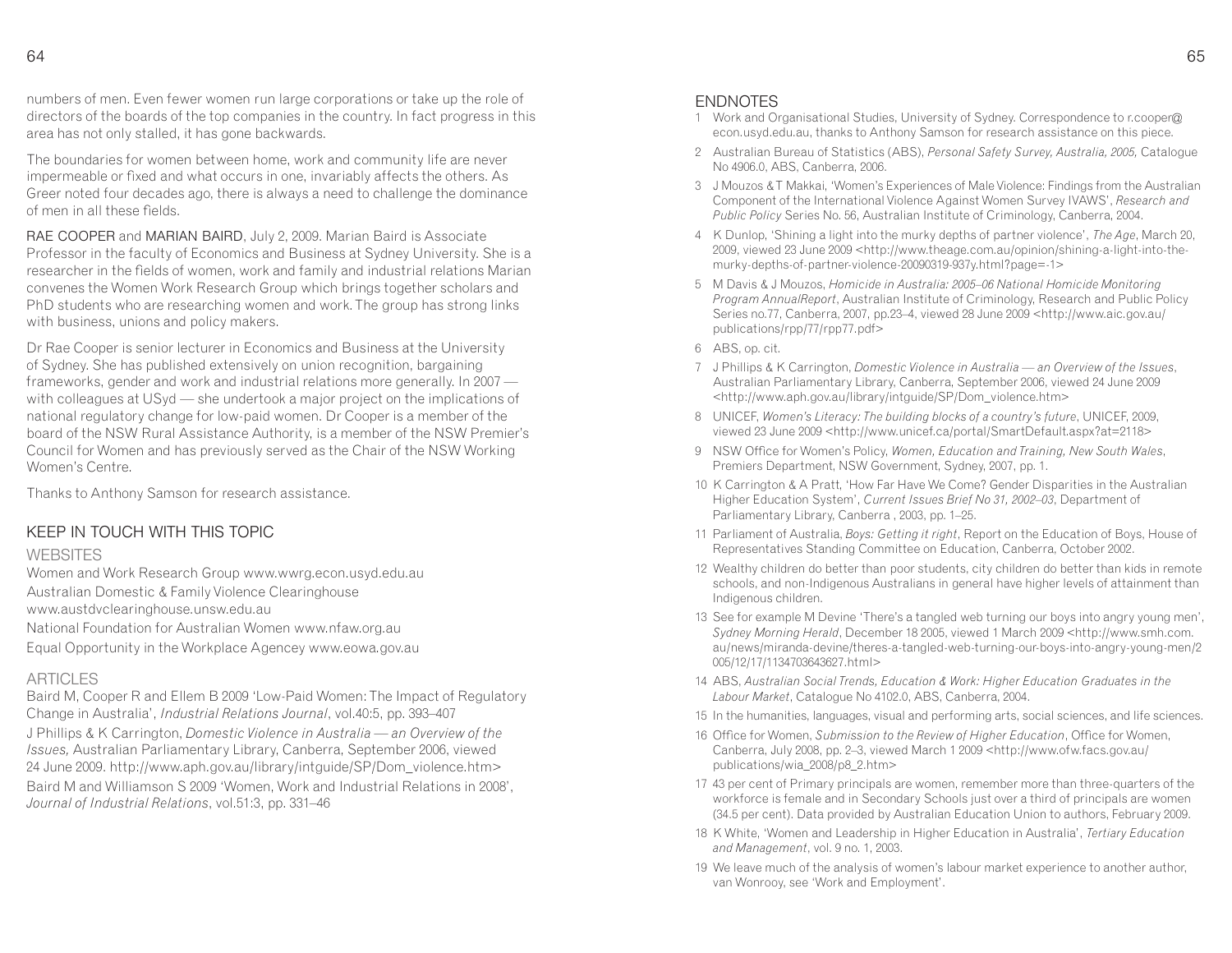- 20 M Baird, R Cooper & D Oliver, 'Down and Out with Work Choices: The impact of Work Choices on the work and lives of women in low paid employment' in *WorkChoices and Women: Impacts on the Low Pay Sector*, Women and Work Research Group, 2007
- 21 WISER, *Women's Pay and Conditions in an Era of Changing Workplace Regulations: Towards a 'Women's Employment Status Key Indicators'* (*WESKI*) *Database*. Prepared by A Preston, T Jefferson & R Seymour for Women in Social and Economic Research, Curtin University of Technology, Perth, 2006.
- 22 M Baird, 'A New Province for Women and Work', *The Economic and Labour Relations Review*, vol. 18 no. 2, 2008, pp. 71–79.
- 23 National Foundation of Australian Women (NFAW), *Submission to the Henry Tax Inquiry: Retirement Incomes*, 2008, pp. 3; viewed 20 June 2009 < http://nfaw.org/assets/ Socialpolicy/Tax/retirementsincome.pdf>. In addition, Jefferson & Preston argue that pay inequality leads to a 35 per cent discrepancy between male and female baby boomers in superannuation accumulation [T Jefferson & A Preston, 'Baby Boomers and Australia's Other Gender Wage Gap' *Feminist Economics*, vol. 11, no. 2, 2005, pp. 79–101].
- 24 M Smith, 'Gender Pay Equity Reform in Australia: What is the Way Forward?' *Australian Bulletin of Labour*, forthcoming, 2009.

 National Pay Equity Coalition (NPEC) and the Women's Electoral Lobby (WEL), *Submission to House of Representatives Inquiry into Pay Equity and Associated Issues Related to Increasing Female Participation in the Workforce*, 2009, viewed 20 June 2009 <http://www.aph.gov.au/House/committee/ewr/payequity/subs/sub118.1.pdf>

- 25 J Burgess & M Baird, 'Employment Entitlements: Development, Access, Flexibility and Protection', *Australian Bulletin of Labour,* vol. 29, no. 1, March 2003, pp. 1–13.
- 26 The standard was for eighteen weeks, paid at the minimum wage for women earning under \$150,000 per year.
- 27 L Bennett, *Making Labour Laws in Australia,* Law Book Company, Sydney,1994.
- 28 D, Harrison 'Senate rules far from child's play', *The Age*, June 19 2009, viewed 24 June 2009 <http://www.theage.com.au/national/senate-rules-far-from-childs-play-20090618clzb.html>
- 29 M, Grattan, 'PM: the place for Gillard is in Lodge', *The Age*, *June 10 2009, viewed 24 June 2009* <http://www.theage.com.au/national/pm-the-place-for-gillard-is-in-lodge-20090609c28k.html>
- 30 Equal Opportunity for Women in the Workplace Agency (EOWA), *EOWA 2008: Australian Census of Women in Leadership,* EOWA, Sydney, 2008.

#### REFERENCES

 Australian Bureau of Statistics (ABS), *Australian Social Trends, Education & Work: Higher Education Graduates in the Labour Market,* Catalogue No 4102.0, ABS, Canberra, 2004.

Australian Bureau of Statistics (ABS), *Personal Safety Survey,* Australia, 2005, Catalogue No 4906.0, ABS, Canberra, 2006.

M Baird, R Cooper & D Oliver, 'Down and Out with Work Choices: The impact of Work Choices on the work and lives of women in low paid employment', Women and Work Research Group, University of Sydney, 2007.

M Baird, 'A New Province for Women and Work', *The Economic and Labour Relations Review,*vol. 18 no. 2, 2008, pp. 71–79.

L Bennett, *Making Labour Laws in Australia,* Law Book Company, Sydney, 1994.

J Burgess & M Baird, 'Employment Entitlements: Development, Access, Flexibility and Protection', *Australian Bulletin of Labour,* vol. 29, no. 1, March 2003, pp. 1–13.

K Carrington & A Pratt, 'How Far Have We Come? Gender Disparities in the Australian Higher Education System', *Current Issues Brief No 31, 2002–03,* Department of Parliamentary Library, Canberra , 2003, pp. 1–25.

M Davis & J Mouzos, Homicide in Australia: 2005–06' *National Homicide Monitoring Program Annual Report,* Australian Institute of Criminology, Research and Public Policy Series no.77, Canberra, 2007, pp.23–4, viewed 28 June 2009. <http://www.aic.gov.au/publications/rpp/77/rpp77.pdf>

 M Devine 'There's a tangled web turning our boys into angry young men', *Sydney Morning Herald,* December 18 2005, viewed 1 March 2009 <http://www.smh.com.au/news/mirandadevine/theres-a-tangled-web-turning-our-boys-into-angry-young-men/2005/12/17/1134703643627.html>

 K Dunlop, 'Shining a light into the murky depths of partner violence', *The Age,* March 20, 2009, viewed 23 June 2009

 <http://www.theage.com.au/opinion/shining-a-light-into-the-murky-depths-of-partnerviolence-20090319-937y.html?page=-1>

 T Jefferson & A Preston, 'Baby Boomers and Australia's Other Gender Wage Gap' *Feminist Economics,* vol. 11, no. 2, 2005, pp. 79–101.

J Mouzos & T Makkai, 'Women's Experiences of Male Violence: Findings from the Australian Component of the International Violence Against Women Survey IVAWS', *Research and Public Policy Series No. 56,* Australian Institute of Criminology, Canberra, 2004.

NSW Office for Women's Policy, *Women, Education and Training, New South Wales,* Premiers Department, NSW Government, Sydney, 2007, pp. 1.

National Foundation of Australian Women (NFAW), *Submission to the Henry Tax Inquiry: Retirement Incomes,* 2008, pp. 3; viewed 20 June 2009

< http://nfaw.org/assets/Socialpolicy/Tax/retirementsincome.pdf>

 National Pay Equity Coalition (NPEC) and the Women's Electoral Lobby (WEL), *Submission to House of Representatives Inquiry into Pay Equity and Associated Issues Related to Increasing Female Participation in the Workforce,* 2009, viewed 20 June 2009. <http://www.aph.gov.au/House/committee/ewr/payequity/subs/sub118.1.pdf>

 Office for Women, *Submission to the Review of Higher Education,* Office for Women, Canberra, July 2008, pp. 2–3, viewed March 1 2009. <http://www.ofw.facs.gov.au/publications/ wia\_2008/p8\_2.htm>

 Parliament of Australia, Boys: *Getting it right,* Report on the Education of Boys, House of Representatives Standing Committee on Education, Canberra, October 2002.

J Phillips & K Carrington, *Domestic Violence in Australia — an Overview of the Issues,* Australian Parliamentary Library, Canberra, September 2006, viewed 24 June 2009. <http://www.aph.gov.au/library/intguide/SP/Dom\_violence.htm>

 M Smith, 'Gender Pay Equity Reform in Australia: What is the Way Forward?' *Australian Bulletin of Labour,* forthcoming, 2009.

UNICEF, *Women's Literacy: The building blocks of a country's future,* UNICEF, 2009, viewed 23 June 2009. <http://www.unicef.ca/portal/SmartDefault.aspx?at=2118>

 K White, 'Women and Leadership in Higher Education in Australia', *Tertiary Education and Management,* vol. 9 no. 1, 2003.

WISER, *Women's Pay and Conditions in an Era of Changing Workplace Regulations: Towards a 'Women's Employment Status Key Indicators' (WESKI) Database.* Prepared by A Preston, T Jefferson & R Seymour for Women in Social and Economic Research, Curtin University of Technology, Perth, 2006.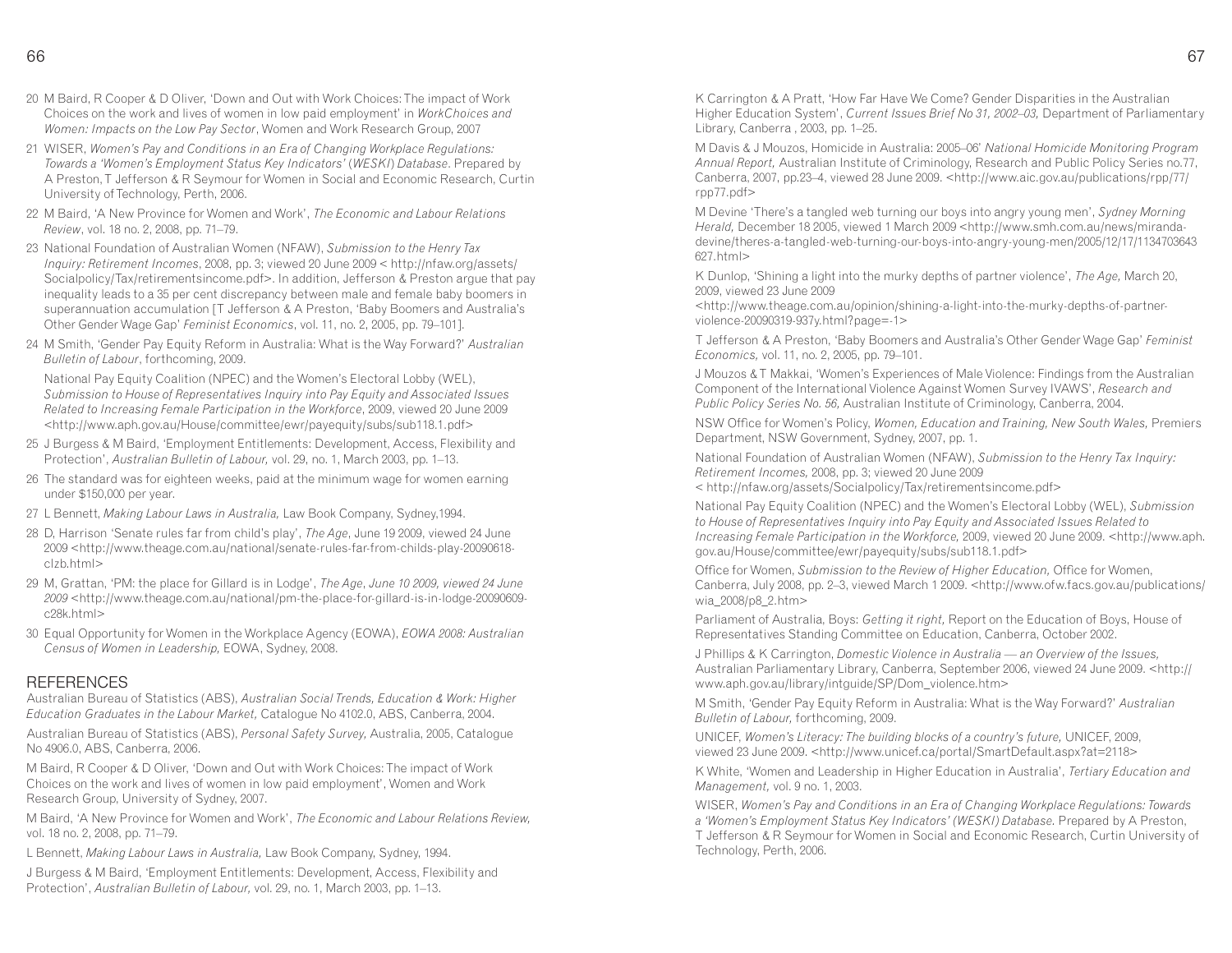'To state the obvious, the main reason people are homeless is because they don't have a house. Rates of housing affordability and availability have dropped to alarmingly low levels, with public housing becoming a safety net option only available for those with the most complex needs. The number of applicants on the waiting list for public housing was 176,321 in 2007.' Hollows and Keenan

# $HOMELESSNESS$ Dr Andrew Hollows " and Tony Keenan

# **SS**<br>
<sup>IWS</sup> 0

Arguably, there is no starker example of inequality in Australia than the persistence of homelessness. Thankfully, ordinary Australians are still shocked when they reflect that despite an unprecedented period of economic growth it seems that homelessness still remains a feature of social and economic disadvantage. Presently, 105,000 individuals are officially counted through the 2006 Census as experiencing some form of homelessness, of whom 33% are children under the age of 18.

This article aims to provide a critical description of homelessness, the inequalities it represents and those it compounds, such as educational disadvantage; and to briefly highlight some of the steps required to 'move those experiencing homelessness to equality'.

#### CRITICAL DESCRIPTION OF HOMELESSNESS

 Homelessness refers to a range of experiences and includes primary homelessness (sleeping rough), secondary homelessness (in homeless services or couch surfing) and tertiary homelessness (boarding houses without access to own kitchen or bathroom). Those staying in caravan parks are not included in the count.

But the extent of the inequality that these different types of homelessness typify is more evident if we explore the nuances of these figures. Based on the 2006 census count we know that 105,000 individuals (and nearly 75,000 households) are reported as homeless. Of these individuals we know that nearly half are staying temporarily with relatives and friends; 20% are living in boarding houses and other temporary accommodation; 16% are sleeping rough on the streets and in improvised dwellings, and 19% find a bed in the homeless service system.<sup>1</sup>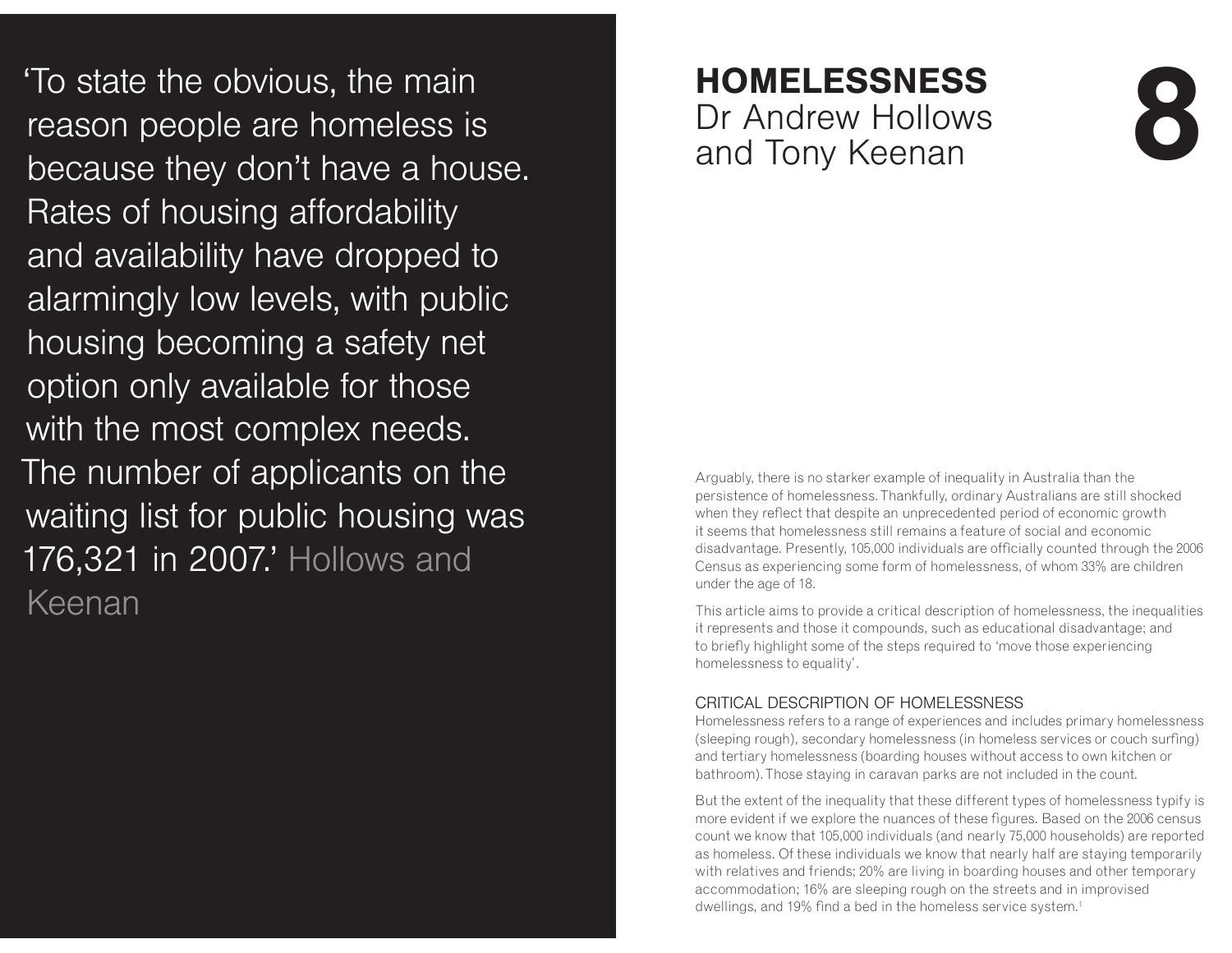The narrative of homelessness in Australia has largely been focused on the two large cities, Melbourne and Sydney and this has driven policy, programs and funding. However, if we look at the most extreme form of homelessness, rough sleeping, this is overwhelmingly a problem in rural and remote areas (75% of those experiencing primary homelessness) with a huge over-representation of Indigenous Australians.

Further, Indigenous Australians are over-represented in the homeless population in general, comprising 9% of the total homeless population and 18% of Supported Accommodation and Assistance Program (SAAP)<sup>2</sup> clients, when Indigenous Australians comprise only approximately 2% of the total population.

The actual measure of homelessness at any one point-in-time is a small proportion of the number of those households living in 'housing stress.'3 Of the estimated 1.1 million Australian households in housing stress (a sound but not the sole indicator of risk of homelessness), no more than 9–10% actually experience homelessness at any one time (based on the 2006 census count).4

Accordingly, the distribution of homelessness across the general population is asymmetrical (disproportionate) with some population groups more likely to be at risk of experiencing it than others.5

#### PREVALENCE OF HOMELESSNESS OVER TIME

 Another way of understanding the incidence of homelessness is to look at the prevalence of different states of homelessness over time rather than a point-intime count (such as the Census). A focus on prevalence rates illuminates both the risk of, and movements into and out of homelessness.

It has been noted that: 'Choosing between point-in-time counts and periodprevalence counts has significant implications for understanding the magnitude and dynamics of homelessness. The high turnover in the homeless population suggests that many more people experience homelessness than previously thought and that most of these people do not remain homeless.<sup>'6</sup> Accordingly research is required to determine the distribution of the risk of homelessness (for different groups,) through an examination of both point-in-time and prevalence data (typically 12-month, five-year and lifetime prevalence). For instance, what is the likely risk or prevalence next year, or in 10 years? And do some individuals and households have a higher risk of, or propensity to homelessness?

While work in this area in Australia is currently underdeveloped, an 'over-time' measure of homelessness is likely to show that a far greater proportion of the Australian community have experienced some form of homelessness over the past 12 months than a simple point-in-time prevalence measure suggests. Consider the following data. We know that only 19% of those counted as homeless in the Census are receiving services from an SAAP funded agency; in other words 81% of homeless people on that night are not accessing SAAP services. However, over a year SAAP funded services provide support for 125,600 clients.

It is surmised that the numbers of those experiencing homelessness would increase even further if we use a longer time period of say five years. The benefit of this prevalence measure of homelessness is to show that many people cycle in and out of insecure or precarious housing.

#### INEQUALITIES COMPOUNDED BY HOMELESSNESS

The inequality of homelessness gets played out in a number of ways.

#### FDUCATION

 The first associated inequality is the adverse affect the experience of homelessness has on the education of children and young people. Fully 65% of school-aged SAAP clients *were not* in school prior to commencing SAAP support and following this period of support, that figure actually *increased* to 66%. The second national Census of homeless school students provides insight into the education circumstances of young homeless people. In 2001, there were about 12,230 homeless secondary school students in the Census week, with about 2,890 students in Victoria, representing 10 cases for every 1,000 students in the Victorian school population.

From the research we know that children experiencing homelessness have poor educational outcomes. This includes lower school attendance, a higher prevalence of early school leaving and lower levels of educational attainment, including postcompulsory schooling. This, in turn, leads to longer-term costs in unemployment, lost productivity to the economy and reduced life opportunities for these children.

#### HEALTH OUTCOMES

 A second example of the associated inequality of homelessness is the effect on health outcomes. Access to adequate and affordable housing is a key positive determinant of health,<sup>7</sup> but a chronic undersupply of affordable housing stock in Australia across all tenures has resulted in the ongoing prevalence of homelessness, or people residing in accommodation that is over-crowded, insecure or unaffordable. A number of recent studies have contributed to the evidence base, for example Garner<sup>s</sup> notes how 'poor health is directly linked to poor housing and housing infrastructure.' Waters<sup>9</sup> confirms a health divide between owning and renting with people in rental accommodation being more likely than homeowners to report fair or poor health and to visit the doctor more often. Hulse and Saugeres<sup>10</sup> find that lack of access to appropriate and affordable housing is clearly related to poor physical and mental health outcomes. Similarly, Baker and Bentley<sup>11</sup> found that poor housing affordability is significantly associated with a negative change in mental health.

#### HUMAN RIGHTS

 Homelessness also results in a reduction in basic civil and political human rights. Research conducted by Hanover Welfare Services indicates that such rights are frequently denied for those experiencing homelessness. The ability to vote and participate in the democratic process is a fundamental human right. Previous research by Hanover Welfare Services shows that the level of participation among those who experience homelessness is generally much lower than in the broader community. Following the last Federal election, held on November 24th 2007, Hanover conducted a census to determine the level of voter participation by clients. The census found that of the 132 Hanover clients eligible to vote, 43% did not. The most common reason for not voting was due to not being enrolled (60%, n=34).

Hanover is also aware of breaches of civil rights, particularly the right to safety, for people experiencing homelessness. It is often acknowledged that physical and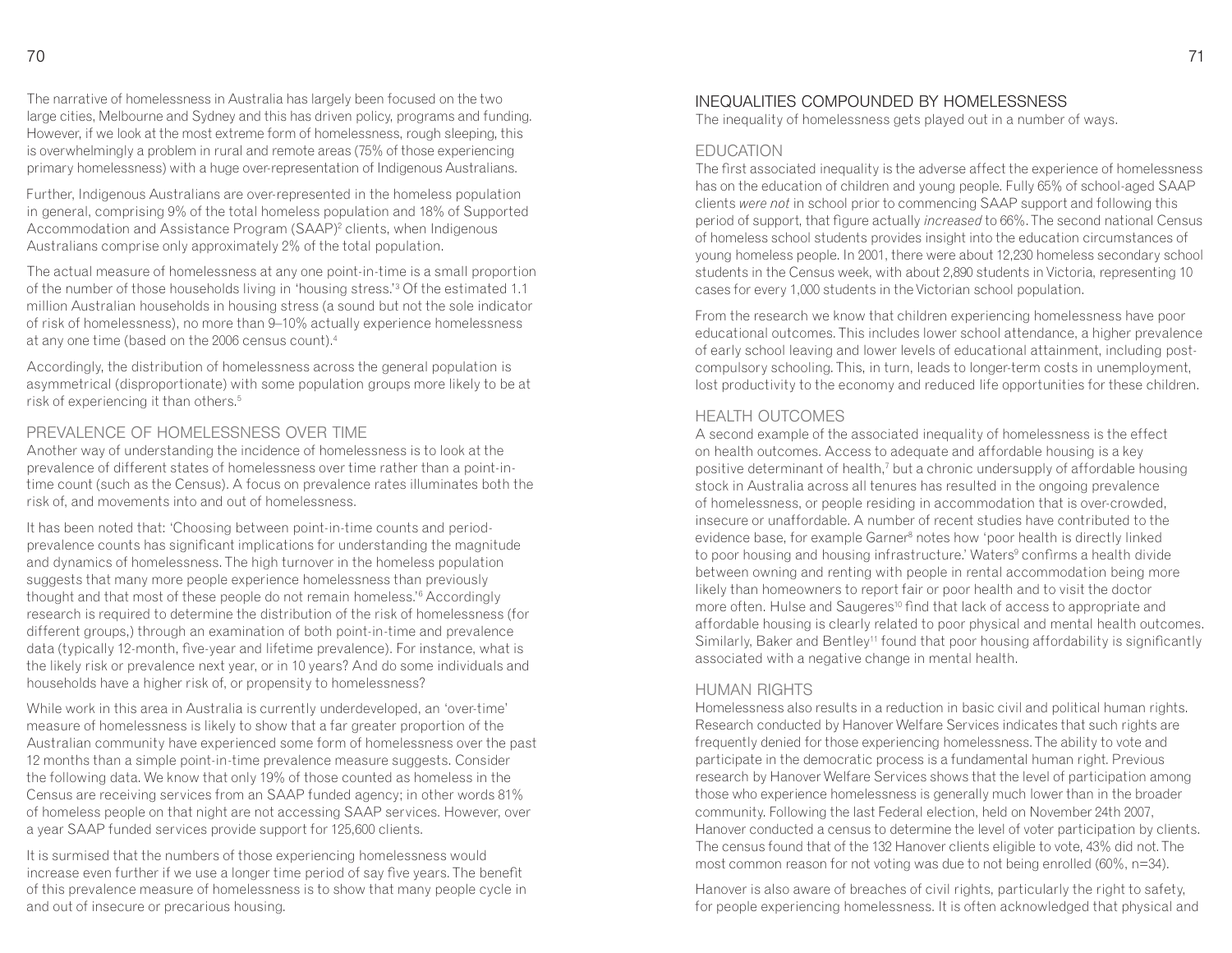sexual assault can help trigger an incidence of homelessness. However, there is also concern about the persistence of physical and sexual assault once someone is actually homeless. A review of the research literature conducted by Hanover<sup>12</sup> found that the threat and experience of violence are greater in homeless than in non-homeless populations. Of particular concern, in the context of human rights, is the use of government funding to house people in accommodation which places them at risk of violence, sexual assault and intimidation. This occurs regularly because of the lack of housing options available.

#### THE STEPS FROM HOMEL ESSNESS TO FOUAL ITY

 *The Road Home*, the Australian Government's White Paper on Homelessness has signaled a positive and significant shift in policy responses to homelessness. The White Paper has established targets to reduce different types of homelessness, with an overall aim of halving the total number of Australians experiencing homelessness by 2020.

This approach will see the necessary 'joining up' of housing, support, law reform, policing, health, education and social security policies and programs to deliver on this ambitious goal.

#### IT'S THE HOUSES, STUPID

 To state the obvious, the main reason people are homeless is because they don't have a house! Rates of housing affordability and availability have dropped to alarmingly low levels, with public housing becoming a safety net option only available for those with the most complex needs. The number of applicants on the waiting list for public housing was 176,321 in 2007<sup>13</sup> and has continued to grow. Since 2006, vacancy rates for private rental in Melbourne have hovered at or below 1%14 while average rental prices have increased by over 10% annually. Given this we now see record numbers of Australians living in housing stress<sup>15</sup> and a 21% increase in family homelessness from 2001 to 2006.

After years of neglect, the level of investment and policy reform required to turn around this problem is huge. The Federal Government has invested massively in public and social housing through the economic stimulus package, representing a significant first step. The National Rental Affordability Scheme (NRAS) will also give a substantial boost to housing for low income people. However, ongoing public investment is needed as well as policy reform in order to lever the necessary private investment into social housing.

#### **I INK HOUSING WITH APPROPRIATE SUPPORT**

 The inability to co-ordinate support programs with housing has resulted in bizarre and wasteful outcomes for people experiencing homelessness. Crisis services are funded to provide six weeks of accommodation and support, where clients become stabilised, start to get their lives on track and are then exited to dangerous substandard rooming houses as their only housing option. Families in crisis are forced to move four or five times and then we are surprised to see that 65% of school aged homeless children are not in school. Homeless youth are offered support while at the same time being housed in rooming houses or accommodation with dominant cultures of drug use and violence. We need to develop safe, secure

housing that not only maximises people's prospects of housing, but also of employment and education. Youth foyers which offer support and accommodation for young people to re-engage with education or employment need to become the predominant response to youth homelessness. We also need to recognise that for people with serious mental illness or acquired brain injuries, housing models along the lines of Common Ground need to be developed which give ongoing access to support and services.

#### PREVENTING HOMELESSNESS

 Prevention of homelessness will become a key feature of the Australian response to homelessness. Family violence is the single biggest cause of family homelessness, which would indicate that law reform and changes to policing practice are extremely important measures for reducing homelessness. Active measures to increase school participation by homeless children will be another important driver in preventing and reducing the problem. Similarly reforming how children in care transition to adulthood, or how those in juvenile justice exit the system will also be central to reducing the overall level of homelessness.

#### CONCLUSION

 While the general risk of homelessness can vary considerably across the broad population — which makes it outside the average or 'normal' experience of most — its 'outcome' when it does occur is devastating. This fact alone warrants our attention and our collective responsibility as a community to ensure much better outcomes.

DR ANDREW HOLLOWS and TONY KEENAN, July 2, 2009. Andrew is the General Manager — Research and Organisational Development at Hanover Welfare Services, as well as Adjunct Professor with RMIT University. Tony is the CEO of Hanover Welfare Services, which is a leading provider of homeless services in Melbourne and undertakes research and advocacy nationally to achieve policy change.

#### KEEP IN TOUCH WITH THIS TOPIC

 Hanover Welfare Services www.hanover.org.au Australian Housing and Urban Research Institute (AHURI) www.ahuri.edu.au/National Peak — Homelessness Australia www.homelessnessaustralia.org.au/site/index.php Australian Institute of Health and Welfare — Homelessness www.aihw.gov.au/housing/sacs/index.cfm National Homelessness Information Clearing House www.homelessnessinfo.net.au/Council to Homeless Persons www.chp.org.au/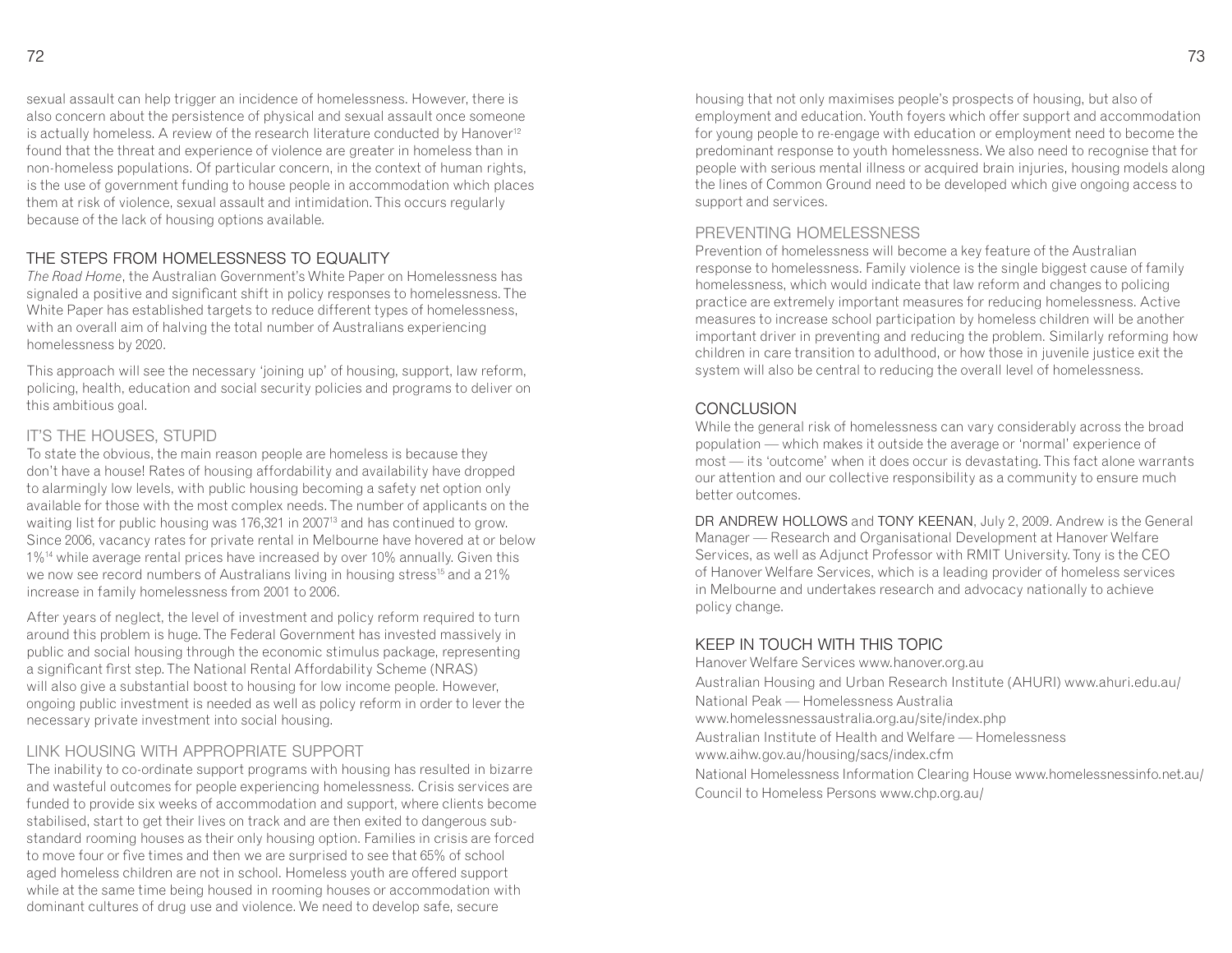#### ENDNOTES

- 1 The distribution by household rather than by individuals.
- 2 SAAP is the nationally funded homeless support services program.
- 3 This figure is stated in the White Paper and derives from research by AHURI into housing stress, which is defined as the bottom 40 per cent of households paying more than 30 per cent of their income on rent or mortgage.
- 4 Coincidentally, a figure not too dissimilar that to the US Almost 10% of people living in poverty experience homelessness annually — M. R. Burt, L.Y. Aron, E. Lee, & J. Valente, (2001). *Helping America's homeless: Emergency shelter or affordable housing?*Washington, DC: The Urban Institute Press.
- 5 The traditional (Gaussian) way of looking at the world that is assuming social reality occurs based on a normal distribution or bell curve — begins by focusing on the 'ordinary,' and then deals with 'exceptions' or so-called outliers as ancillaries. But there is also a second way, which takes the exceptional as a starting point and deals with the ordinary in a subordinate manner — simply because that 'ordinary' is less consequential.

See: http://cchps.columbia.edu/HomelessnessasBadLuckppt03.pdf.pdf

- 6 Ibid.
- 7 M. Shaw, 2004, 'Housing and public health,' *Annual Review of Public Health*, 25, pp. 397–418; and D. E. Jacobs, 2004, 'Housing and Health: Challenges and Opportunities,' paper presented to the 2nd WHO Symposium on Housing and Health, Vilnius, Lithuania. Prime Minister of Australia, 'D.R Dossetor Address to the Housing Industry Association,' Sydney Exhibition and Convention Centre, Sydney, 02 May 2008.
- 8 G. Garner, (2006) 'The ecology and inter-relationship between housing and health outcomes,' Paper delivered to the International Conference on Infrastructure Development and the Environment (Iciden-Abuja).
- 9 Anne-Marie Waters, (2001) *Do housing conditions impact on health inequalities between Australia's rich and poor?* AHURI Final Report No. 4, Melbourne.
- 10 K. Hulse, & L. Saugeres, (2008) *Housing insecurity and precarious living: an Australian exploration,* Australian Housing and Urban Research Institute, Swinburne-Monash Research Centre.
- 11 E. Baker and R. Bentley, (2008) 'Changing House, Changing Health? Exploring Health Effects of Housing in Two Residential Contexts,' paper presented to the European Network of Housing Researchers Conference, Dublin.
- 12 Literature review complied by Cherry D'Rozario, an MA student with the School of Criminology, University of Melbourne, for Hanvoer Welfare Services 2008.
- 13 AIHWS (2008) 'Green Paper Submission,' http://www.aihw.gov.au/housing/sacs/aihw\_green\_paper.pdf
- 14 Office of Housing, *Rental Report: December 2008 Quarter*, Victorian Department of Human Service, 2009.
- 15 See endnote (3) above for a definition of housing stress.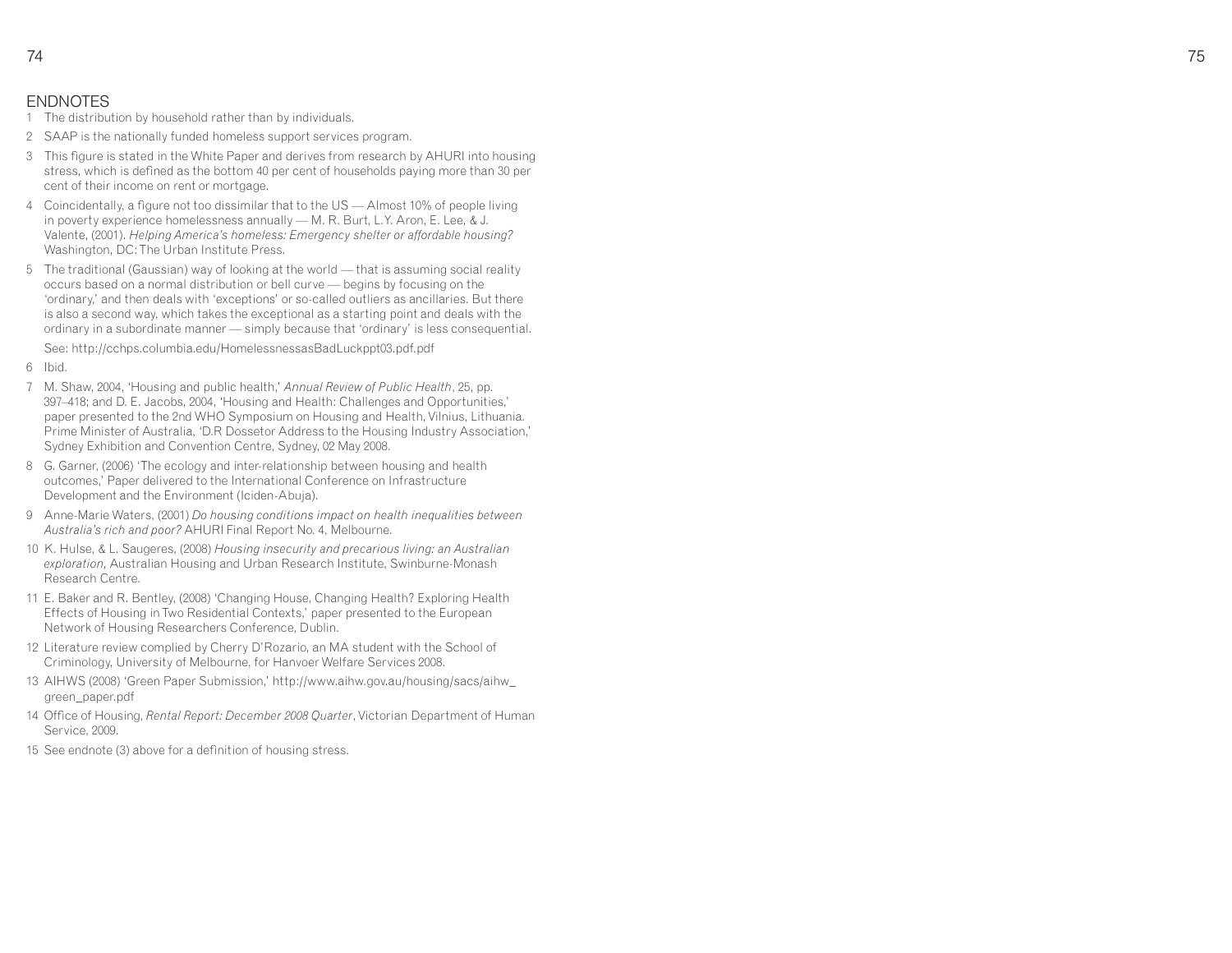The growth in casual employment has really set Australia apart from other developed countries. This has been attributed to the award system recognising casual work as another valid form of employment but without any restrictions or safeguards. Once the casual loading has been accounted for, casual employees earn less than their permanent counterparts.' van Wanrooy

# **WORK AND**  $\mathsf{EMPLOYMENT}\;$ Brigid van Wanrooy

For the main part of this decade the Australian economy and labour market has been abundant with opportunities and success stories. But has everyone reaped the benefits? There are groups for whom the booming economy has been particularly beneficial; namely, executives with their bulging pay packets, those with skills in high demand or working in certain booming industries such as mining. However, at the same time there are some unnerving signs of inequality. In the decade up to 2005 the gender wage gap had widened by two per cent and among full-time employees women currently earn on average 16 per cent less than men. The introduction of *Work Choices* increased the vulnerability of certain groups by reducing minimum statutory labour standards. And long working hours continue to be a problem in Australia where one in five workers are working more than 50 hours a week, yet at the same time, labour under-utilisation is rising and currently accounts for 13 per cent of the workforce.<sup>1</sup>

During the many years of economic growth one of the biggest 'shake-ups' the Australian labour market experienced in recent years would have to be the *Work Choices* legislation. The premise of these laws was that individual bargaining would increase labour market flexibilities and result in economic growth. However, the introduction of individual bargaining to all sectors of the workforce enabled employers to capitalise on disparities in bargaining power, which produced unequal outcomes for many workers. Thereby, it was pushing an agenda of economic growth based on deepening inequality. As the economy now faces a downturn and the Government implements new employment laws, it is an opportune time to examine how a framework that will provide an equal footing for all labour market participants can be put in place. To understand the state of inequality in the Australian labour market there are three key dimensions we can analyse: earnings, hours and forms of employment.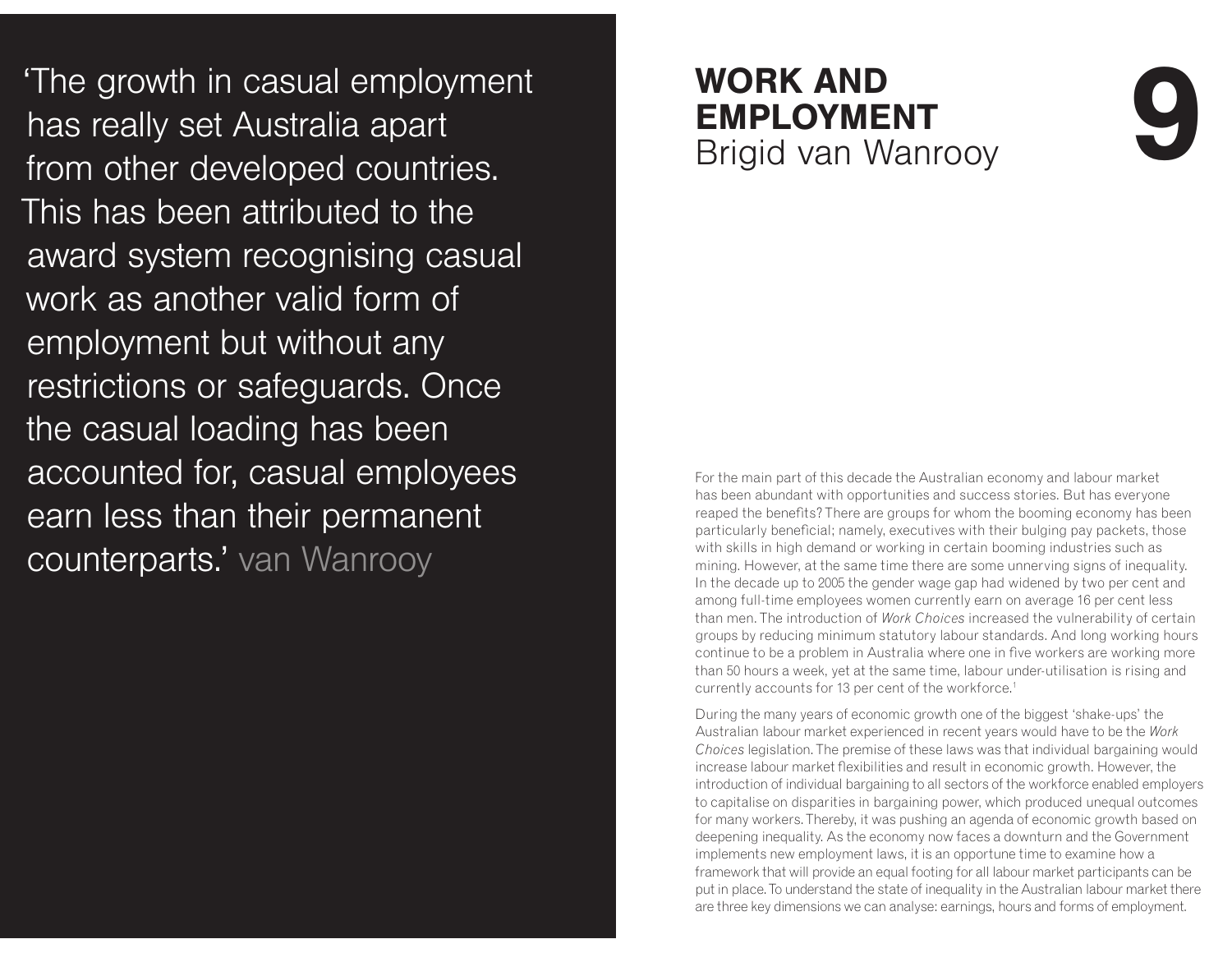#### **EARNINGS**

 Inequality in the distribution of earnings within the labour market can become problematic either when workers' earnings are not protected with a safety net floor or when at the other end of the labour market, there is no ceiling to reign in exorbitant remuneration. During this decade, we have seen both scenarios play out in Australia.

The advent of *Work Choices* saw the safety net of labour standards reduced to five very basic minima, and while the minimum wage was still in place, employers could avoid the minimum rates contained in occupation and industry awards by implementing statutory individual agreements (ie Australian Workplace Agreements [AWAs]). Earnings were further reduced by removing allowances, loadings, overtime rates, penalties, incentive payments and bonuses.2 It was clear that this put vulnerable workers at greater risk. Australia at Work data showed that more than half of these agreements were not negotiated and were commonly found among low-skilled and young workers.3 The *Fair Work Act 2009* which now replaces *Work Choices* has made significant steps towards bolstering the safety net by introducing the 10 National Employment Standards (NES) and reasserting the role of awards (although not as we previously knew them).

The area to watch will be Individual Flexibility Agreements (IFAs), which must be provided for in all awards and enterprise agreements. These individual arrangements will not be registered or formally monitored and will potentially allow for individual negotiation of conditions such as allowances, leave loadings, overtime rates and penalties.

#### **FXFCUTIVES' PAY**

 At the other end of the labour market, we have seen executives profit from the booming economy. A survey of the pay of 51 Chief Executive Officers (CEOs,) belonging to the Business Council of Australia (BCA), showed that their pay had risen by 564 per cent from 1990 to 2005.4 Chief executives have attributed this to globalisation and competition with the US for the best personnel. However, critics point out that performance pay often doesn't distinguish between high performance and the luck of the market. And it is difficult to see the link between performance and executives' pay when the massive payouts continued through the recent economic downturn. It becomes clear that this trend is contributing to widening income inequality when we compare CEO earnings to those of the average employee. Earnings of the BCA CEOs grew at more than three times the rate of employees, resulting in a ratio of 63:1 in 2005.<sup>5</sup> While the Rudd Government has threatened to take measures to reign in executive salaries, any evidence of real action is scarce. Instead, shareholders have been urged to hold their executives to account.

#### THE GENDER GAP

 As well as what happens to earnings at the top and bottom of the labour market, what happens within it is cause for concern, particularly among men and women. It is inexcusable that the gender pay gap widened in the last decade. And it is particularly surprising given the continuing increase in labour force participation and education levels among women. Professor Mark Wooden attributes this to

the fact that women work fewer hours than men and suggests that women should work more hours to close the gap.<sup>6</sup> However, this is an unsustainable solution and would only add to the working time problem we have in Australia. Instead, we should be assisting long-hours workers to reduce their hours of work to align with the working hours 'standard'. The issue of working hours distribution is addressed in the next section.

But it's not just the hours that women work that set them apart from men; women are over-represented in low-paid jobs. And arguably, the female-dominated sectors of the workforce, particularly 'caring' jobs such as child and aged care, are undervalued. The new labour laws provide for multi-employer bargaining across low-paid sectors. Again, it is unclear how this will impact on workers, and exactly which low-paid sectors will be involved.

The continuity of earnings — and therefore the quantity of earnings over a lifetime — is also an important aspect in working towards income and gender equality. The first tentative step in bolstering the reliability of women's earnings has been made by the Government promising the provision of paid parental leave in 2011. Furthermore, a parent of a child under school age now has the 'right to request' flexible working arrangements, under the NES. Although this is just a procedural right rather than a right to flexible arrangements, again, it is another small step towards more equal opportunities within the workforce.

#### WORKING HOURS

 It has been established that there is a long working hours problem among many full-time workers in Australia.7 Long working hours have detrimental impacts on a person's health and well-being, their relationships and more broadly on community life.<sup>8</sup> However, an aspect that gets little attention is how long working hours cultures can reinforce the divide between men and women in the workplace, particularly for women who have caring responsibilities. As work has become increasingly specialised and knowledge-based it is difficult for managers to be able to judge performance and instead more obvious measures are used such as the time a person spends at the workplace. Many full-time jobs, particularly in the managerial and professional ranks do not comply with the 'standard' working week of 38 hours. Thus, anyone desiring or needing to work standard hours, is excluded from these jobs. This approach is not promoting productivity as the most efficient person may not always be rewarded, and it prevents many workers who have responsibilities outside of work from attaining the positions they deserve. The way women are locked out of these often highly paid long-hours jobs is likely to be among the factors contributing to the gender pay gap.

#### **BEHIND THE STATISTICS**

 The distribution of working hours in Australia is diverse and potentially problematic. Approximately one-third of the workforce work part-time, another third work 'standard' hours of 35 to 40 hours per week, and the remainder work more than this. In fact, an average working week of 44 hours suggests full-time employees are a substantial way off from working the prescribed 'standard' of 38 hours per week. This diversity in hours presents opportunities for employees to achieve their desired hours. However, this does not appear to be the case — nearly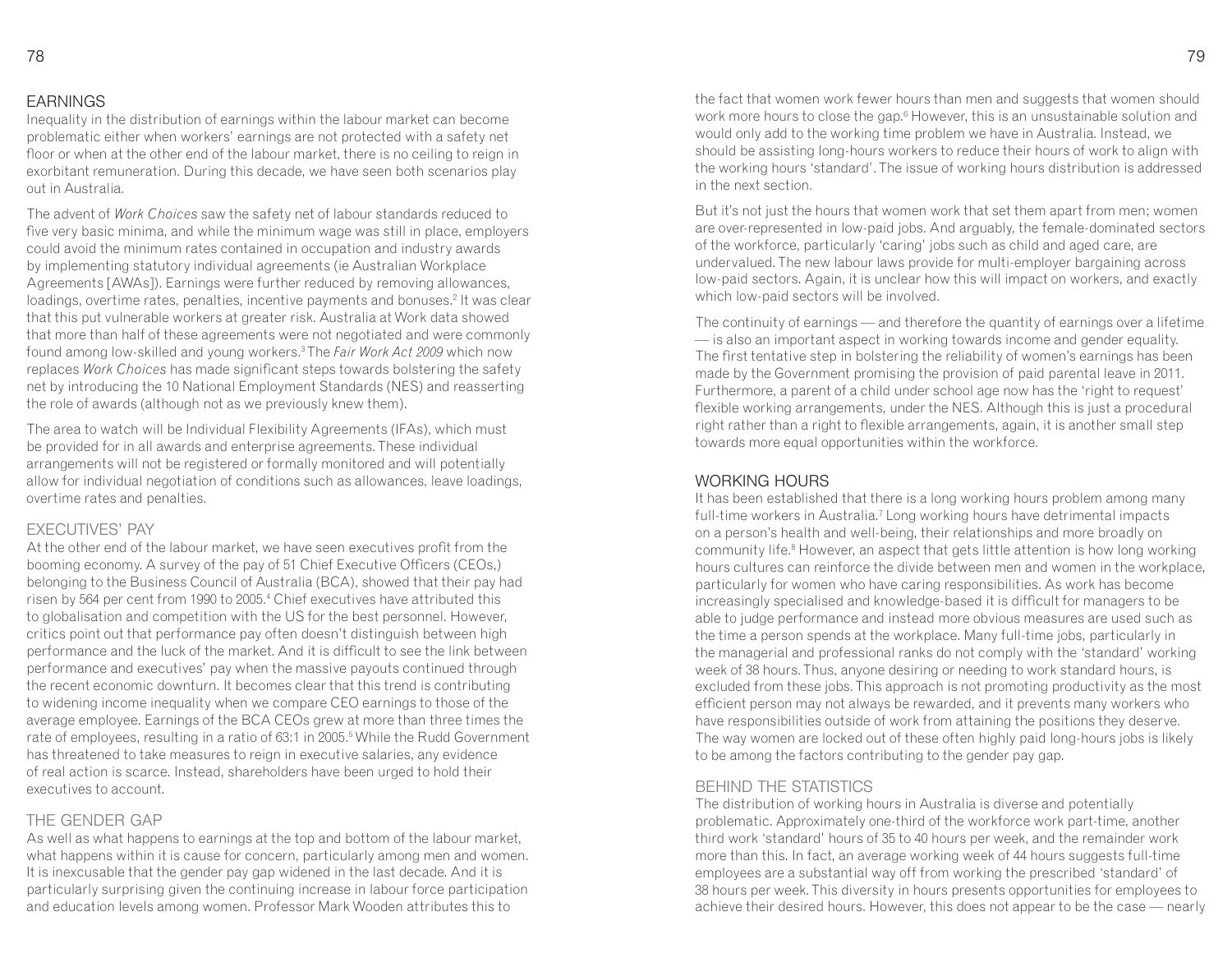one-third of workers want to change their hours of work. Many of these workers are full-timers wanting to reduce their long hours, while some are part-timers wishing to work more.

This 'mismatch' of hours becomes more problematic when we step inside the household. Our long-hours culture, along with limited rights for working parents and a lack of affordable child-care, makes a couple's desire to both hold down full-time jobs almost unreachable. Instead, the most common household in Australia is where the female works part-time (often because she earns a lower income) and the male works full-time, often long hours. It is possible that women are trading down, and prioritising hours over earnings or promotion.<sup>9</sup> This further ingrains gender inequalities in the labour market and results in an inefficient allocation of labour and an economic waste.

While some households have too much work, others suffer from not enough. During periods of economic downturn and high unemployment children are more susceptible to growing up in households with no-one in paid employment.

While an equal distribution of working hours is not the desired outcome, workers do need help to achieve their desired hours whether they be part-time or 'standard' full-time hours. Long working hours also present serious health and safety risks, lead to lower productivity and are detrimental to relationships and community life. The new labour laws provide no protection against long hours of work. The 'maximum weekly hours' NES is misleading in that it does not limit working hours, instead prescribing a 'standard' of 38 hours which an employee can be required to work in excess of. To promote a better distribution of hours, the Government needs to take the lead of the European Union and specify how many hours are too long and detrimental to workers' well-being.

#### FORMS OF FMPLOYMENT: CASUAL WORK IN AUSTRALIA

 Casual work as we know it in Australia does not exist in other developed labour markets. In Australia casual work encompasses irregular and occasional work defined as 'temporary' in other countries; but, uniquely, it also includes long-term and regular work that is deprived of standard employment benefits.<sup>10</sup> Casual work is also much more prevalent in Australia — accounting for 54 per cent of part-time jobs and 11 per cent of full-time jobs.<sup>11</sup> The growth in casuals has 'extended well beyond the group of workers who might be regarded as "true casuals" such as day labourers in agriculture or construction.<sup>'12</sup>

In Australia, people employed in casual jobs have to endure second class conditions of employment. Casuals have no guarantee of returning to the same paid job on another day, and are not entitled to the benefits of continuous employment such as annual leave and leave loading, sick leave, long service leave, parental leave, bereavement leave and severance pay. Casuals also have only limited protection against unfair dismissal. This precarious employment position means that many casual employees are hesitant to take leave from work, fearful they may not have a job when they return. On a more personal level, it has been discovered that a loss of respect and workplace citizenship are very important issues for casual workers.13 This has a damaging impact

on their voice and inclusion in the workplace, and on their opportunities for training and promotion.

The growth in casual employment has really set Australia apart from other developed countries. This has been attributed to the award system recognising casual work as another valid form of employment, but without any restrictions or safeguards. For a relatively low casual loading (of somewhere around 15 to 20 per cent), casual employees lose their right to many benefits and protections enjoyed by permanent employees. In fact, once the casual loading has been accounted for, casual employees earn less than their permanent counterparts.<sup>14</sup>

Casual work is unequally distributed among the workforce. Women are more likely to be casual, particularly long-term casuals. Casual employees are more likely to be young (under 25 years), in low-qualified and low-paid jobs, and under-employed. Casuals have less involvement in workplace bargaining and limited knowledge of their enforceable rights.<sup>15</sup>

In many cases, casual employment is a case of employers avoiding their obligations to a certain group of employees, thereby increasing the inequalities in the labour market. The absence of protections for a certain form of employment has enabled the emergence and growth of second class citizens in the Australian labour market.

#### LABOUR STANDARDS FOR ALL

 *Work Choices* aimed to distribute the gains from labour according to bargaining power, leaving the low-skilled and low-paid vulnerable to the whims of the market, and at risk, particularly in times of economic downturn. At first glance, the *Fair Work Act*, of which collective bargaining is the centrepiece, is promising. It seems particularly so when considering the findings of the 2006 Organisation for Economic Co-operation and Development (OECD) that found countries with the lowest income inequality also have the highest level of collective bargaining. But while the *Act* provides a safety net for the low-paid, there are surprisingly few universal rights for all employees. Income thresholds exclude employees from unfair dismissal protections and award conditions, and Individual Flexibility Agreements can exclude employees from the conditions in the award or a collectively negotiated agreement. That is, individual agreement-making is still alive and well in the system.

While significant steps are being made in the right direction, such as paid parental leave, rights to request, and bargaining provisions for the low-paid, there is still much that policy makers, politicians and practitioners can do. Major steps to improve equality in the Australian labour market would be made by restricting the terms under which employees can be employed casually, addressing the unfair distribution of working hours, and addressing earnings dispersion both at the top and bottom of the market, and between men and women.

BRIGID VAN WANROOY, July 2, 2009. Brigid is a postdoctoral fellow at the Workplace Research Centre at The University of Sydney. She is the lead researcher of the Australia at Work study that tracks the working lives of more than 6000 people over five years.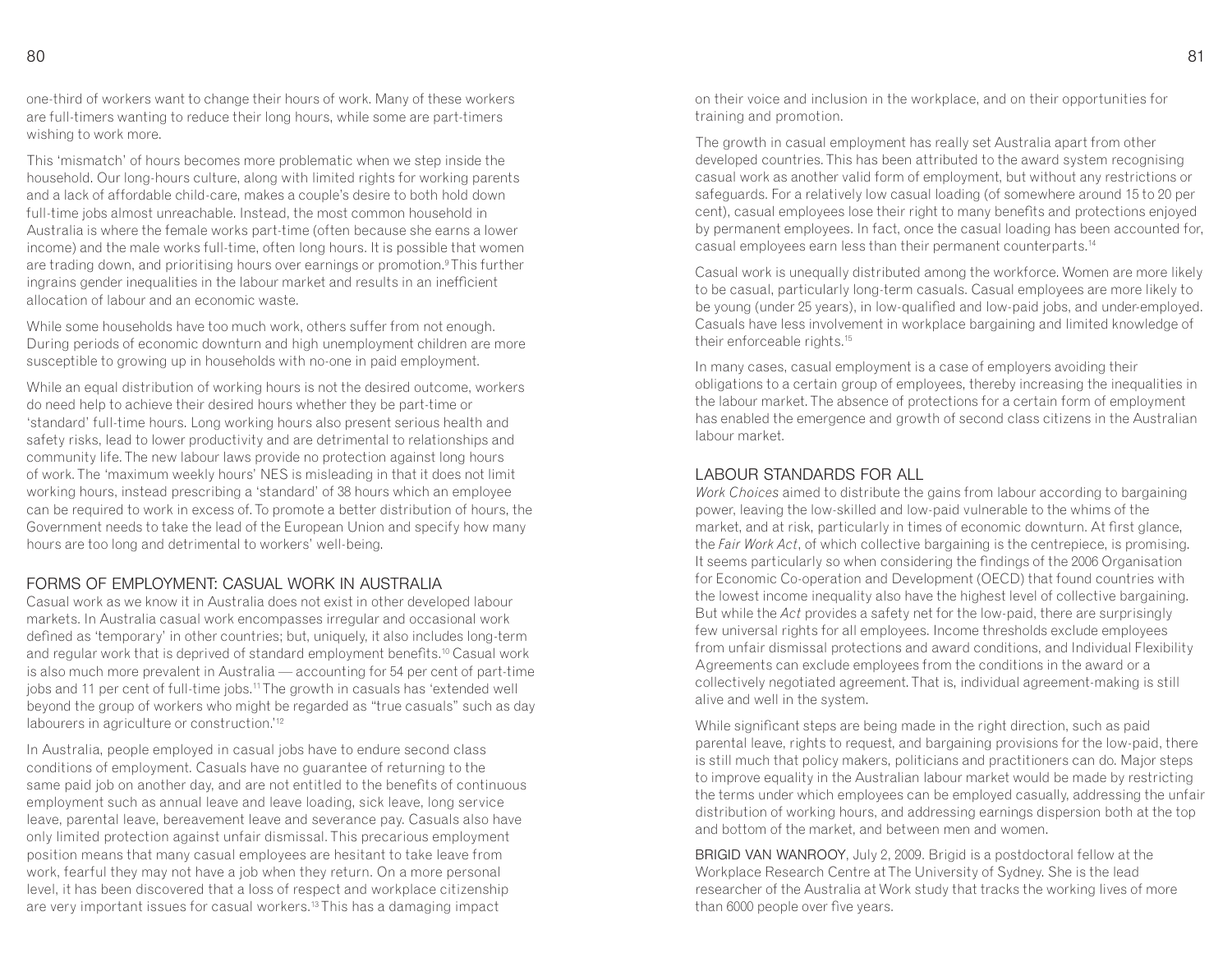#### KEEP IN TOUCH WITH THIS TOPIC

 Australia at Work research: www.australiaatwork.org.au Human Rights and Equal Opportunity Commission: www.hreoc.gov.au Government information service: www.workplace.gov.au Workplace Research Centre: www.wrc.org.auAustralian Council of Trade Unions www.actu.asn.au

#### ENDNOTES

- 1 Australian Bureau of Statistics (2009) *Labour Force Australia*, May 2009, Catalogue No. 6202.0, Canberra.
- 2 M. Davis, 'Revealed: How AWAs strip work rights,' *The Sydney Morning Herald*, p. 1, 17 April 2007.
- 3 *Australia at Work* is a panel survey of 8,000 people who were in the workforce prior to the implementation of *Work Choices* in March 2006. Data has been collected in 2007, 2008 and 2009. See B. van Wanrooy, S. Oxenbridge, J. Buchanan, and M. Jakubauskas, (2007) *Australia at Work: The Benchmark Report*, Workplace Research Centre, Sydney.
- 4 J. Sheilds, (2005) 'Setting the double standard: Chief executive pay the BCA way,' *Journal of Australian Political Economy,* 56, December, pp.299–324.
- 5 Ibid. p.303
- 6 S. Dunkerley, 'Women "must work longer hours"', News.com.au, 7 May 2008, http://www.news.com.au/story/0,23599,23660279–29277,00.html, accessed 6 July 2009.
- 7 B. van Wanrooy, J. Buchanan, & I. Campbell, (2008) *When Do We Stop? Achieving Maximum Weekly Hours in Australia,* A submission to the Federal Government's National Employment Standards Exposure Draft, Workplace Research Centre, Sydney.
- 8 B. Pocock, (2003) *The Work/Life Collision: What Work Is Doing To Australians And What To Do About It,* The Federation Press, Annandale.
- 9 A. Preston, and T. Jefferson, (2007) 'Trends in Australia's Gender-Wage Ratio,' *Labour & Industry*, 18(2), pp.69–84.
- 10 I. Campbell, and J. Burgess, (2001) 'Casual employment in Australia and temporary employment in Europe: Developing a cross-national comparison,' *Work, Employment and Society*, 15(1), pp.171–184.
- 11 Australian Bureau of Statistics (2009) *Australian Laboour Market Statistics,* October 2008, Catalogue No. 6501.0, Canberra.
- 12 Campbell & Burgess (2001:178).
- 13 B. Pocock, R. Prosser, and K. Bridge, (2004) *'Only a Casual..' How Casual Work Affects Employees, Households and Communities in Australia,* Labour Studies, University of Adelaide, Adelaide.
- 14 I. Watson, (2005) 'Contented workers in inferior jobs? Re-assessing casual employment .in Australia,' *Journal of Industrial Relations,* 47(4), pp. 371–392.
- 15 B. van Wanrooy, S. Oxenbridge, J. Buchanan, and M. Jakubauskas, (2007) *Australia at Work: The Benchmark Report,* Workplace Research Centre, Sydney.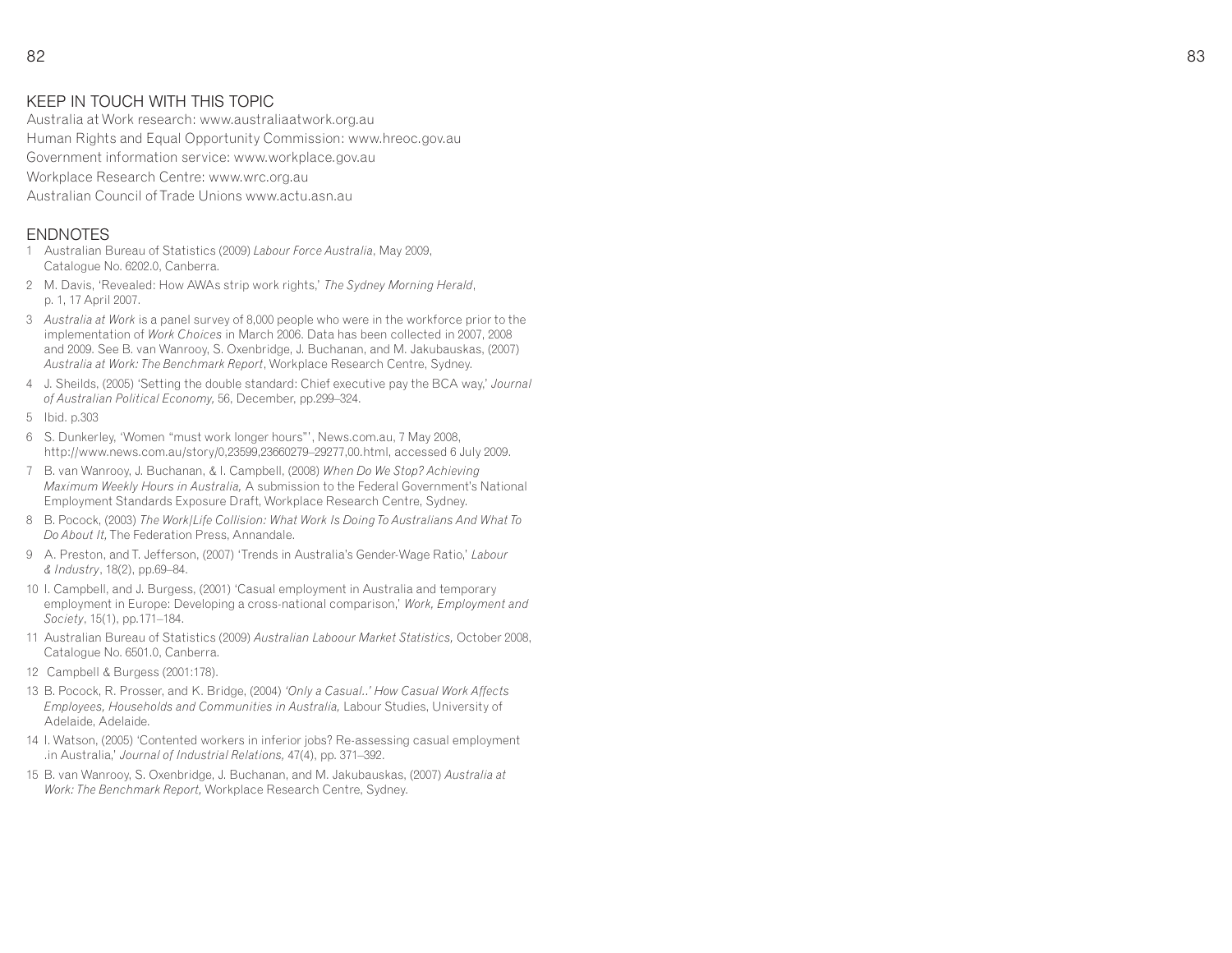'Economic inequality causes social stress. There is now mounting evidence linking inequality to ill health, crime, greater stresses on social services and lower levels of overall happiness in society.' Stilwell and Primrose

# **THE DISTRIBUTION OF WEALTH IN AUSTRALIA 01**

Frank Stilwell and David Primrose

#### **INTRODUCTION**

 The National Centre for Social and Economic Modelling (NATSEM) was commissioned by Catalyst Australia to conduct a study of the distribution of wealth in Australia. The NATSEM data supplements previous sources and gives us an up-to-date picture of who is wealthy in Australia and who is not.

What is particularly interesting about the new data is the disaggregated analysis of wealth distribution, classified according to a number of overlapping social categories: age, income, gender, occupation, industry and household composition. This supplements a previous NATSEM analysis (Kelly 2002) that showed that the richest fifth of Australian households each have, on average, forty times more wealth than the poorest fifth of the population.

Analysis of the new NATSEM data confirms that wealth in Australia remains concentrated in the hands of a wealthy few. The minority sitting at the higher end of the income scale have reaped the benefits of the economic growth in recent decades by disproportionately increasing their personal wealth. This has been at the expense of the majority at the other end of the income scale, whose share of personal wealth has declined relative to those high-income earners. Large wealth disparities also exist between different occupational and industry groupings. (Please see the Appendix for a definition of the terms used in this article.)

The NATSEM data also highlights the persistence of disparities in the wealth of Australian men and women. Average levels of wealth for men and women remain highly unequal across the categories of age, income, occupation and industry. Even when women and men appear to be relatively equal according to some measurements, there are other gendered dimensions of economic inequality.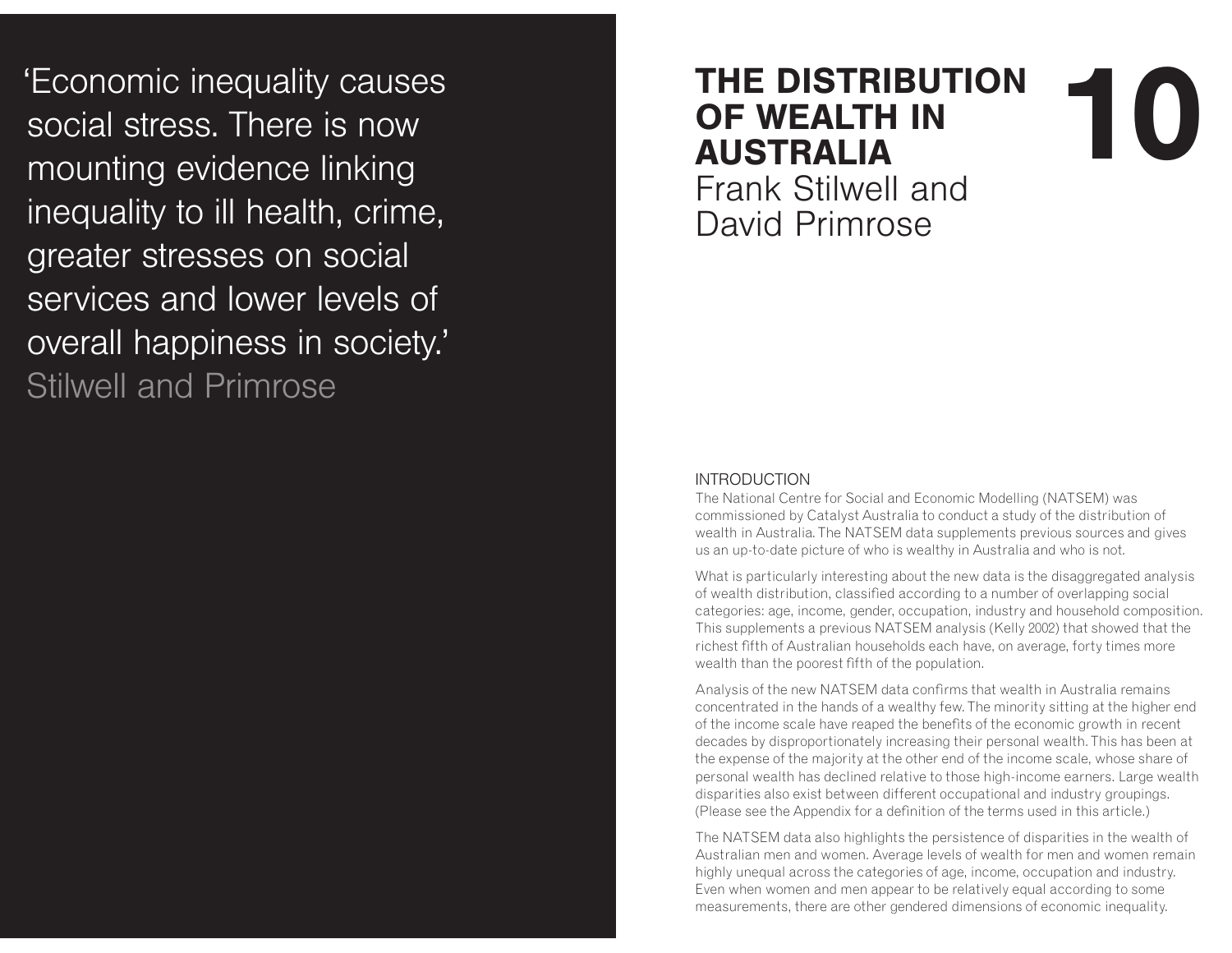For example, while the wealth levels of those working in high-status occupations are not dissimilar on average, there are many fewer women within those occupations. Such discrepancies often translate into relative poverty for women during retirement, as well as increased reliance on government support and pensions.

These persistent economic inequalities run counter to the ethos of 'a fair go' often assumed as a fundamental characteristic of Australian society. Comprehending the complex dimensions of this problem is therefore an essential first step in remedying the situation and promoting more effective egalitarian social policies.

#### WEALTH AND THE LIFE CYCLE

 Wealth is typically accumulated over the life cycle. However, people's capacity to get wealthier over time varies according to their socio-economic position, good fortune (such as receiving inherited wealth), thrift, and a host of other factors. Personal wealth is also commonly run down in old age. These patterns are confirmed by the NATSEM data.

As shown in Figure 1 below, average household wealth increases with the age of the principal household reference person until 55–64 years of age, after which it declines. This decline is particularly rapid in the case of men, falling from an average wealth of \$205 500 at 60–64 years to \$138 800 after the age of 65 is reached. A slightly less marked decline occurs in the case of women, falling from around \$125 300 for 55–59-year-olds to \$89 000 for women over 65. Overall, men aged 25–64 and women in the 25–59 range possess the greatest average wealth, while those under 25 years and retirees own the least wealth.

#### FIGURE 1: WEALTH AND AGE



#### WEALTH AND INCOME

 Not surprisingly, flows of income correlate strongly with stocks of wealth. Households with high incomes can more readily accumulate valuable assets, and those assets then commonly generate more incomes. Meanwhile, households with low incomes are less able to accumulate wealth and tend to be locked into a more disadvantaged position, sometimes into a vicious cycle of poverty.

Figure 2 below shows the relationships between wealth and income for both men and women. Men aged 25–64 years who earn \$50 000 or less annually have an average wealth in the range \$67 800 to \$92 000. Fifty-eight per cent of all men are in this category. By contrast, men who earn \$100 000 or more annually have average wealth in the range of \$236 800 to \$534 400. Only 6.1% of surveyed men aged 25–64 years earn this amount.

The strong link between income and wealth applies also to women. Those annually earning \$50 000 or below have an average wealth ranging from \$45 500 to \$61 700, which is less than men's wealth at the same income level. This applies to 85% of women. Women with an annual personal income of \$100 000 or above have average wealth in the range of \$242 100 to \$492 500. While women in these higher income categories possess only slightly less average wealth than men at the same income level, a very small proportion of women fit into this income category (1.3% of all women).

#### FIGURE 2: AVERAGE INCOME AND WEALTH (PERSONS AGED 25–64)1



Overall, these figures suggest that wealth is concentrated among a small proportion of the population with high incomes. There evidently exists an intimate relationship between who owns what and who gets what. This confirms earlier studies of the distribution of wealth in Australia (for example: Stilwell and Jordan 2007).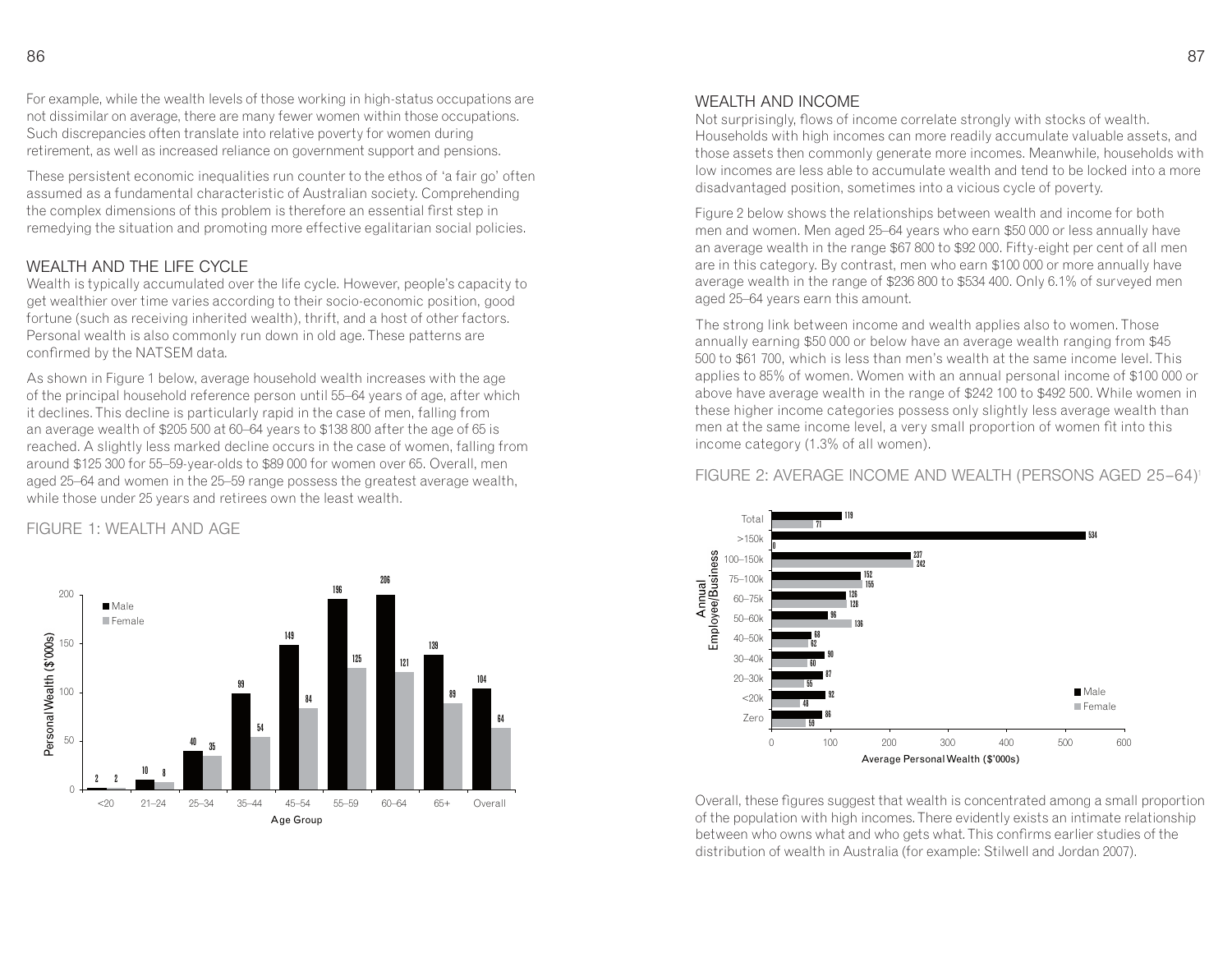#### **GENDER AND WEALTH**

 In addition to the inequalities among men and among women, as outlined above, large disparities in average wealth between the genders are demonstrated by the NATSEM study. Table 1 shows that for people with annual incomes up to \$50 000, particularly large disparities exist between the average wealth of women and men, despite the former being more numerous in all but one of the income groups. Surprisingly, for those earning between \$50 000 and \$150 000 annually, women have slightly more average wealth than men. However, in the highest income category of over \$150 000 per annum, there are virtually no female representatives at all.

Overall, the average wealth for all women surveyed is about \$70 000 compared with \$119 000 for men. In percentage terms, women have only 59% of the average wealth of men.

#### THE WEALTH PEAK FOR WOMEN AND MEN

 Gender disparity continues over the work-life course. In all age groups there exists a large disparity of wealth between men and women. This disparity accelerates markedly between the ages of 25–64, during which time the average wealth of men swells from \$39 500 to \$205 500. The corresponding figures for women are from \$35 200 to a peak of \$125 300 in the 55–59 age bracket, before declining slightly to around \$120 500 among 60–64-year-olds.

This suggests that men usually accumulate wealth over the course of their working life, while women's accumulation peaks earlier and then declines. The typical peak wealth of women is a little more than half of the peak wealth of men.

#### GENDER GAP: WEALTH INEQUALITIES IN DIFFERENT JOBS

 The gap between the average wealth of men and women also varies according to the occupations and industries in which they are engaged.

According to occupation, the greatest disparity between the average wealth of men and women is amongst elementary clerical, sales and service workers (\$110 400 versus \$19 900). Jobs that fall within this category include sales assistants, security guards and laundry workers. The smallest relative wealth gap can be seen in advanced clerical and service workers (\$91 600 versus \$83 500). Jobs in this occupational category include book-keepers, personal assistants and secretaries.

Turning from occupation to industry, other significant disparities are revealed. The largest gap in personal wealth between men and women is within the finance and insurance sector (\$330 600 versus \$88 500) where many women work. By contrast, there exists only a small differential in the construction industry (\$63 500 versus \$62 700) where few women work. In other industries where many women work, there are large wealth gaps: for example, in health and community services (\$174 000 versus \$68 000) and retail trade (\$84 000 versus \$34 000).

The correlation between levels of income and gender inequalities in average wealth is also interesting. As Figure 2 above suggests, women in each of the income categories between \$50–150 000 possess greater average wealth than men. However, as shown in Table 1 below, there are fewer women in each of the higher income and wealth categories. So, although the difference between average levels of wealth is not large for men and women in the higher income groupings, there are far fewer women with those high levels of income and wealth.

#### TABLE 1: NUMBER OF PERSONS AGED 25-64 IN INCOME CATEGORIES (IN NATSEM SAMPLE)

|             | Income Category |            | Number of Persons |
|-------------|-----------------|------------|-------------------|
|             |                 | <b>Men</b> | Women             |
| 25-64 Years | Zero Income     | 952        | 2186              |
|             | $<$ 20 000      | 363        | 954               |
|             | 20-30 000       | 469        | 807               |
|             | 30-40 000       | 829        | 854               |
|             | 40-50 000       | 718        | 500               |
|             | 50-60 000       | 657        | 395               |
|             | 60-75 000       | 707        | 298               |
|             | 75-100 000      | 523        | 159               |
|             | 100-150 000     | 336        | 60                |
|             | >150000         | 158        | 14                |
|             | All             | 5712       | 6227              |

#### WORK AND WEALTH

 The global reorganisation of production by transnational corporations, coupled with changes in technology and the increasing prevalence of precarious work, has significantly affected both the volume and range of employment opportunities available. This is reflected in the NATSEM survey which shows that the increased dualism in the labour market has been matched by a dualism of personal wealth holders, those with a great deal and those with very little wealth.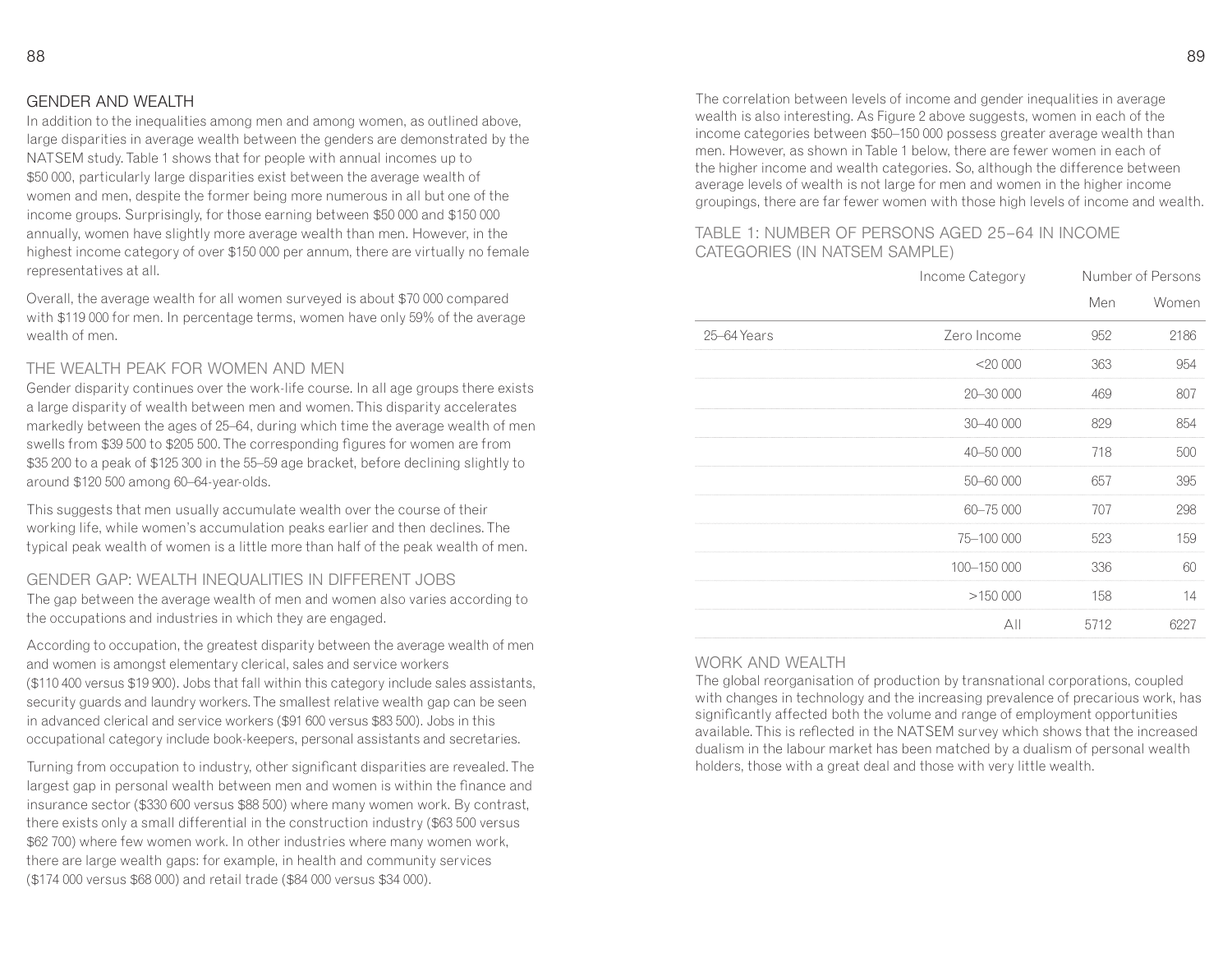

Figure 3 above shows inequalities between occupations. Predictably, average personal wealth is highest for managers and administrators (\$250 000 for men and \$183 300 for women) and for professionals (\$173 800 and \$99 700). More surprisingly, male elementary clerical, sales and service workers also have quite high personal wealth — \$110 400 on average. Women in this category on average own only \$19 900 though.

Also surprising is that male elementary clerical, sales and service workers have more wealth than males in the intermediate and advanced categories of these occupations. The lowest average personal wealth is held by the intermediate production and transport workers (\$55 400) and labourers (\$39 700). The corresponding low wealth occupations for women are labourers (\$27 300) and elementary clerical, sales and service workers (\$19 900).

Tradespersons, both men and women, also seem to fare relatively poorly. Their average wealth is the third lowest of all the occupational groups — \$35 000 and \$60 000 for women and men respectively. This may reflect the way many tradespeople have registered as businesses in recent years. They have done so for tax reasons or to get work from employers trying to undercut the legally required standards for employees' pay and work conditions. The wealth held by such individuals — registered in the name of the business rather than their own name — may not be accurately reflected in the NATSEM figures which relate to personal wealth.

#### FIGURE 4: WEALTH BY INDUSTRY



Figure 4 shows the average wealth for men and women working in different sectors of Australian industry. Sectors that have become increasingly casualised in recent decades show relatively low levels of personal wealth. Thus, both women and men employed in the retail trade (averaging \$33 600 and \$84 000 wealth respectively) and in accommodation, restaurants and cafes (\$24 400 and \$51 900) have relatively low personal wealth. Men in the construction sector and working in cultural and recreational services also have relatively low average wealth, while women in cultural and recreational services and in personal and other services have low levels of accumulated wealth.

Gender inequalities evidently pervade these occupational and industry differences. Both women and men who are managers and administrators have relatively high average levels of personal wealth, yet there are twice as many men as women working in these areas. A similar situation applies to men and women engaged in agriculture, forestry and fishing.

In other industries such as finance and insurance, where there are more women than men employed, the women have conspicuously lower average wealth — 57 per cent and 27 per cent respectively of men's average personal wealth. The distinction in wealth accumulation between men and women working in the finance sector is especially striking and reflects deep levels of occupational segregation $e^2$  — see for example Cooper and Baird's chapter on women: *Australian women: getting*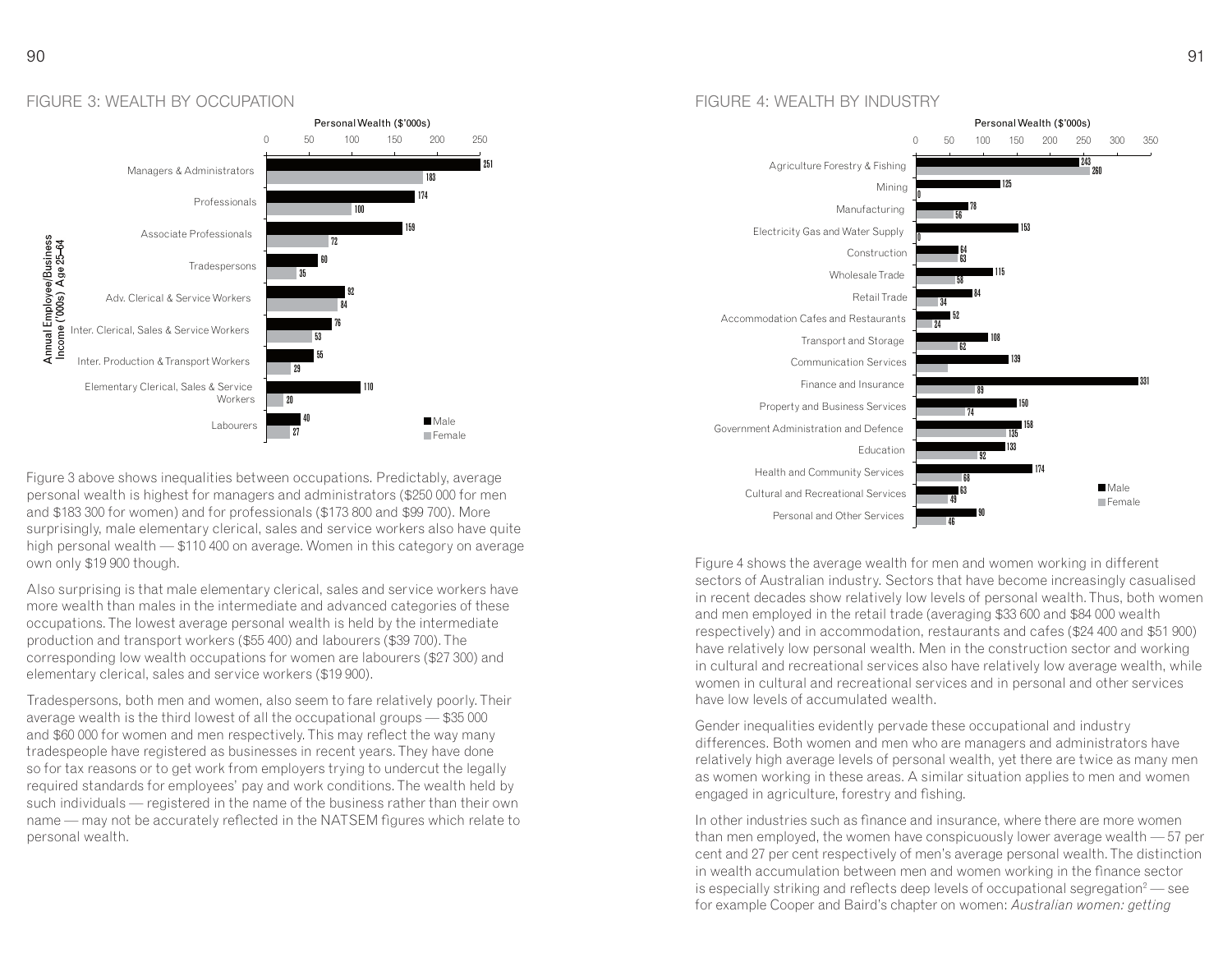#### DIFFERENT TYPES OF HOUSEHOLDS AND THEIR WEALTH

 There is also an uneven distribution of wealth according to household composition. The data in Figure 5 indicates that couples — both with and without children — have tended to accumulate more wealth than households comprising a single person or sole parent.

In households where the principal reference person is between 25–64 years of age, couples without children average slightly less than double the wealth of single persons. Couples with children typically have around three times the wealth of families comprising one parent with children.

Those with the lowest average wealth are single people and couples aged under 25 years; and sole parent households in the 25–64 age grouping, averaging \$35 300, \$76 900 and \$234 300 respectively. These sole parent households are predominantly headed by women. By contrast, the wealthiest households on average are those containing couples with children and also those with no dependent children, where the principal reference person is aged 65 and over, accumulating an average wealth of \$868 400 and \$859 600 respectively.

#### FIGURE 5: WEALTH AND HOUSEHOLD COMPOSITION



Household Type and Age Group

#### CONCLUSION

 The new information from NATSEM draws attention to important dimensions of wealth inequality in Australia. Analysis of the disaggregated yet overlapping categories — age, income, gender, occupation, industry and household composition — shows that wealth inequality exists at a number of levels. A political-economic analysis that recognises the interconnections between political, social, cultural and economic factors is necessary to show how wealth inequalities are structured and reproduced.

Do these inequalities matter? For a society that has historically sought some degree of fairness in economic outcomes, issues of equity are always important. The superficial egalitarian ethos in Australian society sits awkwardly beside the entrenched wealth inequalities that exist in practice. Economic inequality also creates social stresses. There is now mounting evidence linking inequality to ill health, crime, greater stresses on social services and lower levels of overall happiness in society (Wilkinson 2005; Stilwell and Jordan 2007; Pickett and Wilkinson 2009).

A strikingly uneven distribution of wealth is a huge issue to tackle. Market processes left to themselves will not generate greater equality: concerted action by governments and strong pressure by the labour movement is necessary. In order to bring about progressive political economic change, it is first necessary to understand the sources and dimensions of the economic inequalities. The NATSEM wealth distribution data signal some important dimensions of this challenge.

FRANK STILWELL and DAVID PRIMROSE, August 20, 2009. Frank Stilwell is Professor of Political Economy at the University of Sydney and is a well-known critic of neoliberal economics and an advocate of policies that emphasise sustainability and social justice. He is the author of 11 books the co-editor of four others, and co-ordinating editor of the Journal of Australian Political Economy. His latest book (co-authored with Kirrily Jordan) is *Who Gets What? Analysing Economic Inequality in Australia* (Cambridge University Press, 2007).

David Primrose is research assistant to Professor Frank Stilwell and a tutor in the Department of Political Economy at the University of Sydney.

#### KEEP IN TOUCH WITH THIS TOPIC

 Business Review Weekly, May issue each year, *Rich 200*: analysis of the top wealth-holders in Australia.

Masterman-Smith, H. and Pocock, B. (2008), *Living Low-Paid: The Dark Side of Prosperous Australia*, Allen and Unwin, Sydney.

 Murray, G. (2006), *Capitalist Networks and Social Power in Australia and New Zealand*, Aldershot, United Kingdom.

 Pickett, K. and Wilkinson, R. (2009), *The Spirit Level: Why More Equal Societies Almost Always Do Better*, Penguin Books, United Kingdom.

 Schneider, M. (2004), *The Distribution of Wealth*, Edward Elgar, Cheltenham. Stilwell, F. and Jordan, K. (2007), *Who Gets What?, Analysing Economic Inequality in Australia*, Cambridge University Press, Melbourne.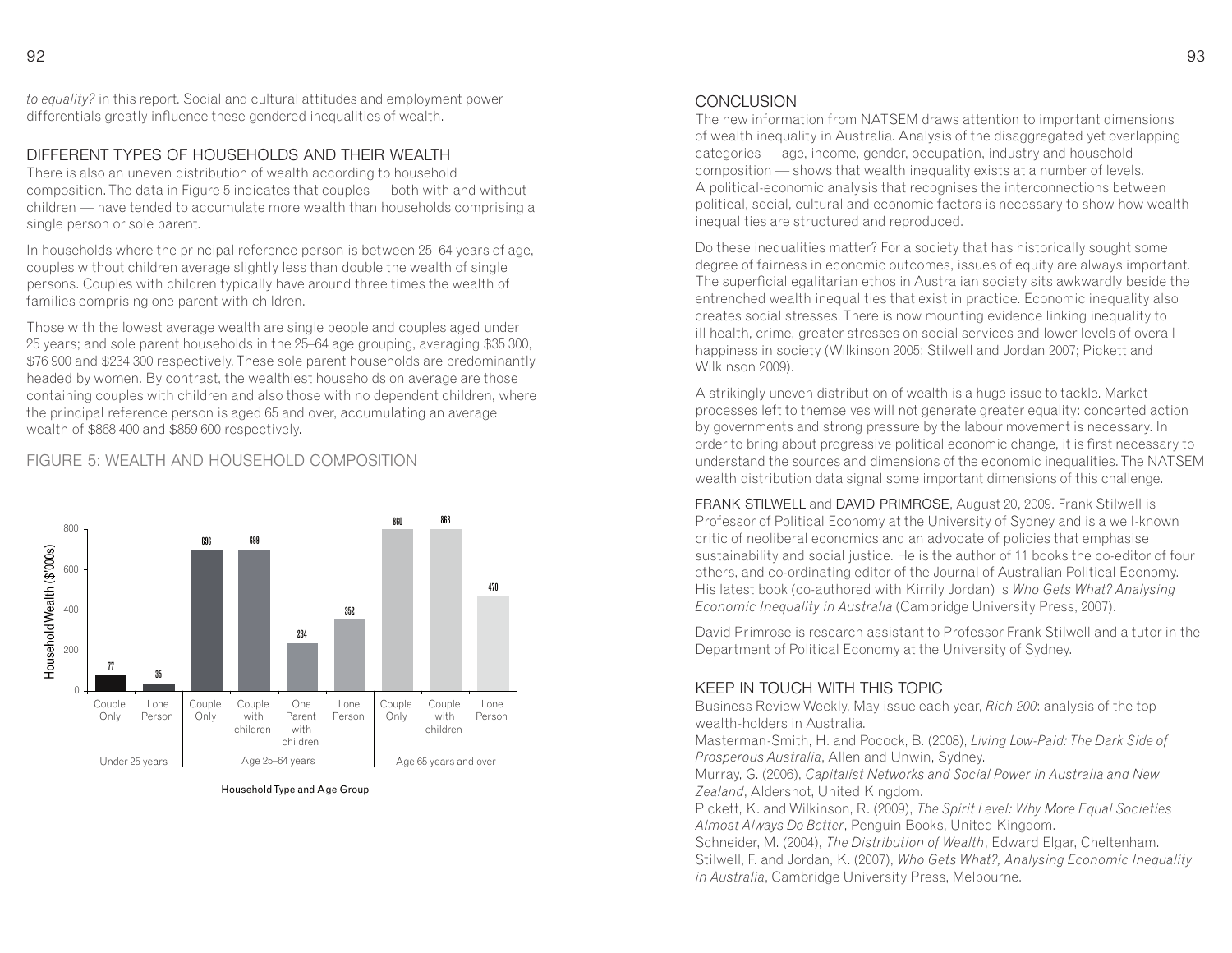#### ENDNOTES

- 1 Figure 2 does not include all age groups. For people aged 65 years and above, the correlation between income and wealth levels becomes less clear-cut, with wealth inequalities within age groups tending to decline. For both men and women under 25 years old, nearly 95 per cent have annual incomes below \$50 000, while less than 0.5 per cent received over \$100 000.
- 2 For example, see the recent UK report, H. Metcalf and H, Rolfe, (2009) 'Earnings In the Finance Sector: A Gender Analysis.' Report prepared by the National Institute of Economic and Social Research for the Equality and Human Rights Commission. Accessed online @ http://www.equalityhumanrights.com/uploaded\_files/download\_\_finance\_gender\_analyis\_research.pdf 17 August 2009.

#### APPENDIX: SOURCES AND DEFINITIONS

 The NATSEM study uses descriptive statistical methods to present basic features of wealth distribution data through simple summaries of the sample. It constructs a series of tables based on a confidentialised unit record file of the Australia Bureau of Statistics (ABS) *2005–06 Survey of Income and Housing.* The tables present personal and household income and wealth figures valued in 2006 dollars. They relate to ABS survey respondents living in a private residence and aged 15 years and over, with the exception of households comprising more than one family and/or groups. Each household is categorised according to the principal reference person living there. The presentation of the data in this report has converted the NATSEM tables to bar charts to make interpretation easier.

#### 'HOUSEHOLD WEALTH' AS OPPOSED TO 'PERSONAL WEALTH'

 Throughout the survey, several conceptual distinctions are established as markers of the patterns analysed. The distinction between *household wealth* and *personal wealth* is significant. While the former comprises the total net worth of households — their assets less their current debt — the latter constitutes only those assets recorded against an individual. Equally, while *household income* includes the total income received by all members of the household from all income sources (before income tax and the Medicare levy have been deducted), *personal income* is defined as income received by each individual from wages and salaries (before the Medicare and income tax deductions). Finally, it is noteworthy that definitions at the household level are broader than those at the individual level. Thus, while household income comprises income from any source including government benefits, personal income includes only income earned as an employee or from business.

#### REFERENCES

 S. Kelly, (2002), 'Levels, Patterns and Trends of Australian Household Savings,' Report prepared by NATSEM for the Financial Planning Association. Accessed online @ http://pandora.nla.gov.au/pan/32331/20030110/www.fpa.asn.au/images/userimages/fpa/savingsreport0902.pdf, 19 June 2009.

H. Metcalf and H. Rolfe, (2009), 'Earnings In the Finance Sector: A Gender Analysis,' Report prepared by the National Institute of Economic and Social Research for the Equality and Human Rights Commission. Accessed online @ http://www.equalityhumanrights.com/uploaded\_files/download\_\_finance\_gender\_analyis\_research.pdf, 17 August 2009.

K. Pickett and R. Wilkinson, (2009) *The Spirit Level: Why More Equal Societies Almost Always Do Better*, Penguin Books, United Kingdom.

F. Stilwell and K. Jordan, (2007), *Who Gets What? Analysing Economic Inequality in Australia*, Cambridge University Press, Melbourne.

R. Wilkinson, (2005) *The Impact of Inequality: How To Make Sick Societies Healthier*, Routledge, London.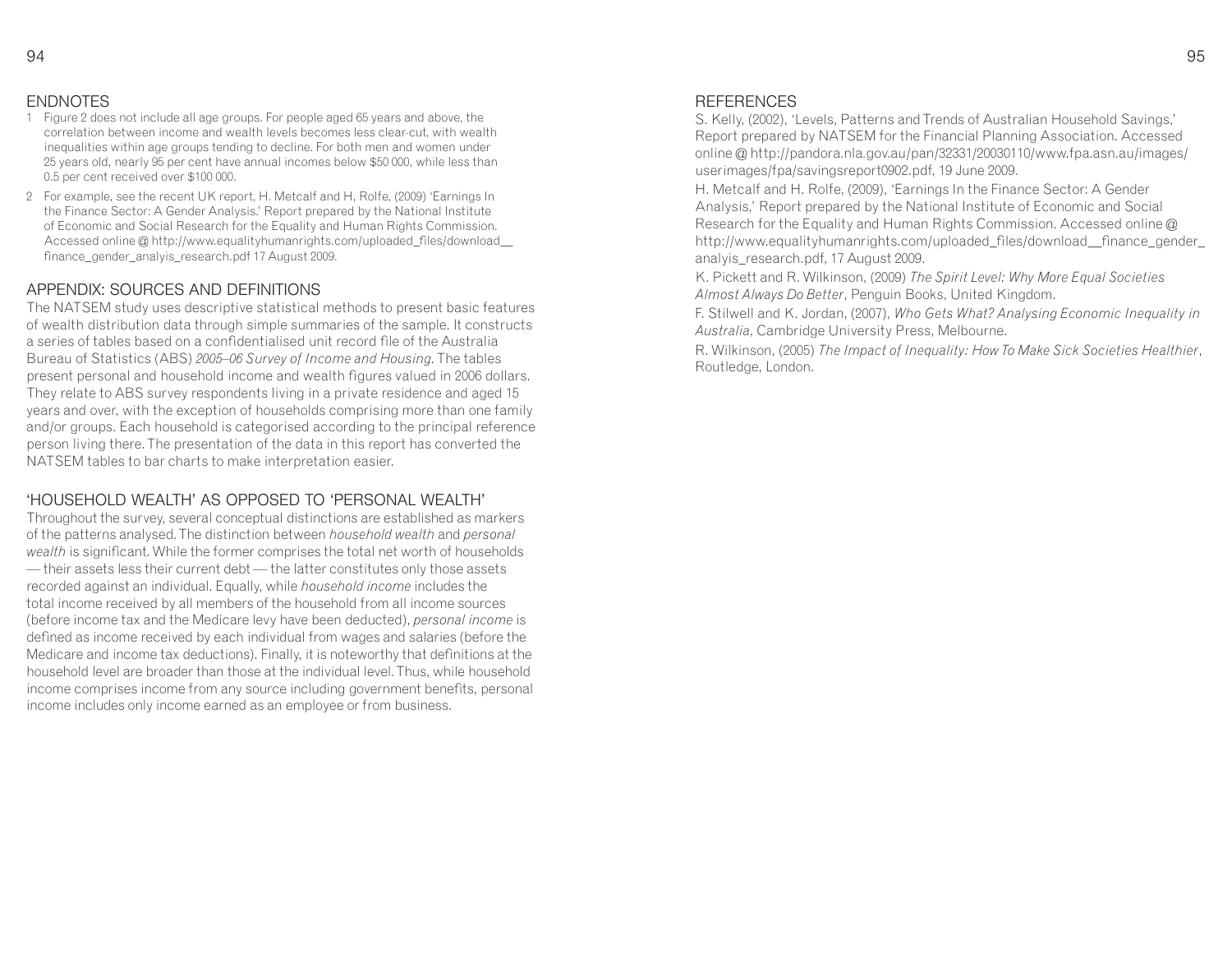There is a growing recognition that those who arrive on our shores seeking our protection should be treated humanely, but there are yawning gaps between what we practice and what we accepted as our obligations when we signed such international treaties as the Refugee Convention, the Convention Against Torture, the Convention on the Rights of the Child and the International Convention on Civil and Political Rights.' Hiles

# **RUDD<br>GOVERNMENT'S<br>REPORT CARD** ON REFUGEES: **CAN DO BETTER** Dianne Hiles

Against a backdrop of tensions in Sri Lanka, Afghanistan, Pakistan, Iran, Iraq, Myanmar, the Horn of Africa, and the Democratic Republic of the Congo, the United Nations High Commission for Refugees (UNHCR) has monitored a global rise in refugees and displaced people. While Australia has an off-shore humanitarian program that is second to none, accepting in 2007–8 10,800 refugees for humanitarian resettlement, policies dealing with on-shore asylum seekers continue to be highly politicised.

#### INTERNATIONAL LAW AND AUSTRALIAN POLICIES

 There is a growing recognition that those who arrive on our shores seeking our protection should be treated humanely, but there are yawning gaps between what we practice and what we accepted as our obligations when we signed such international treaties as the Refugee Convention, the Convention Against Torture, the Convention on the Rights of the Child and the International Convention on Civil and Political Rights.

The Rudd Government moved quickly to close down the Pacific Solution in December 2007 and dismantled the Temporary Protection Visa (TPV) framework in the 2008 Budget. Furthermore, in July 2008, Immigration Minister Senator Chris Evans announced New Directions in Detention, the introduction of more humane *policies*, using risk-based assessments to determine if people should be detained or not. This did not amount to a change in the law. A future government can easily reinstate laws and policies that breach fundamental human rights.

Entirely in proportion with global trends, the number of boat arrivals has increased recently. The handful of hundreds of unauthorised arrivals they carry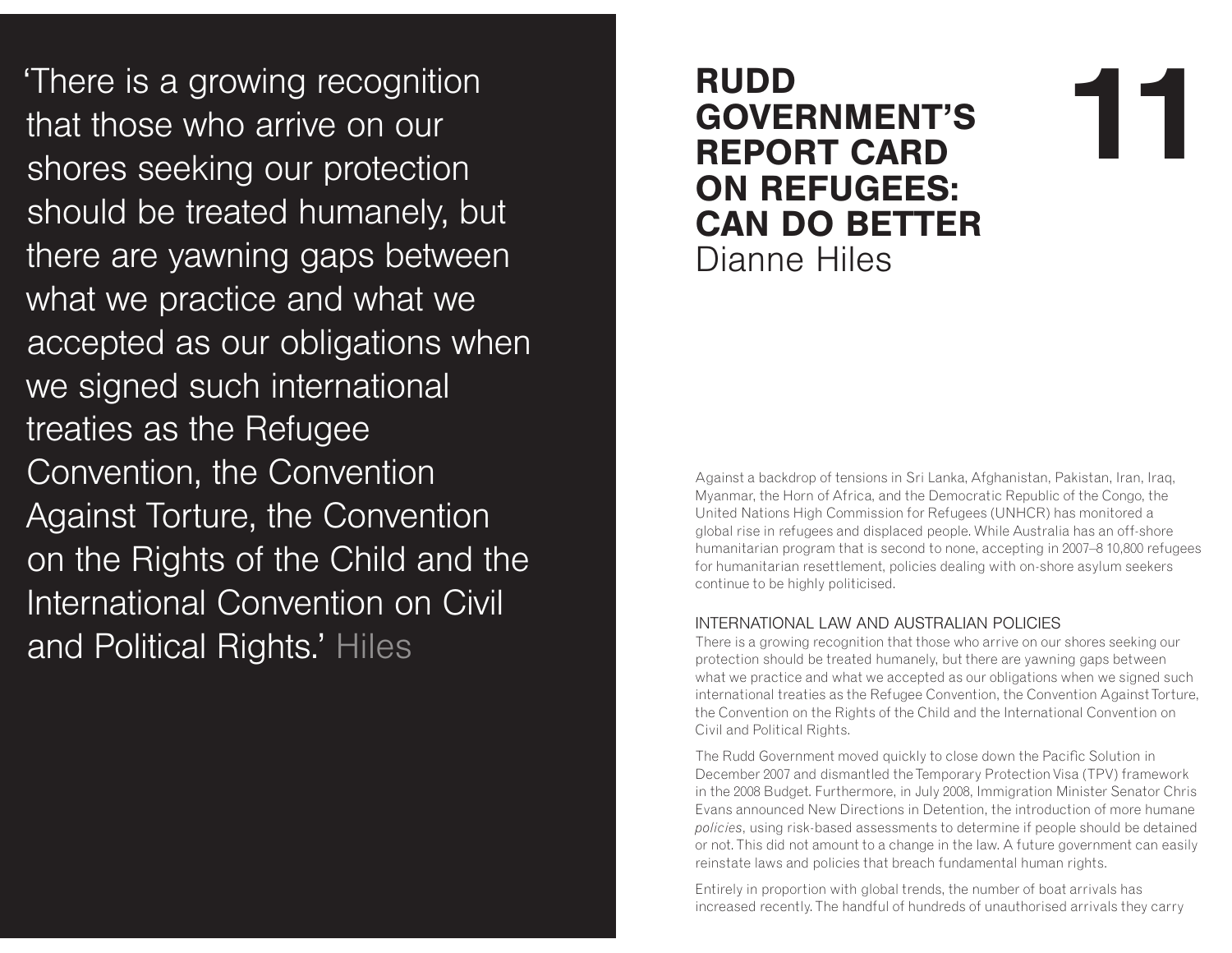98 8

are being hyped by the media and Opposition as a surge in 'illegal immigrants;' as if we need to be terrified by a spike in the number of potential terrorists reaching our shores. According to the Opposition, this Government cannot be trusted to maintain border security and protect us from… what exactly?

Rather than grasp the electoral nettle and explain once and for all our responsibilities under International Law, this Government continues to duck and weave; trying to do the decent thing without being seen to be doing so, for fear of invoking the clarion calls of 'being soft on asylum seekers' or 'giving the green light to people smugglers.' The fact is that domestic policy has very little impact on refugee movements. Desperate people take desperate measures to remove themselves from desperate situations.

#### AUSTRAHA'S 'SOLUTIONS'

 Bizarrely, we seek to punish those most desperate for the means of their arrival, meting out to the 4% of asylum seekers who arrive by sea unconscionably different processing arrangements from those applied to the 96% who arrive by air.

We still maintain the farce of excising chunks of Australia from the immigration regime and have transferred the Pacific Solution to the Indian Ocean, with the cumbersome effect of all 'boat people' asylum seeker claim processing being conducted on an island 2,500 kilometres away from the mainland.

According to Amnesty International as at 2 June 2009, 86 children, 69 of them unaccompanied, were being held in totally unacceptable conditions on Christmas Island. At 'A Just Australia' (AJA), we estimate it costs \$56 dollars a day to support asylum seekers in community detention, whereas the minimum daily costs per person on Christmas Island must be \$1,500. In conjunction with Oxfam, AJA produced a report, *A Price Too High* which assessed the combined cost of the Pacific Solution and the naval indiction deterrent exercises as \$1 billion. Add on another \$500 million to commission and operate the 'Indian Ocean' solution, and then consider the impact \$1.5 billion could have had on the UNHCR improving conditions for refugees, or contributing to recommendations Elizabeth Evatt presciently suggested in her *Relaxed and Dumbing Down* paper (2004). She wrote:

*'if we truly wanted to stem the flow of asylum seekers, should we not think globally? Should we not think about what Australia could do to prevent human rights abuses in the countries of origin and how we could do more to ensure basic standards of living in those countries? If we were to do that, we might understand that the world needs to work towards an effective and meaningful international system of human rights and that this must be necessarily linked to a fair and equitable global economic and financial system.'*

Instead we pull up the drawbridge on Fortress Australia.

#### REGIONAL RESPONSIBILITIES

 As well as not providing strong moral leadership domestically on this issue, the Government is missing the opportunity to do so regionally. Rather than setting the example that 'we-have-signed-the-Refugee-Convention-but-really-wish-wehadn't — watch us wriggle out of our responsibilities,' we need to encourage our northern neighbours to join us in signing it too. Persuading them also to provide resettlement options to refugees would significantly generate other bastions of hope between the Middle East and Australia. Wouldn't \$1.5 billion be better spent addressing the refugee problem this way, rather than assuaging the paranoia that we need protecting from leaky boats?

Apart from grave disquiet about the ongoing detention of children, activists continue to have many concerns about the lack of time limits on, or any independent review of immigration detention; the arrangements for communitybased asylum seekers; the imposition of detention debts; and the potential harms of 'Deported to Danger' scenarios as exposed by Phil Glendinning from the Edmond Rice Centre. The roots of many of these problems lie with policies instigated by the Howard Government. The Rudd Government has rolled back some of the excesses but has not changed anything fundamentally to reflect our position as a rich country that respects human rights. We should be prepared to shoulder our share of the international burden and encourage other countries in our region to do likewise through example and diplomacy.

#### TIME TO CHANGE COMMUNITY ATTITUDES

 The simple mechanism of de-linking refugee and asylum seeker processing from immigration and border security management (Department of Immigration and Citizenship [DIAC]) and placing it with development and aid (Department of Foreign Affairs and Trade [DFAT]) would reframe community perceptions of our responsibilities. Our leadership must demonstrate by word and deed that demonisation and politicisation of those most vulnerable people who call upon us for protection is unacceptable in a tolerant, pluralistic society.

#### THE DETENTION OF CHILDREN

 As Australia deliberates the desirability of a Human Rights Charter the legal situation relating to the indefinite, mandatory detention of thousands of children in the harsh conditions of remote high security facilities, in breach of our obligations under the Convention of the Rights of the Child, is cited as one that would not have occurred had some form of human rights charter been in existence.

Through our collective wish to persecute those fleeing persecution, we are once more allowing the detention of children in remote high security facilities.

DIANNE HILES, July 2, 2009. Dianne is a founding member of 'ChilOut, Children Out of Detention' and Chair of 'A Just Australia' .

#### KEEP IN TOUCH WITH THIS TOPIC

 A Just Australia www.ajustaustralia.com.Refugee Council of Australia www.refugeecouncil.org.auEdmund Rice Centre www.erc.org.au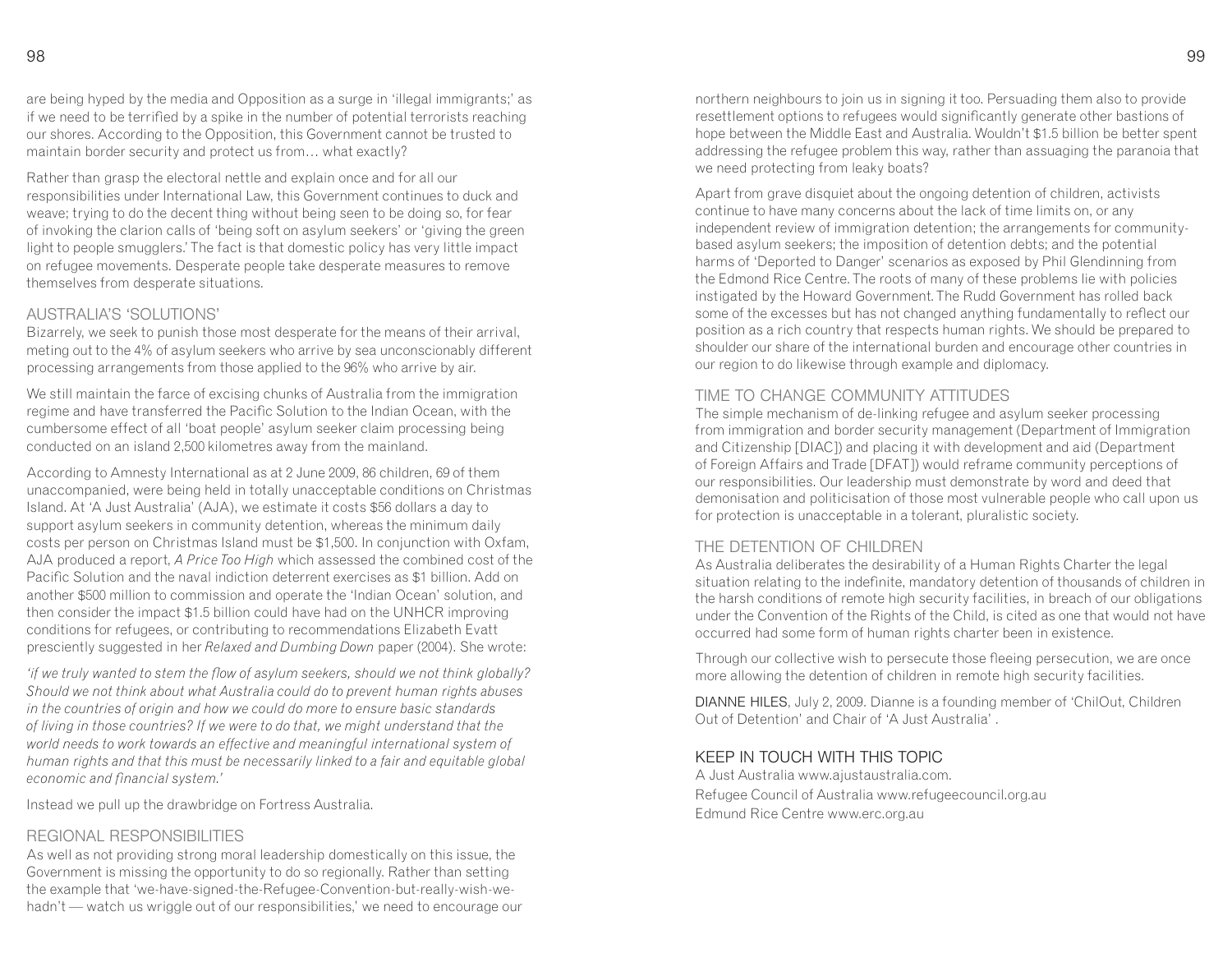'Building communities where resilience and opportunity can flourish is central to tackling inequality in health. Prevention will have little impact if the social determinants of health are not considered, including factors which result in social exclusion. Key among these is tackling poverty, disability, poor social support and lack of education and skills.' Schofield

## **INEQUALITY IS BAD FOR OUR HEALTH** Jo-anne Schofield **12**<br> **12**

'Health is clearly one of the most significant ingredients of social inequity, both within societies…. and between societies…'<sup>1</sup>

Despite having a universal health system that is the envy of the world, where you are born in Australia, the sort of work you do, where you live, and whether you're Indigenous or male or female will impact on how long you live and the quality of your health during your life.

If you are well off and in a reasonably advantaged position in society you can expect to live longer and be less likely to end up in hospital for illnesses like asthma, diabetes, high blood pressure, heart disease and lung cancer.<sup>2</sup>

If you are poor, you are less likely to survive cancer than if you are rich. And if you are one of the 2.5% of Indigenous Australians, then on any given day you are 'roughly twice as likely to die as a non-Indigenous person of the same age and gender'.<sup>3</sup>

Just as disadvantage contributes to poor health and high mortality, poor health itself can compound social disadvantage. Few people have the resilience to break the cycle of unemployment or poverty when they are unwell. It is usually healthy people who move up the social ladder while the less healthy experience downward social mobility.<sup>4</sup>

This chapter looks at recent research establishing the link between socioeconomic disadvantage and poor health. It shows that people's health and well-being is greatly influenced by factors that can contribute to inequality, such as age, sex, geographical area and disability. Some dimensions of inequality are 'unavoidable' (such as age), while others are due to differences in material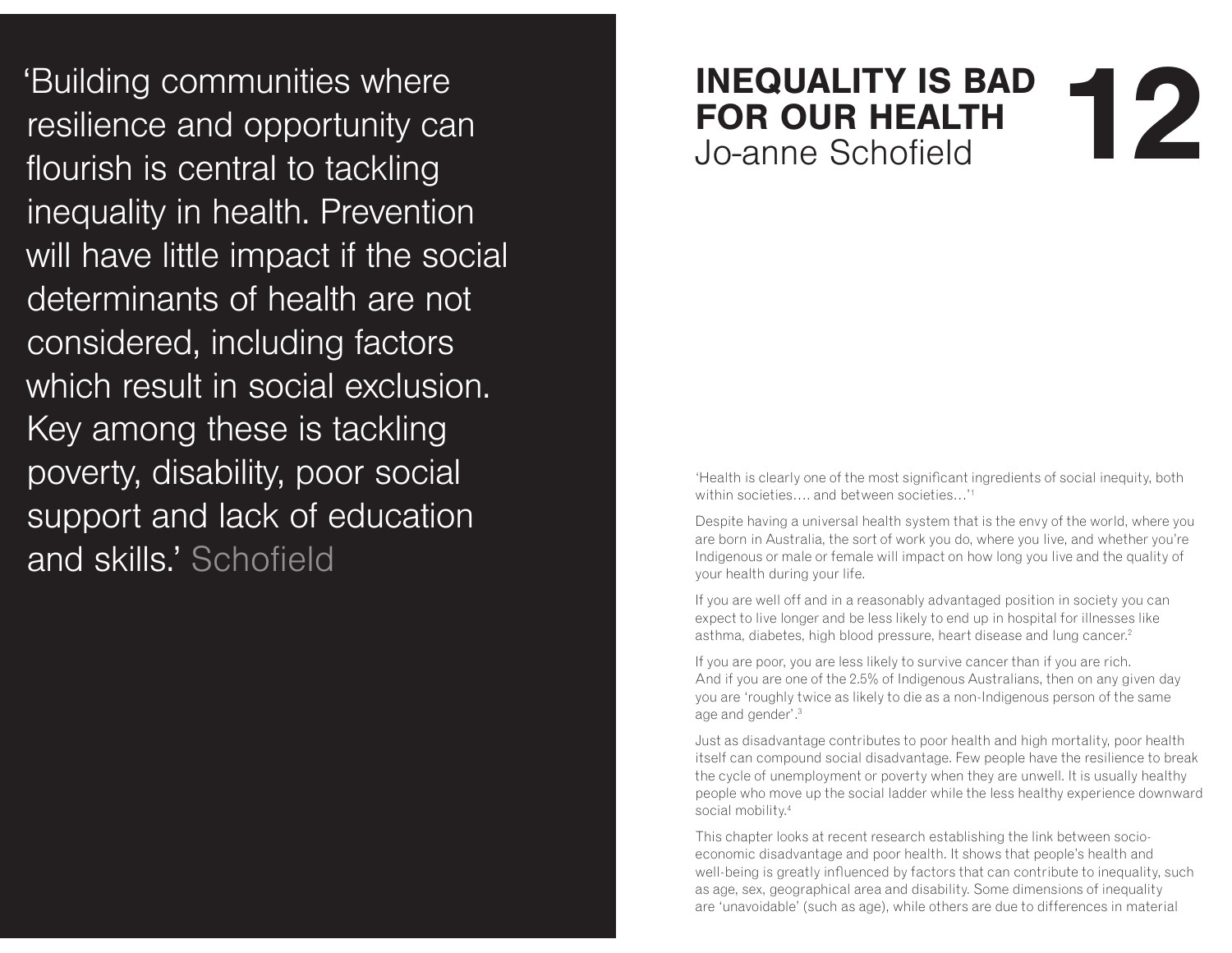resources including access to education, safe working conditions and healthy living conditions in childhood. As most of these are amenable to intervention, they should be avoidable.<sup>5</sup>

#### INEQUALITY AND PREVENTABLE DEATHS

 In Australia the link between higher rates of death and disadvantage has persisted even though our overall health status has improved. The proportion of overall public spending on health has increased from 7.5% of the gross domestic product in 1995–06 to 9.0% of the gross domestic product in 2005–06 (totalling \$86,879 million,)6 but this has not closed the gap in health inequality.

For Indigenous Australians the gap in life expectancy has widened. And across the board the impact of social disadvantage on higher mortality rates has worsened for men, and not improved for women in the decade to 1998–2000.

Tens of thousands of preventable deaths are caused by disadvantage. In 1998–2000 this involved: 1,197 deaths of infants under one year old, 1,491 deaths among 0–14-year-olds, 1,550 deaths among those aged 15–24 years and 18,999 deaths among working age adults (25 to 64 years).<sup>7</sup>

Significantly mortality rates increase commensurate with the level of disadvantage. That is, as 'the circumstances in which people live and work are more detrimental', this leads to greater health risks and worsening health outcomes, including higher mortality.<sup>8</sup>

This not only adds to health costs, it has a profound social cost on families and communities, as well as a loss of economically productive people to society.9

#### EQUAL ACCESS TO HEALTH SERVICES FOR RURAL COMMUNITIES

 Inequality in health outcomes is yet to traverse the great divide between urban and regional Australians. People in rural and regional areas generally have shorter lives and more illness than their city counterparts.<sup>10</sup>

Rural and remote families face a higher rate of maternal death, rural women have significantly higher rates of neonatal deaths and remote women have higher rates of foetal deaths.<sup>11</sup>

Workforce shortages impact directly on people's access to early intervention and treatment in rural and remote communities. The number of doctors per person in the city is estimated at two to one compared to those in rural areas.<sup>12</sup> The Australian Nursing Federation (ANF) have calculated a shortage of 5,400 nurses and 600 midwives required to meet the demand in remote locations, out of a total nursing workforce shortage of 19,000.<sup>13</sup>

According to the ANF, nurses and midwifes 'hold the fort' in rural and remote health care; and creating a funding system that recognises this role would alleviate some of the health delivery problems, as would measures to improve nurse retention and professional development, such as scholarships, access to further education and locum support.<sup>14</sup>

#### THE IMPACT OF MANUAL WORK ON HEALTH

 A number of Australian studies have shown that death rates for most conditions are higher for people employed in manual blue collar jobs than for those employed in managerial, administrative and professional occupations.<sup>15</sup>

Blue collar male workers had a 55% higher death rate from all forms of cancers, compared with managers, administrators and professionals, and both male and female blue collar workers had a much higher rate of death due to diseases of the circulatory, respiratory or disgestive system. This trend continues for other causes of death, such as accident, injury and suicide.<sup>16</sup>

In all, if death rates of blue collar workers were the same as those for managers, administrators and professional groups, then 5,642 deaths would have been avoided from 1998–2000.<sup>17</sup>

#### OUR MENTAL ILLNESS RATES ARE INCREASING

 The 2007 National Survey of Health and Wellbeing found that nearly half of all Australian people (7.3 million) had experienced anxiety, affective or substance use disorder at some stage in their lifetime.

The survey did not draw strong conclusions about the impact of social and demographic characteristics on mental health, but it did find that factors such as not being married or in a de-facto relationship, not being in the labour force, and low education all contributed to poorer mental health outcomes.

Certain groups appear more prone to particular mental health problems. Women were more likely to experience anxiety disorder, and for this to last for a period of 12 months; while men had twice the rate of substance abuse disorders that women had. Young females had a higher prevalence of suicidal thoughts than other groups, while homeless people were two and a half times more likely to experience mental disorders than the general population<sup>18</sup> (see Hollows and Keenan's chapter 'Homelessness' in this report).

The worsening state of our mental health has seen a steep rise in disability benefit receipt for mental illness — with almost 30% of new recipients of disability benefits in Australia reporting that they have a mental illness.

The Organisation for Economic Co-operation and Development (OECD) found that working can improve mental health, but the 'mental-health payoff from employment' depends on working conditions and the type of employment contract. There was an improvement in mental health among men who returned to work, only when returning to a very secure job after sickness. There is no evidence that returning to work has a negative impact on mental health for either men or women.<sup>19</sup>

#### THE HEALTH OF OUR HEALTH CARE SYSTEM

 Our expectations of our health system are high and support for improved funding for health services remains strong. Countless polls have shown that people would prefer to forego personal tax cuts so that funds can be channeled into increased funding for health services along with education.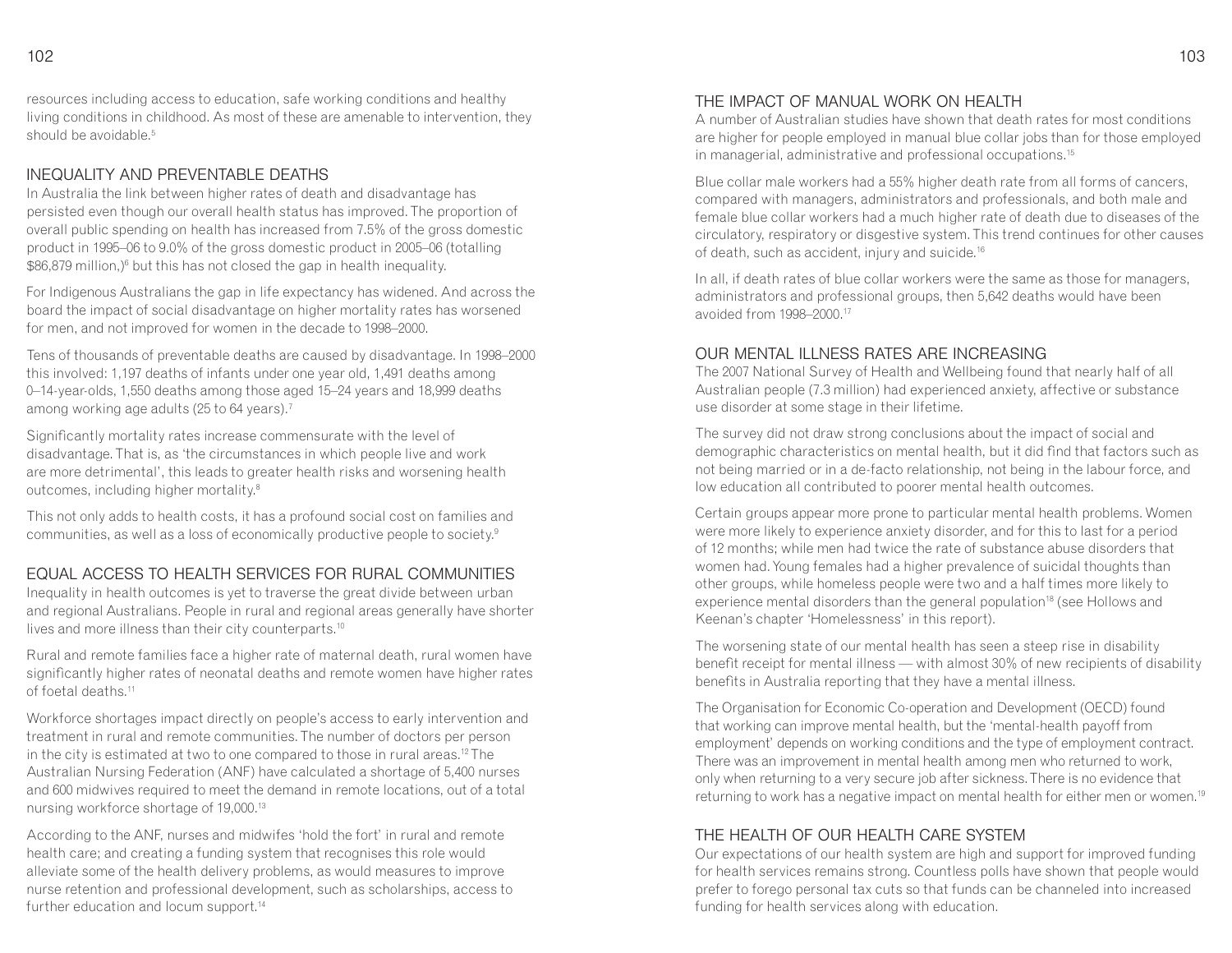Demand for services has been fuelled by an ageing population while per person expenditure has grown by an average of 3.8% per year in the decade to 2005–06. Australia now spends around \$4,226 per person on average on health.<sup>20</sup>

Increased costs have brought about an emphasis on new forms of care such as home care and assisted living supported by on-going basic medical services and medication.<sup>21</sup>

#### GROWTH OF THE HEALTH AND COMMUNITY SECTOR

 The workforce has experienced rapid growth with one in ten people now employed in the health and community sector. In the last five years, 163,700 additional jobs have been created in health and community services, with the largest area of growth in hospitals and nursing homes (46,900 new jobs). At the same time the demand for health services has risen dramatically with presentations to public and private hospitals increasing.

Demand will only continue to grow as our population ages and the need for workers in health will rise in the next five years. Currently 46 per cent of all employees in health and community services are aged 45 years and over.<sup>22</sup> Between now and 2020 around 90,000 nurses will leave work as their age and the physical demands of their occupations reach a point where they can no longer perform their roles.<sup>23</sup>

Health remains a vital area of the economy for women's employment and 79 per cent of the industry workforce is female. This brings with it associated gender workforce and work organisation characteristics, a high part-time workforce, high turnover and under-valuation of skills — all of which is symptomatic of the low status of care in our economy (see Cooper and Baird's chapter 'Women' in this report).

Australia's ability to tackle inequitable health outcomes is greatly hampered by a complex health delivery system traversing Federal and State jurisdictions and private and public health services. In all there are nine departments of health in Australia for just 20 million people.<sup>24</sup>

#### PRIVATE HEALTH INSURANCE

 The Federal Government refunds 30 per cent of the cost of private health insurance. The costs of this scheme have increased from \$2 billion a year in 1998 to around \$3 billion today, but according to health consultant Mark Ragg there has only been a small increase of people in private insurance in this period (from 43 to 45 per cent). This scheme is funded from general revenue and so the cost is borne by everyone — not just those who have insurance.

Ragg shows that health funds are spending less per member than they were ten years ago, even though the funds have increased their financial reserves. Moreover, increased spending on private insurance hasn't improved pressure on the public system for elective surgery waiting times.<sup>25</sup>

#### AN INTEGRATED SERVICE MODEL

 Health experts, such as Professor John Dwyer have highlighted the effect of jurisdictional inefficiency on the public system and have called for an integrated service model that is created and owned by both the States and the Commonwealth. Such a model would leave the States to address the social determinants of health.<sup>26</sup>

Practitioners and policy makers alike have long recognised the contribution of social, economic and ecological factors to poor health outcomes and are committed to exploring new models of funding, service delivery and care to target disadvantage.

The nursing workforce makes up 55% of the total workforce in health — and has a vital role in delivering new models of services to tackle social exclusion.<sup>27</sup> This requires the removal of legislative, funding and regulatory barriers to nurses working to the full scope of their practice. According to the ANF nursing roles in primary health care are 'fragmented and under-utilised', and there are immense opportunities to integrate current roles across nursing and with other health professionals. An increase in the number of nurse practitioners will improve access to care, boost health outcomes, and assist in retention and job satisfaction among nurses.<sup>28</sup>

#### LIFESTYLE INTERVENTIONS: PREVENTATIVE PROGRAMS

 A large swag of health prevention policy over the past decade has targeted individual behaviour or has blamed 'lifestyle' choices such as poor diet, obesity, smoking and alcohol use for the consequent poor health outcomes among disadvantaged groups.

Evidence shows that community prevention programs and targeted interventions mostly succeed among more advantaged groups and have often failed to reach the most at risk groups who may make less use of preventative services. This suggests the need for a different approach.<sup>29</sup>

#### THE PRIMARY HEALTH CARE MODEL

 In New Zealand the model of Primary Health Organisations brings together doctors, nurses, allied health professions, counsellors, psychologists and dieticians to provide holistic, patient-centred care. There are now 81 PHOs and the minimum requirements for funding specify that PHOs give communities the opportunity to have a say about the services that are provided.<sup>30</sup> A similar model in Australia is the Aboriginal Community Controlled Health Centre, which provides comprehensive care with community governance. Another is the Community Health Centre model in Victoria — a multi-disciplinary patient care approach that involves several health professionals.<sup>31</sup>

Health stakeholders have concluded that prevention will have 'little impact if the social determinants of health are not considered, including factors which result in social exclusion'. Key among these are tackling poverty, disability, poor social support and lack of education and skills.<sup>32</sup>

Building communities where resilience and opportunity can flourish is central in tackling inequality in health. Thus, treating the causes of health inequality is about more than improving the treatment of illness. It's about making sure all Australians can lead healthy lives, irrespective of where they live, the work they do, their income, wealth, or their cultural background.